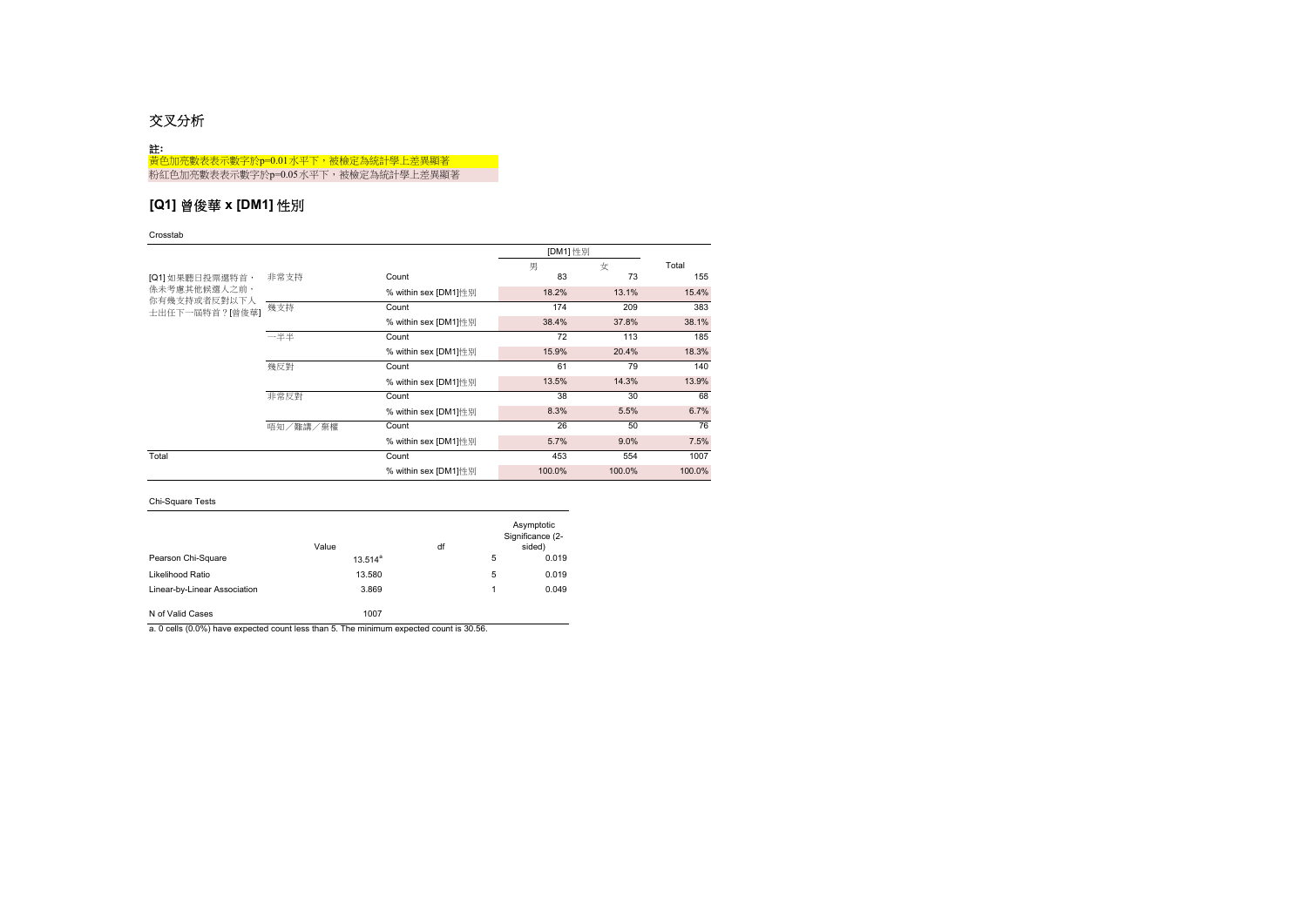# **[Q1]** 曾俊華 **x [DM2]** 年齡

### Crosstab

|                                |          |                  | 18-39歳 | 40-59歳 | 60 歳或以上 | Total  |
|--------------------------------|----------|------------------|--------|--------|---------|--------|
| [Q1] 如果聽日投票選特首,                | 非常支持     | Count            | 48     | 58     | 49      | 155    |
| <b>係未考慮其他候選人之前,</b>            |          | % within agegp年齡 | 13.5%  | 15.3%  | 18.4%   | 15.5%  |
| 你有幾支持或者反對以下人<br>士出任下一屆特首?[曾俊華] | 幾支持      | Count            | 156    | 139    | 88      | 382    |
|                                |          | % within agegp年齡 | 43.8%  | 36.3%  | 33.1%   | 38.2%  |
|                                | 一半半      | Count            | 74     | 67     | 43      | 184    |
|                                |          | % within agegp年齡 | 20.9%  | 17.5%  | 16.2%   | 18.3%  |
|                                | 幾反對      | Count            | 31     | 66     | 41      | 138    |
|                                |          | % within agegp年齡 | 8.8%   | 17.1%  | 15.6%   | 13.8%  |
|                                | 非常反對     | Count            | 16     | 29     | 21      | 67     |
|                                |          | % within agegp年齡 | 4.6%   | 7.6%   | 8.1%    | 6.7%   |
|                                | 唔知/難講/棄權 | Count            | 30     | 23     | 23      | 76     |
|                                |          | % within agegp年齡 | 8.4%   | 6.1%   | 8.5%    | 7.6%   |
| Total                          |          | Count            | 356    | 382    | 264     | 1002   |
|                                |          | % within agegp年齡 | 100.0% | 100.0% | 100.0%  | 100.0% |

## Chi-Square Tests

|                              | Value      | df |    | Asymptotic<br>Significance (2-<br>sided) |
|------------------------------|------------|----|----|------------------------------------------|
| Pearson Chi-Square           | $25.072^a$ |    | 10 | 0.005                                    |
| Likelihood Ratio             | 25,909     |    | 10 | 0.004                                    |
| Linear-by-Linear Association | 0.005      |    | 1  | 0.946                                    |
| N of Valid Cases             | 1002       |    |    |                                          |

a. 0 cells (0.0%) have expected count less than 5. The minimum expected count is 17.64.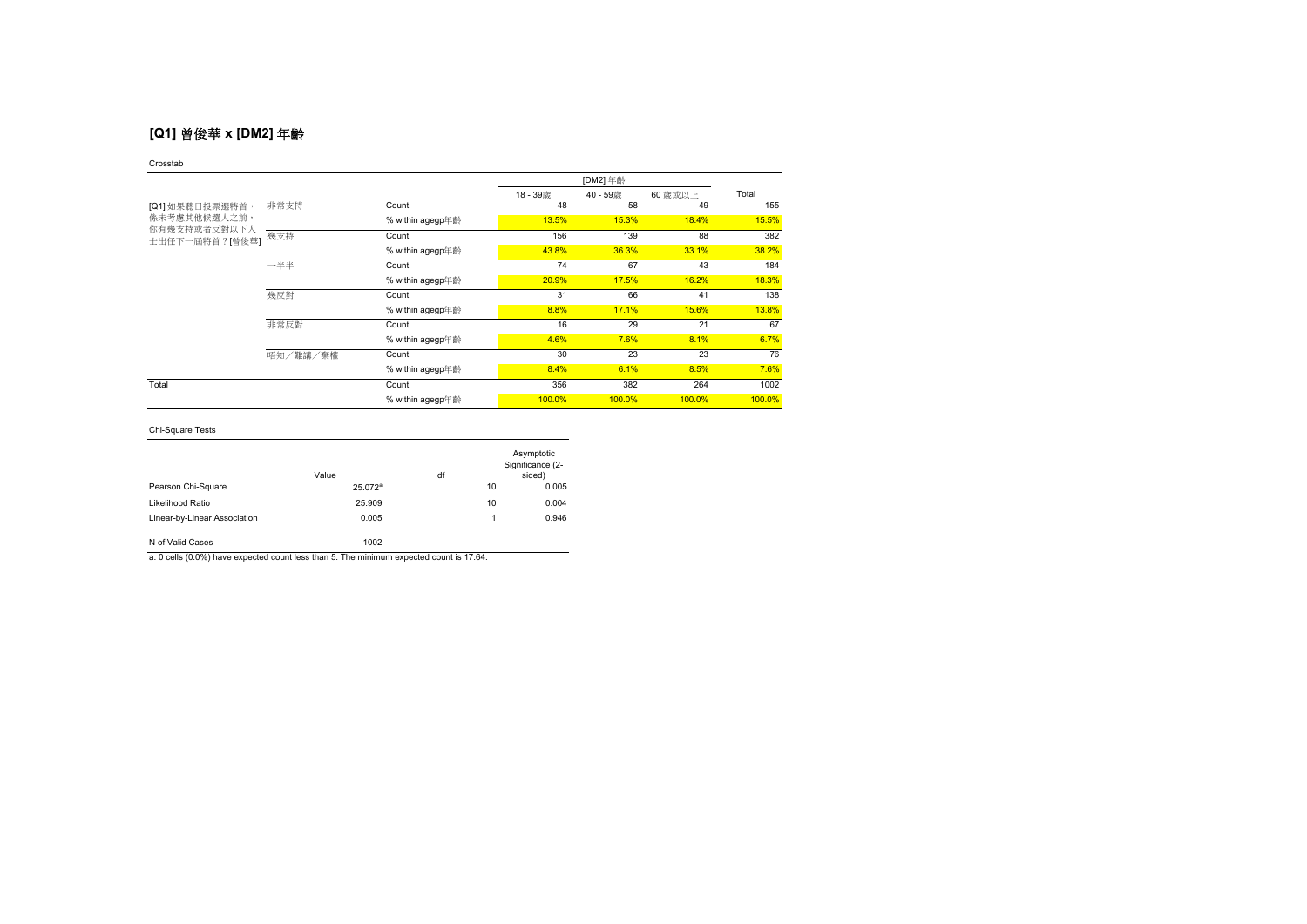# **[Q1]** 曾俊華 **x [DM3]** 教育程度

Crosstab

|                              |          |                       | [DM3] 教育程度 |        |        |        |
|------------------------------|----------|-----------------------|------------|--------|--------|--------|
|                              |          |                       | 小學或以下      | 中學     | 大專或以上  | Total  |
| [Q1] 如果聽日投票選特首,              | 非常支持     | Count                 | 41         | 69     | 44     | 154    |
| 係未考慮其他候選人之前,<br>你有幾支持或者反對以下人 |          | % within edugp_TP教育程度 | 17.3%      | 14.3%  | 15.4%  | 15.3%  |
| 士出任下一屆特首?[曾俊華]               | 幾支持      | Count                 | 82         | 163    | 137    | 381    |
|                              |          | % within edugp_TP教育程度 | 34.5%      | 33.7%  | 48.3%  | 38.1%  |
|                              | 一半半      | Count                 | 40         | 87     | 57     | 185    |
|                              |          | % within edugp_TP教育程度 | 17.0%      | 18.1%  | 20.3%  | 18.4%  |
|                              | 幾反對      | Count                 | 37         | 79     | 23     | 139    |
|                              |          | % within edugp_TP教育程度 | 15.4%      | 16.5%  | 8.1%   | 13.8%  |
|                              | 非常反對     | Count                 | 13         | 41     | 13     | 68     |
|                              |          | % within edugp_TP教育程度 | 5.6%       | 8.6%   | 4.7%   | 6.8%   |
|                              | 唔知/難講/棄權 | Count                 | 24         | 43     | 9      | 76     |
|                              |          | % within edugp_TP教育程度 | 10.2%      | 8.8%   | 3.1%   | 7.6%   |
| Total                        |          | Count                 | 237        | 482    | 283    | 1002   |
|                              |          | % within edugp_TP教育程度 | 100.0%     | 100.0% | 100.0% | 100.0% |

Chi-Square Tests

|                              | Value               | df |    | Asymptotic<br>Significance (2-<br>sided) |
|------------------------------|---------------------|----|----|------------------------------------------|
| Pearson Chi-Square           | 37.470 <sup>a</sup> |    | 10 | 0.000                                    |
| Likelihood Ratio             | 39.883              |    | 10 | 0.000                                    |
| Linear-by-Linear Association | 9.800               |    | 1  | 0.002                                    |
| N of Valid Cases             | 1002                |    |    |                                          |

a. 0 cells (0.0%) have expected count less than 5. The minimum expected count is 16.05.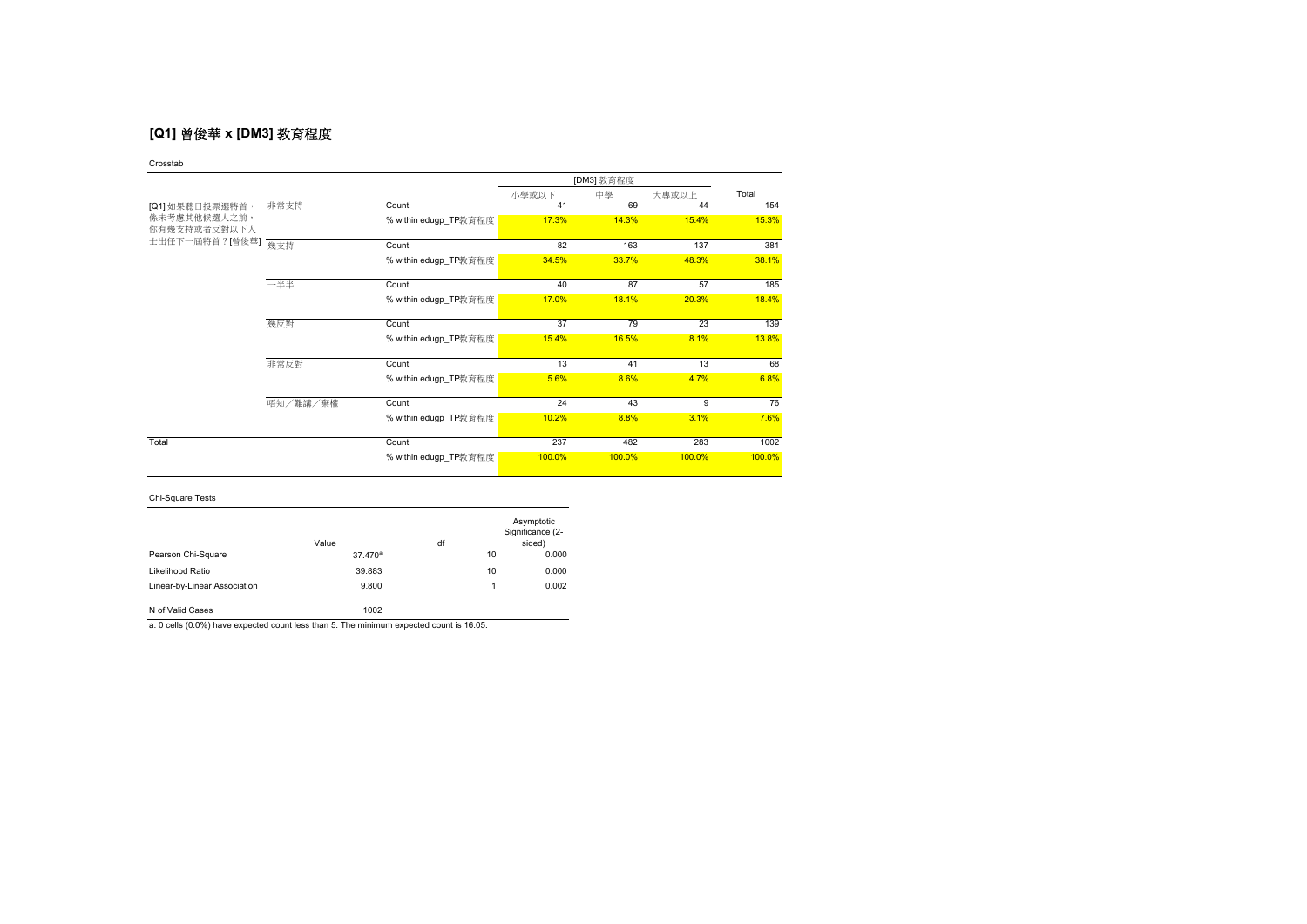# **[Q1]** 曾俊華 **x [DM4]** 職業

### Crosstab

|                              |          |                  | [DM4] 職業      |               |            |                    |            |          |              |
|------------------------------|----------|------------------|---------------|---------------|------------|--------------------|------------|----------|--------------|
| [Q1] 如果聽日投票選特首,              | 非常支持     | Count            | 行政及專業人員<br>36 | 文職及服務人員<br>26 | 勞動工人<br>21 | 學生<br><sub>9</sub> | 家庭主婦<br>24 | 其他<br>40 | Total<br>155 |
| 係未考慮其他候選人之前,<br>你有幾支持或者反對以下人 |          | % within occgp職位 | 15.9%         | 11.8%         | 26.1%      | 11.6%              | 16.5%      | 16.0%    | 15.6%        |
| 士出任下一屆特首?[曾俊華]               | 幾支持      | Count            | 112           | 75            | 19         | 43                 | 47         | 81       | 378          |
|                              |          | % within occgp職位 | 49.1%         | 34.6%         | 24.5%      | 55.6%              | 33.3%      | 32.5%    | 38.0%        |
|                              | 一半半      | Count            | 33            | 47            | 18         | 16                 | 23         | 46       | 183          |
|                              |          | % within occgp職位 | 14.6%         | 21.6%         | 23.0%      | 20.3%              | 16.0%      | 18.3%    | 18.4%        |
|                              | 幾反對      | Count            | 24            | 39            | 9          | $\overline{2}$     | 22         | 41       | 139          |
|                              |          | % within occgp職位 | 10.7%         | 17.9%         | 11.5%      | 3.0%               | 15.7%      | 16.5%    | 13.9%        |
|                              | 非常反對     | Count            | 12            | 17            | 9          | 3                  | 6          | 18       | 65           |
|                              |          | % within occgp職位 | 5.3%          | 7.9%          | 11.0%      | 3.4%               | 4.2%       | 7.4%     | 6.5%         |
|                              | 唔知/難講/棄權 | Count            | 10            | 13            | 3          | 5                  | 20         | 23       | 75           |
|                              |          | % within occgp職位 | 4.5%          | 6.2%          | 3.7%       | 6.1%               | 14.3%      | 9.4%     | 7.5%         |
| Total                        |          | Count            | 228           | 218           | 79         | 78                 | 142        | 249      | 995          |
|                              |          | % within occgp職位 | 100.0%        | 100.0%        | 100.0%     | 100.0%             | 100.0%     | 100.0%   | 100.0%       |

## Chi-Square Tests

|                              | Value      | df |    | Asymptotic<br>Significance (2-<br>sided) |
|------------------------------|------------|----|----|------------------------------------------|
| Pearson Chi-Square           | $68.095^a$ |    | 25 | 0.000                                    |
| Likelihood Ratio             | 68.774     |    | 25 | 0.000                                    |
| Linear-by-Linear Association | 8.860      |    | 1  | 0.003                                    |
| N of Valid Cases             | 995        |    |    |                                          |

a. 0 cells (0.0%) have expected count less than 5. The minimum expected count is 5.08.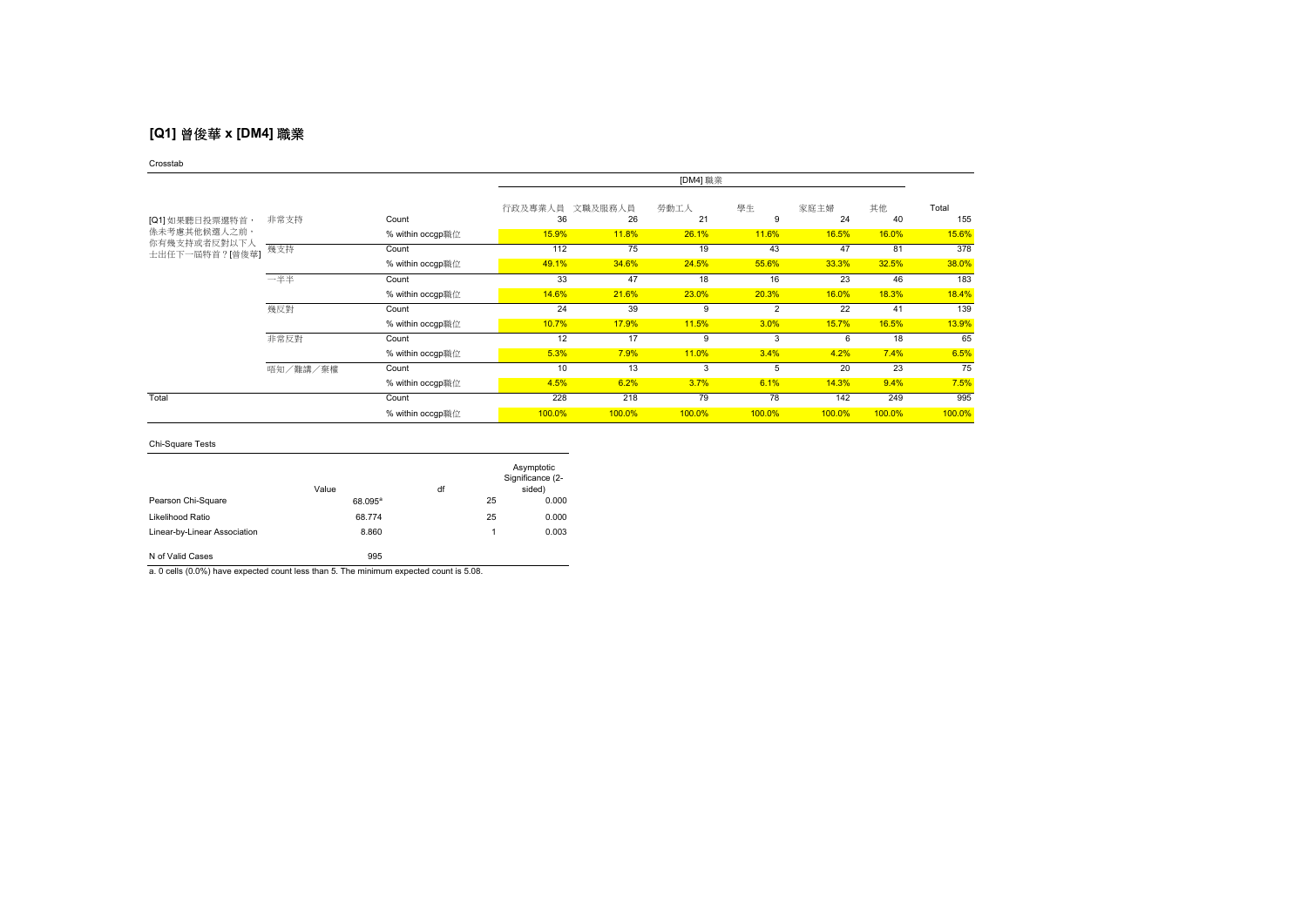# **[Q1]** 曾俊華 **x [DM5]** 政治取向

Crosstab

|                                |               |                     | [DM5] 政治取向                                                                                |        |        |        |        |              |
|--------------------------------|---------------|---------------------|-------------------------------------------------------------------------------------------|--------|--------|--------|--------|--------------|
| [Q1] 如果聽日投票選特首,                | 非常支持<br>Count |                     | 有政治傾向/政治<br>中立/唔屬於任何<br>傾向民主派<br>傾向建制派<br>傾向中間派<br>派別<br>其他/唔知/好難講<br>15<br>85<br>44<br>4 |        |        |        |        | Total<br>154 |
| <b>係未考慮其他候選人之前,</b>            |               | % within inclin政治取向 | 24.2%                                                                                     | 3.0%   | 13.8%  | 9.3%   | 19.4%  | 15.4%        |
| 你有幾支持或者反對以下人<br>士出任下一屆特首?[曾俊華] | 幾支持           | Count               | 152                                                                                       | 47     | 113    | 60     |        | 381          |
|                                |               | % within inclin政治取向 | 43.6%                                                                                     | 34.6%  | 35.4%  | 37.3%  | 23.5%  | 38.1%        |
|                                | 一半半           | Count               | 68                                                                                        | 21     | 56     | 30     | 6      | 183          |
|                                |               | % within inclin政治取向 | 19.6%                                                                                     | 15.7%  | 17.5%  | 18.8%  | 20.6%  | 18.3%        |
|                                | 幾反對           | Count               | 28                                                                                        | 32     | 58     | 17     |        | 140          |
|                                |               | % within inclin政治取向 | 8.1%                                                                                      | 23.8%  | 18.2%  | 10.5%  | 12.8%  | 14.0%        |
|                                | 非常反對          | Count               | 7                                                                                         | 18     | 27     | 15     |        | 68           |
|                                |               | % within inclin政治取向 | 2.0%                                                                                      | 13.5%  | 8.3%   | 9.3%   | 2.2%   | 6.8%         |
|                                | 唔知/難講/棄權      | Count               | 9                                                                                         | 13     | 22     | 24     |        | 74           |
|                                |               | % within inclin政治取向 | 2.5%                                                                                      | 9.5%   | 6.7%   | 14.9%  | 21.6%  | 7.4%         |
| Total                          |               | Count               | 350                                                                                       | 136    | 321    | 162    | 31     | 999          |
|                                |               | % within inclin政治取向 | 100.0%                                                                                    | 100.0% | 100.0% | 100.0% | 100.0% | 100.0%       |

### Chi-Square Tests

|                              | Value                | df |    | Asymptotic<br>Significance (2-<br>sided) |
|------------------------------|----------------------|----|----|------------------------------------------|
| Pearson Chi-Square           | 123.480 <sup>ª</sup> |    | 20 | 0.000                                    |
| Likelihood Ratio             | 129.168              |    | 20 | 0.000                                    |
| Linear-by-Linear Association | 25.477               |    | 1  | 0.000                                    |
| N of Valid Cases             | 999                  |    |    |                                          |

a. 4 cells (13.3%) have expected count less than 5. The minimum expected count is 2.09.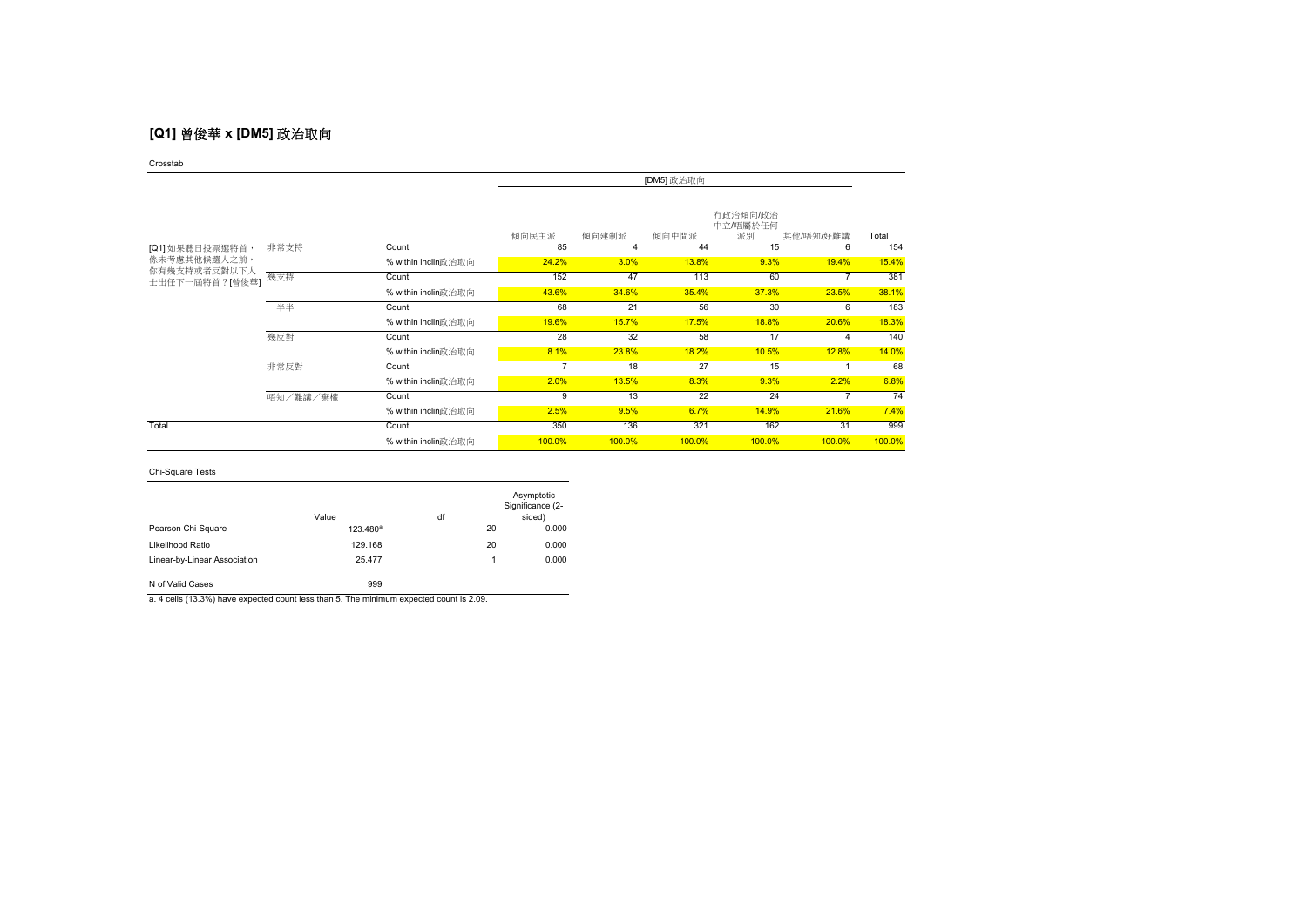# **[Q1gp]** 曾俊華 **x [DM1]** 性別

### Crosstab

|                               |          |                      | [DM1] 性別 |        |        |
|-------------------------------|----------|----------------------|----------|--------|--------|
|                               |          |                      | 男        | 女      | Total  |
| [Q1gp] 如果聽日投票選特首              | 支持       | Count                | 257      | 282    | 538    |
| ,係未考慮其他候選人之前                  |          | % within sex [DM1]性別 | 56.6%    | 50.9%  | 53.5%  |
| ,你有幾支持或者反對以下<br>人士出任下一屆特首?[曾俊 | 一半半      | Count                | 72       | 113    | 185    |
| 華                             |          | % within sex [DM1]性別 | 15.9%    | 20.4%  | 18.3%  |
|                               | 反對       | Count                | 99       | 109    | 208    |
|                               |          | % within sex [DM1]性别 | 21.8%    | 19.8%  | 20.7%  |
|                               | 唔知/難講/棄權 | Count                | 26       | 50     | 76     |
|                               |          | % within sex [DM1]性別 | 5.7%     | 9.0%   | 7.5%   |
| Total                         |          | Count                | 453      | 554    | 1007   |
|                               |          | % within sex [DM1]性别 | 100.0%   | 100.0% | 100.0% |

### Chi-Square Tests

|                              | Value       | df |   | Asymptotic<br>Significance (2-<br>sided) |
|------------------------------|-------------|----|---|------------------------------------------|
| Pearson Chi-Square           | $8.309^{a}$ |    | 3 | 0.040                                    |
| Likelihood Ratio             | 8.415       |    | 3 | 0.038                                    |
| Linear-by-Linear Association | 3.870       |    |   | 0.049                                    |
| N of Valid Cases             | 1007        |    |   |                                          |

a. 0 cells (0.0%) have expected count less than 5. The minimum expected count is 34.17.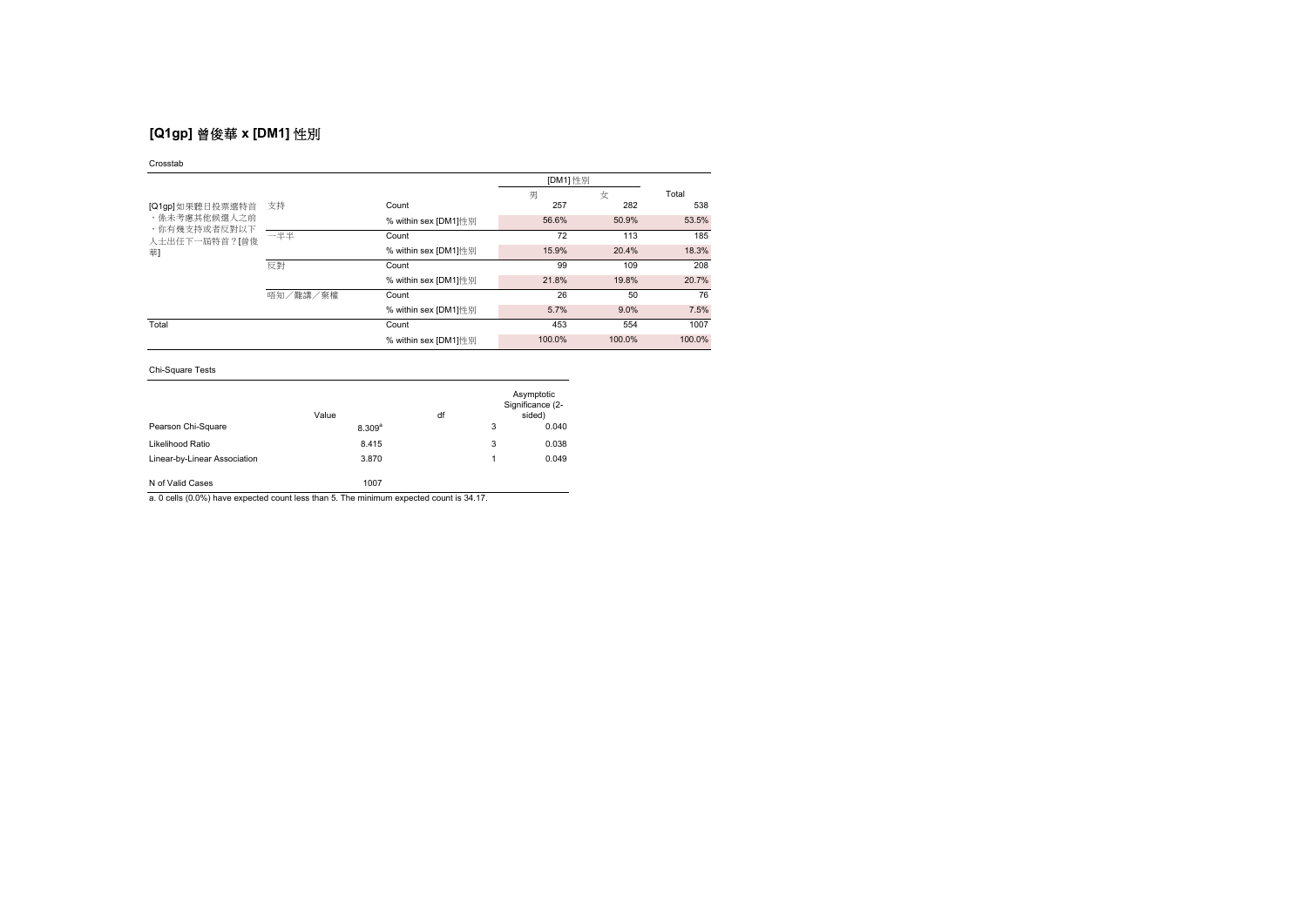# **[Q1gp]** 曾俊華 **x [DM2]** 年齡

### Crosstab

|                                 |          |                  | 18-39歳 | 40-59歳 | 60 歳或以上 | Total  |
|---------------------------------|----------|------------------|--------|--------|---------|--------|
| [Q1gp]如果聽日投票選特首<br>,係未考慮其他候選人之前 | 支持       | Count            | 204    | 197    | 136     | 537    |
|                                 |          | % within agegp年齡 | 57.3%  | 51.6%  | 51.6%   | 53.6%  |
| ,你有幾支持或者反對以下<br>人士出任下一屆特首?[曾俊   | 一半半      | Count            | 74     | 67     | 43      | 184    |
| 華                               |          | % within agegp年齡 | 20.9%  | 17.5%  | 16.2%   | 18.3%  |
|                                 | 反對       | Count            | 48     | 95     | 63      | 205    |
|                                 |          | % within agegp年齡 | 13.4%  | 24.8%  | 23.7%   | 20.4%  |
|                                 | 唔知/難講/棄權 | Count            | 30     | 23     | 23      | 76     |
|                                 |          | % within agegp年齡 | 8.4%   | 6.1%   | 8.5%    | 7.6%   |
| Total                           |          | Count            | 356    | 382    | 264     | 1002   |
|                                 |          | % within agegp年齡 | 100.0% | 100.0% | 100.0%  | 100.0% |

## Chi-Square Tests

|                              | Value      | df |   | Asymptotic<br>Significance (2-<br>sided) |
|------------------------------|------------|----|---|------------------------------------------|
| Pearson Chi-Square           | $18.742^a$ |    | 6 | 0.005                                    |
| Likelihood Ratio             | 19.687     |    | 6 | 0.003                                    |
| Linear-by-Linear Association | 0.005      |    | 1 | 0.946                                    |
| N of Valid Cases             | 1002       |    |   |                                          |

a. 0 cells (0.0%) have expected count less than 5. The minimum expected count is 20.00.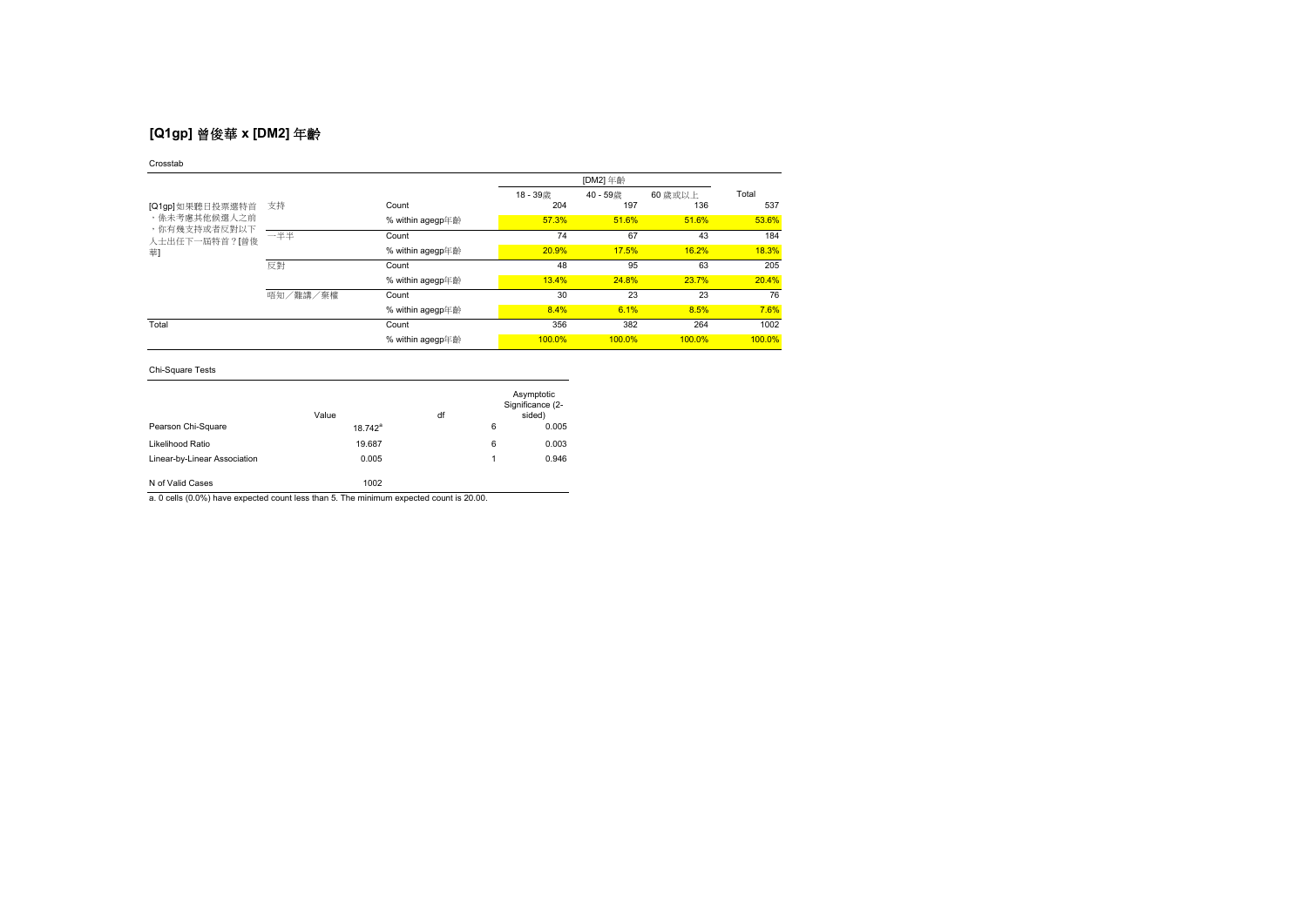# **[Q1gp]** 曾俊華 **x [DM3]** 教育程度

Crosstab

|                              |          |                       |        | [DM3] 教育程度 |        |        |
|------------------------------|----------|-----------------------|--------|------------|--------|--------|
|                              |          |                       | 小學或以下  | 中學         | 大專或以上  | Total  |
| [Q1gp] 如果聽日投票選特首             | 支持       | Count                 | 123    | 232        | 181    | 535    |
| ,係未考慮其他候選人之前<br>,你有幾支持或者反對以下 |          | % within edugp_TP教育程度 | 51.8%  | 48.1%      | 63.8%  | 53.4%  |
| 人士出任下一屆特首?[曾俊                |          |                       |        |            |        |        |
| 華                            | 一半半      | Count                 | 40     | 87         | 57     | 185    |
|                              |          | % within edugp TP教育程度 | 17.0%  | 18.1%      | 20.3%  | 18.4%  |
|                              |          |                       |        |            |        |        |
|                              | 反對       | Count                 | 50     | 121        | 36     | 207    |
|                              |          | % within edugp TP教育程度 | 21.0%  | 25.0%      | 12.8%  | 20.6%  |
|                              |          |                       |        |            |        |        |
|                              | 唔知/難講/棄權 | Count                 | 24     | 43         | 9      | 76     |
|                              |          | % within edugp TP教育程度 | 10.2%  | 8.8%       | 3.1%   | 7.6%   |
|                              |          |                       |        |            |        |        |
| Total                        |          | Count                 | 237    | 482        | 283    | 1002   |
|                              |          | % within edugp_TP教育程度 | 100.0% | 100.0%     | 100.0% | 100.0% |

Chi-Square Tests

|                              | Value      | df |   | Asymptotic<br>Significance (2-<br>sided) |
|------------------------------|------------|----|---|------------------------------------------|
| Pearson Chi-Square           | $32.749^a$ |    | 6 | 0.000                                    |
| Likelihood Ratio             | 35.343     |    | 6 | 0.000                                    |
| Linear-by-Linear Association | 9.803      |    | 1 | 0.002                                    |
| N of Valid Cases             | 1002       |    |   |                                          |

a. 0 cells (0.0%) have expected count less than 5. The minimum expected count is 17.90.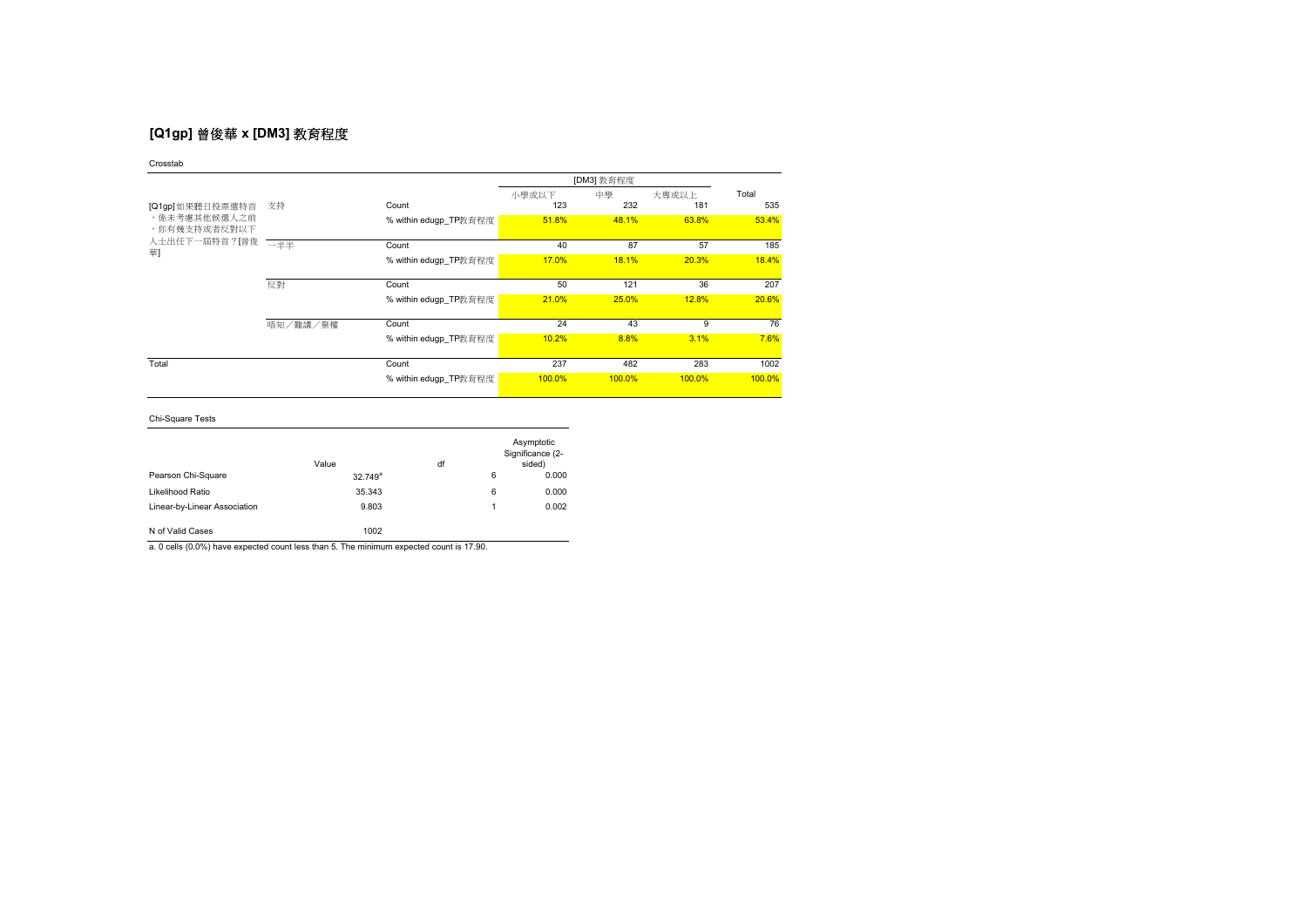# **[Q1gp]** 曾俊華 **x [DM4]** 職業

### Crosstab

|                              |          |                  | [DM4] 職業       |                |            |          |            |           |              |
|------------------------------|----------|------------------|----------------|----------------|------------|----------|------------|-----------|--------------|
| [Q1gp] 如果聽日投票選特首             | 支持       | Count            | 行政及專業人員<br>148 | 文職及服務人員<br>101 | 勞動工人<br>40 | 學生<br>52 | 家庭主婦<br>71 | 其他<br>121 | Total<br>534 |
| ,係未考慮其他候選人之前<br>,你有幾支持或者反對以下 |          | % within occgp職位 | 64.9%          | 46.4%          | 50.7%      | 67.2%    | 49.8%      | 48.4%     | 53.6%        |
| 人士出任下一屆特首?[曾俊                | 一半半      | Count            | 33             | 47             | 18         | 16       | 23         | 46        | 183          |
| 華                            |          | % within occgp職位 | 14.6%          | 21.6%          | 23.0%      | 20.3%    | 16.0%      | 18.3%     | 18.4%        |
|                              | 反對       | Count            | 37             | 56             | 18         | 5        | 28         | 60        | 204          |
|                              |          | % within occgp職位 | 16.0%          | 25.8%          | 22.6%      | 6.4%     | 19.9%      | 23.9%     | 20.5%        |
|                              | 唔知/難講/棄權 | Count            | 10             | 13             | 3          |          | 20         | 23        | 75           |
|                              |          | % within occgp職位 | 4.5%           | 6.2%           | 3.7%       | 6.1%     | 14.3%      | 9.4%      | 7.5%         |
| Total                        |          | Count            | 228            | 218            | 79         | 78       | 142        | 249       | 995          |
|                              |          | % within occgp職位 | 100.0%         | 100.0%         | 100.0%     | 100.0%   | 100.0%     | 100.0%    | 100.0%       |

## Chi-Square Tests

|                              | Value                 | df |    | Asymptotic<br>Significance (2-<br>sided) |
|------------------------------|-----------------------|----|----|------------------------------------------|
| Pearson Chi-Square           | $45.951$ <sup>a</sup> |    | 15 | 0.000                                    |
| Likelihood Ratio             | 47.233                |    | 15 | 0.000                                    |
| Linear-by-Linear Association | 8.862                 |    | 1  | 0.003                                    |
| N of Valid Cases             | 995                   |    |    |                                          |

a. 0 cells (0.0%) have expected count less than 5. The minimum expected count is 5.85.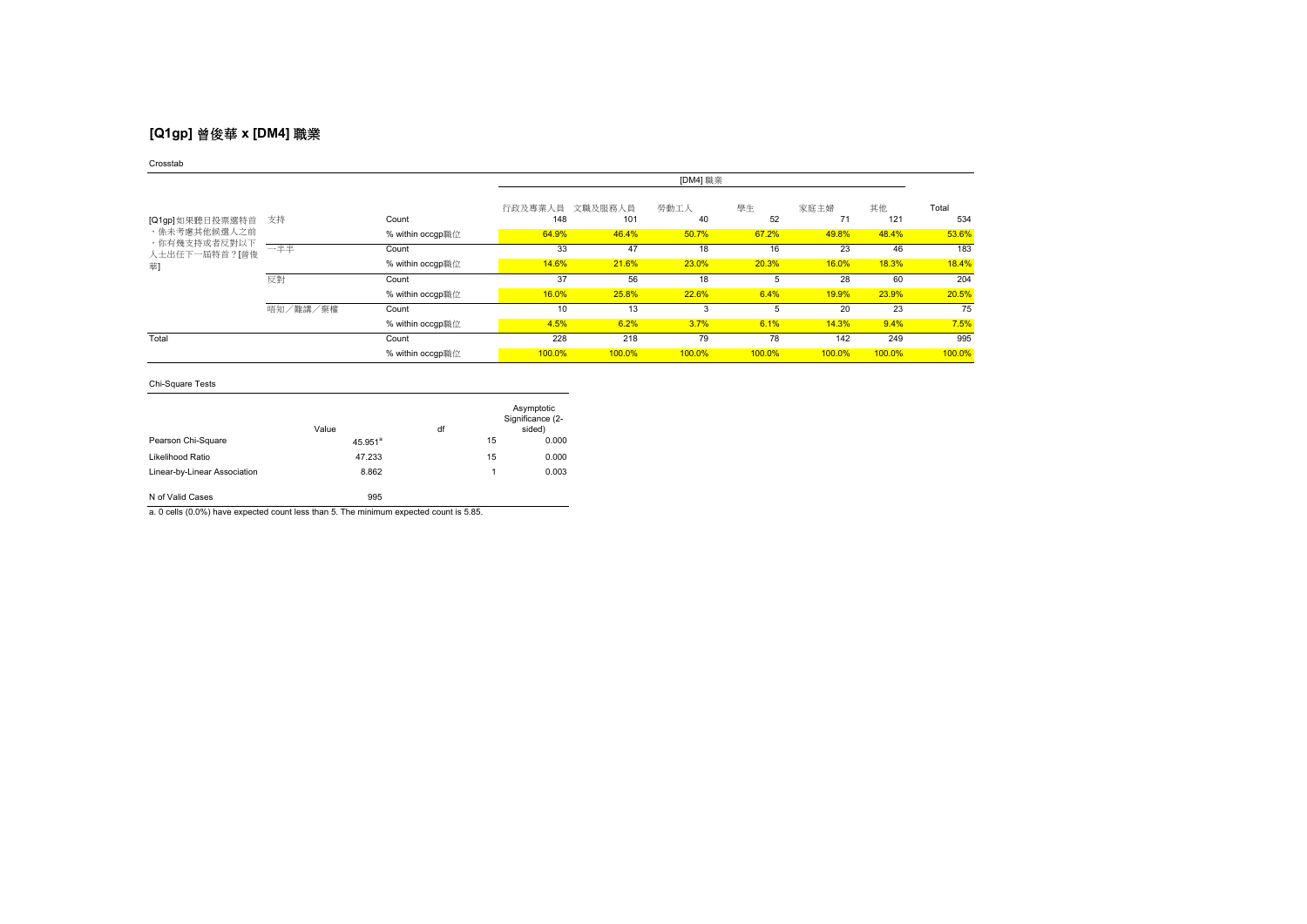# **[Q1gp]** 曾俊華 **x [DM5]** 政治取向

Crosstab

|                              |          |                     | [DM5] 政治取向   |             |              |                                  |                 |              |
|------------------------------|----------|---------------------|--------------|-------------|--------------|----------------------------------|-----------------|--------------|
| [Q1gp]如果聽日投票選特首              | 支持       | Count               | 傾向民主派<br>237 | 傾向建制派<br>51 | 傾向中間派<br>158 | 有政治傾向/政治<br>中立/唔屬於任何<br>派別<br>75 | 其他/唔知/好難講<br>13 | Total<br>535 |
| ,係未考慮其他候選人之前<br>,你有幾支持或者反對以下 |          | % within inclin政治取向 | 67.8%        | 37.6%       | 49.2%        | 46.6%                            | 42.9%           | 53.5%        |
| 人士出任下一屆特首?[曾俊                | 一半半      | Count               | 68           | 21          | 56           | 30                               | 6               | 183          |
| 華]                           |          | % within inclin政治取向 | 19.6%        | 15.7%       | 17.5%        | 18.8%                            | 20.6%           | 18.3%        |
|                              | 反對       | Count               | 35           | 51          | 85           | 32                               | 5               | 208          |
|                              |          | % within inclin政治取向 | 10.1%        | 37.3%       | 26.6%        | 19.8%                            | 15.0%           | 20.8%        |
|                              | 唔知/難講/棄權 | Count               | 9            | 13          | 22           | 24                               |                 | 74           |
|                              |          | % within inclin政治取向 | 2.5%         | 9.5%        | 6.7%         | 14.9%                            | 21.6%           | 7.4%         |
| Total                        |          | Count               | 350          | 136         | 321          | 162                              | 31              | 999          |
|                              |          | % within inclin政治取向 | 100.0%       | 100.0%      | 100.0%       | 100.0%                           | 100.0%          | 100.0%       |

Chi-Square Tests

|                              | Value      | df | Asymptotic<br>Significance (2-<br>sided) |
|------------------------------|------------|----|------------------------------------------|
| Pearson Chi-Square           | $99.799^a$ | 12 | 0.000                                    |
| Likelihood Ratio             | 98.706     | 12 | 0.000                                    |
| Linear-by-Linear Association | 25.475     |    | 0.000                                    |
| N of Valid Cases             | 999        |    |                                          |

a. 1 cells (5.0%) have expected count less than 5. The minimum expected count is 2.27.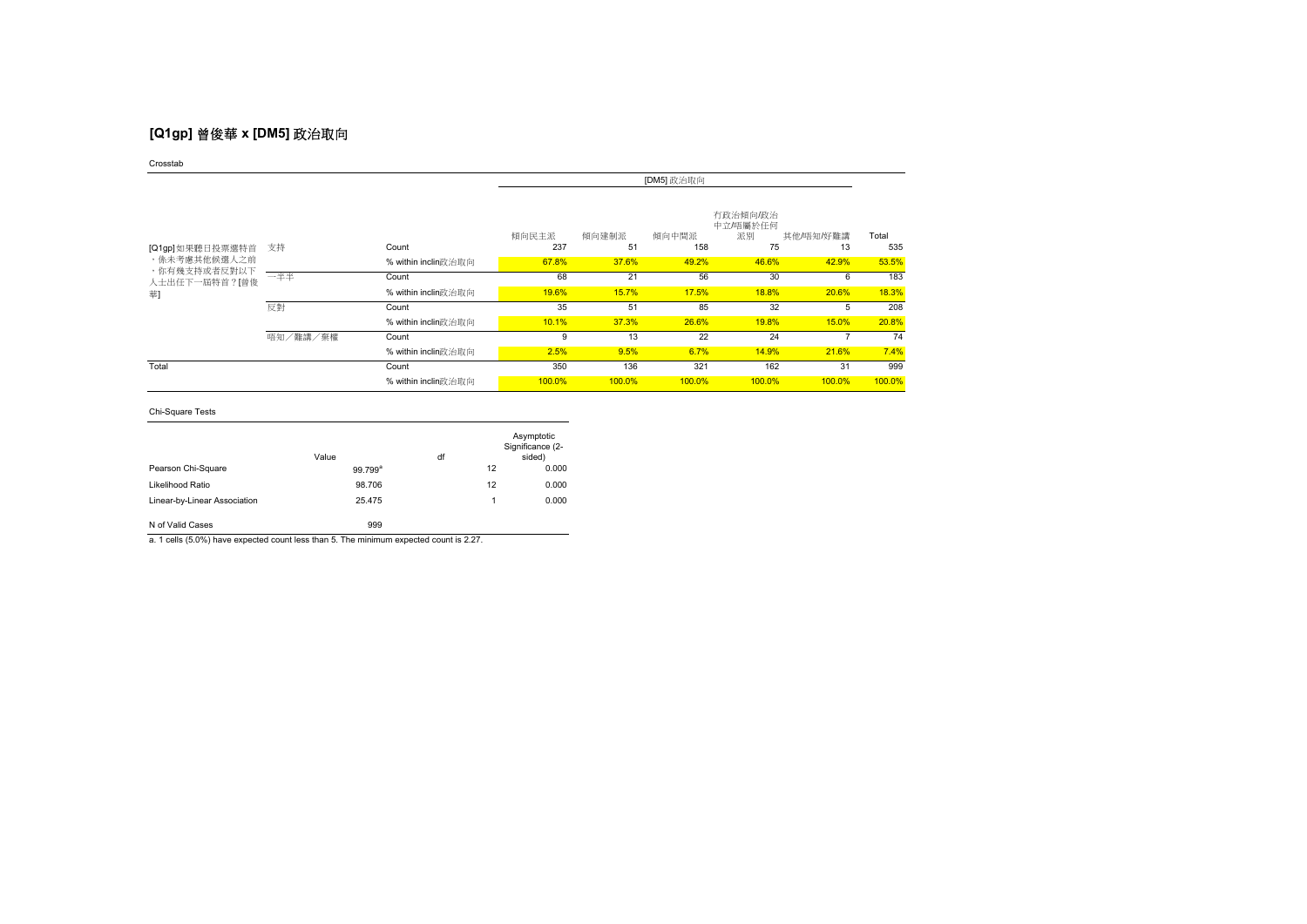# **[Q2]** 曾鈺成 **x [DM1]** 性別

### Crosstab

|                                |          | [DM1] 性別             |        |        |        |
|--------------------------------|----------|----------------------|--------|--------|--------|
|                                |          |                      | 男      | 女      | Total  |
| [Q2] 如果聽日投票選特首,                | 非常支持     | Count                | 33     | 29     | 62     |
| 係未考慮其他候選人之前,                   |          | % within sex [DM1]性别 | 7.3%   | 5.2%   | 6.1%   |
| 你有幾支持或者反對以下人<br>士出任下一屆特首?[曾鈺成] | 幾支持      | Count                | 137    | 166    | 303    |
|                                |          | % within sex [DM1]性别 | 30.2%  | 30.0%  | 30.1%  |
|                                | 一半半      | Count                | 78     | 119    | 197    |
|                                |          | % within sex [DM1]性别 | 17.2%  | 21.4%  | 19.5%  |
|                                | 幾反對      | Count                | 120    | 142    | 261    |
|                                |          | % within sex [DM1]性别 | 26.4%  | 25.6%  | 25.9%  |
|                                | 非常反對     | Count                | 56     | 43     | 99     |
|                                |          | % within sex [DM1]性别 | 12.4%  | 7.7%   | 9.8%   |
|                                | 唔知/難講/棄權 | Count                | 30     | 56     | 85     |
|                                |          | % within sex [DM1]性别 | 6.5%   | 10.1%  | 8.5%   |
| Total                          |          | Count                | 453    | 554    | 1007   |
|                                |          | % within sex [DM1]性别 | 100.0% | 100.0% | 100.0% |

## Chi-Square Tests

|                              | Value      | df |   | Asymptotic<br>Significance (2-<br>sided) |
|------------------------------|------------|----|---|------------------------------------------|
| Pearson Chi-Square           | $13.586^a$ |    | 5 | 0.018                                    |
| Likelihood Ratio             | 13.642     |    | 5 | 0.018                                    |
| Linear-by-Linear Association | 4.075      |    | 1 | 0.044                                    |
| N of Valid Cases             | 1007       |    |   |                                          |

a. 0 cells (0.0%) have expected count less than 5. The minimum expected count is 27.84.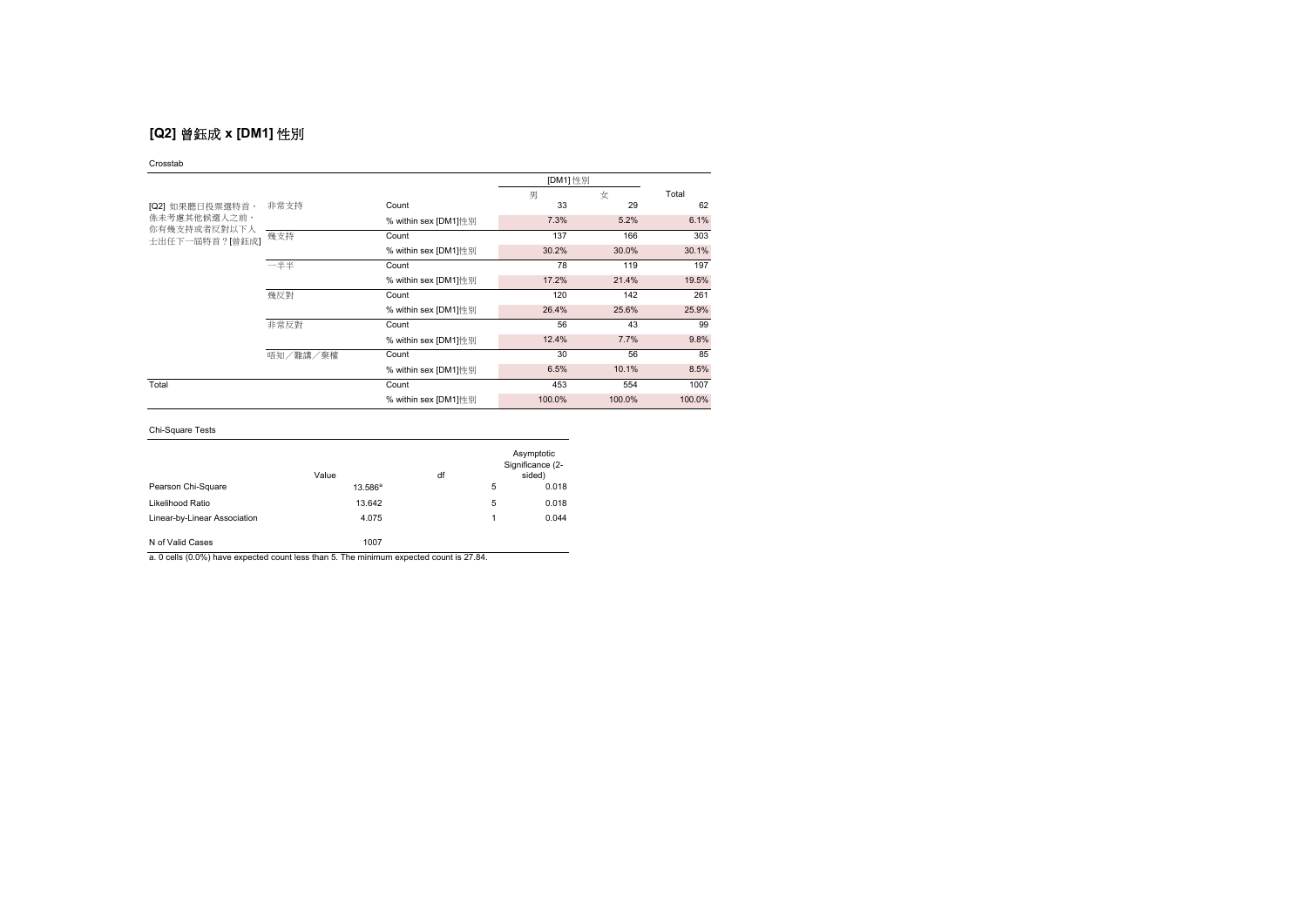# **[Q2]** 曾鈺成 **x [DM2]** 年齡

### Crosstab

|                                        |          |                  | 18-39歳 | 40 - 59歳 | 60 歳或以上 | Total  |
|----------------------------------------|----------|------------------|--------|----------|---------|--------|
| [Q2] 如果聽日投票選特首,<br><b>係未考慮其他候選人之前,</b> | 非常支持     | Count            | 26     | 23       | 12      | 62     |
|                                        |          | % within agegp年齡 | 7.4%   | 6.1%     | 4.6%    | 6.2%   |
| 你有幾支持或者反對以下人<br>土出任下一屆特首?[曾鈺成]         | 幾支持      | Count            | 135    | 103      | 62      | 300    |
|                                        |          | % within agegp年齡 | 37.9%  | 27.0%    | 23.5%   | 30.0%  |
|                                        | 一半半      | Count            | 84     | 72       | 40      | 196    |
|                                        |          | % within agegp年齡 | 23.6%  | 18.9%    | 15.1%   | 19.5%  |
|                                        | 幾反對      | Count            | 60     | 122      | 79      | 260    |
|                                        |          | % within agegp年齡 | 16.7%  | 31.9%    | 29.9%   | 26.0%  |
|                                        | 非常反對     | Count            | 23     | 36       | 40      | 99     |
|                                        |          | % within agegp年齡 | 6.5%   | 9.4%     | 15.1%   | 9.9%   |
|                                        | 唔知/難講/棄權 | Count            | 28     | 26       | 31      | 85     |
|                                        |          | % within agegp年齡 | 7.9%   | 6.8%     | 11.7%   | 8.5%   |
| Total                                  |          | Count            | 356    | 382      | 264     | 1002   |
|                                        |          | % within agegp年齡 | 100.0% | 100.0%   | 100.0%  | 100.0% |

## Chi-Square Tests

|                              | Value               | df |    | Asymptotic<br>Significance (2-<br>sided) |
|------------------------------|---------------------|----|----|------------------------------------------|
| Pearson Chi-Square           | 54.607 <sup>a</sup> |    | 10 | 0.000                                    |
| Likelihood Ratio             | 55.002              |    | 10 | 0.000                                    |
| Linear-by-Linear Association | 2.407               |    | 1  | 0.121                                    |
| N of Valid Cases             | 1002                |    |    |                                          |

a. 0 cells (0.0%) have expected count less than 5. The minimum expected count is 16.29.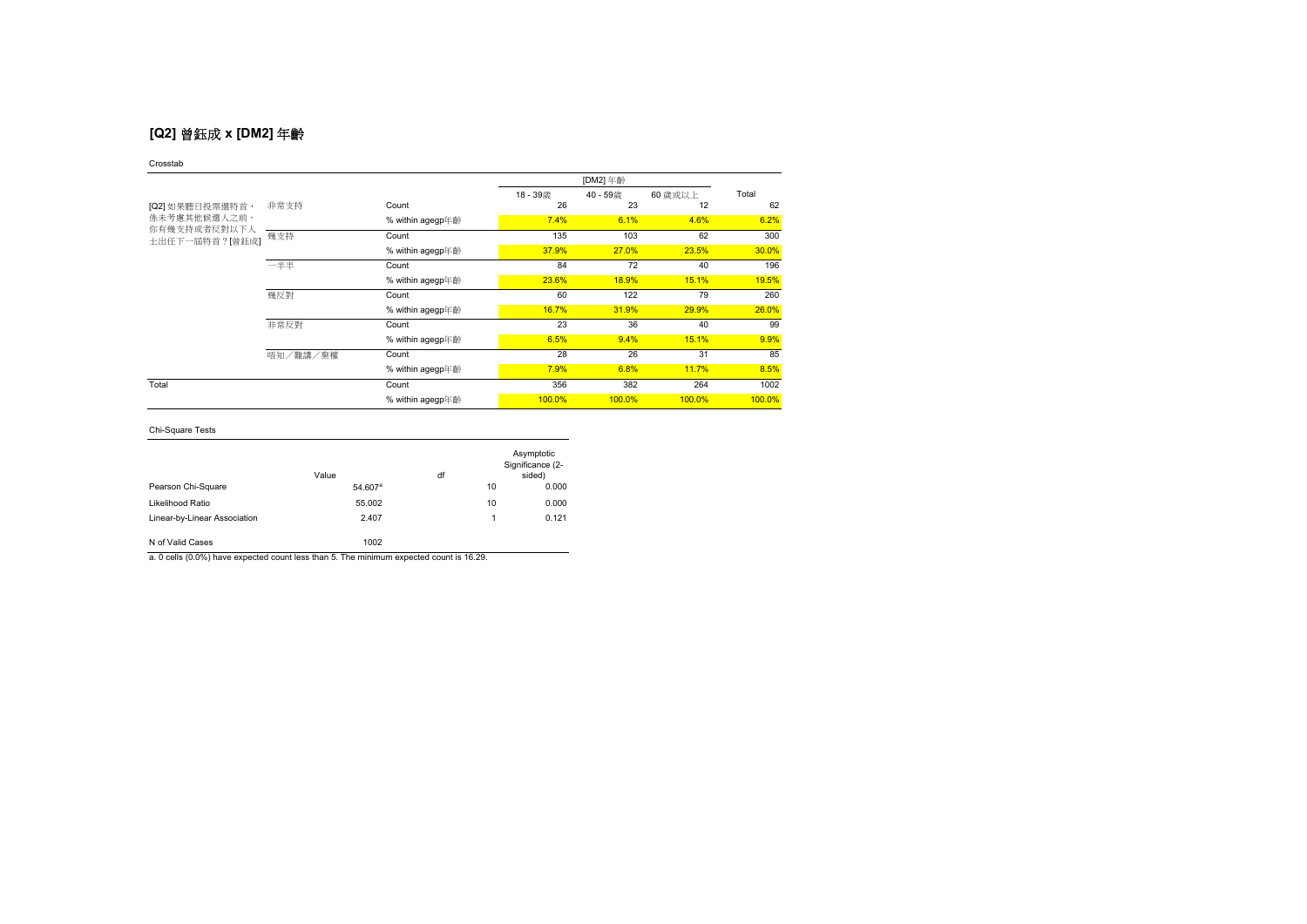# **[Q2]** 曾鈺成 **x [DM3]** 教育程度

Crosstab

|                              |          |                       |        | [DM3] 教育程度 |        |        |
|------------------------------|----------|-----------------------|--------|------------|--------|--------|
|                              |          |                       | 小學或以下  | 中學         | 大專或以上  | Total  |
| [Q2] 如果聽日投票選特首,              | 非常支持     | Count                 | 11     | 26         | 25     | 62     |
| 係未考慮其他候選人之前,<br>你有幾支持或者反對以下人 |          | % within edugp_TP教育程度 | 4.5%   | 5.4%       | 8.9%   | 6.2%   |
| 士出任下一屆特首?[曾鈺成]               | 幾支持      | Count                 | 60     | 126        | 114    | 300    |
|                              |          | % within edugp_TP教育程度 | 25.2%  | 26.2%      | 40.1%  | 29.9%  |
|                              | 一半半      | Count                 | 29     | 102        | 65     | 197    |
|                              |          | % within edugp_TP教育程度 | 12.2%  | 21.2%      | 23.1%  | 19.6%  |
|                              | 幾反對      | Count                 | 82     | 129        | 50     | 261    |
|                              |          | % within edugp_TP教育程度 | 34.5%  | 26.8%      | 17.8%  | 26.1%  |
|                              | 非常反對     | Count                 | 28     | 51         | 18     | 97     |
|                              |          | % within edugp_TP教育程度 | 11.9%  | 10.7%      | 6.3%   | 9.7%   |
|                              | 唔知/難講/棄權 | Count                 | 28     | 47         | 11     | 85     |
|                              |          | % within edugp_TP教育程度 | 11.6%  | 9.7%       | 3.8%   | 8.5%   |
| Total                        |          | Count                 | 237    | 482        | 283    | 1002   |
|                              |          | % within edugp_TP教育程度 | 100.0% | 100.0%     | 100.0% | 100.0% |

## Chi-Square Tests

|                              | Value        | df |    | Asymptotic<br>Significance (2-<br>sided) |
|------------------------------|--------------|----|----|------------------------------------------|
| Pearson Chi-Square           | $57.810^{a}$ |    | 10 | 0.000                                    |
| Likelihood Ratio             | 60.043       |    | 10 | 0.000                                    |
| Linear-by-Linear Association | 10.772       |    | 1  | 0.001                                    |
| N of Valid Cases             | 1002         |    |    |                                          |

a. 0 cells (0.0%) have expected count less than 5. The minimum expected count is 14.63.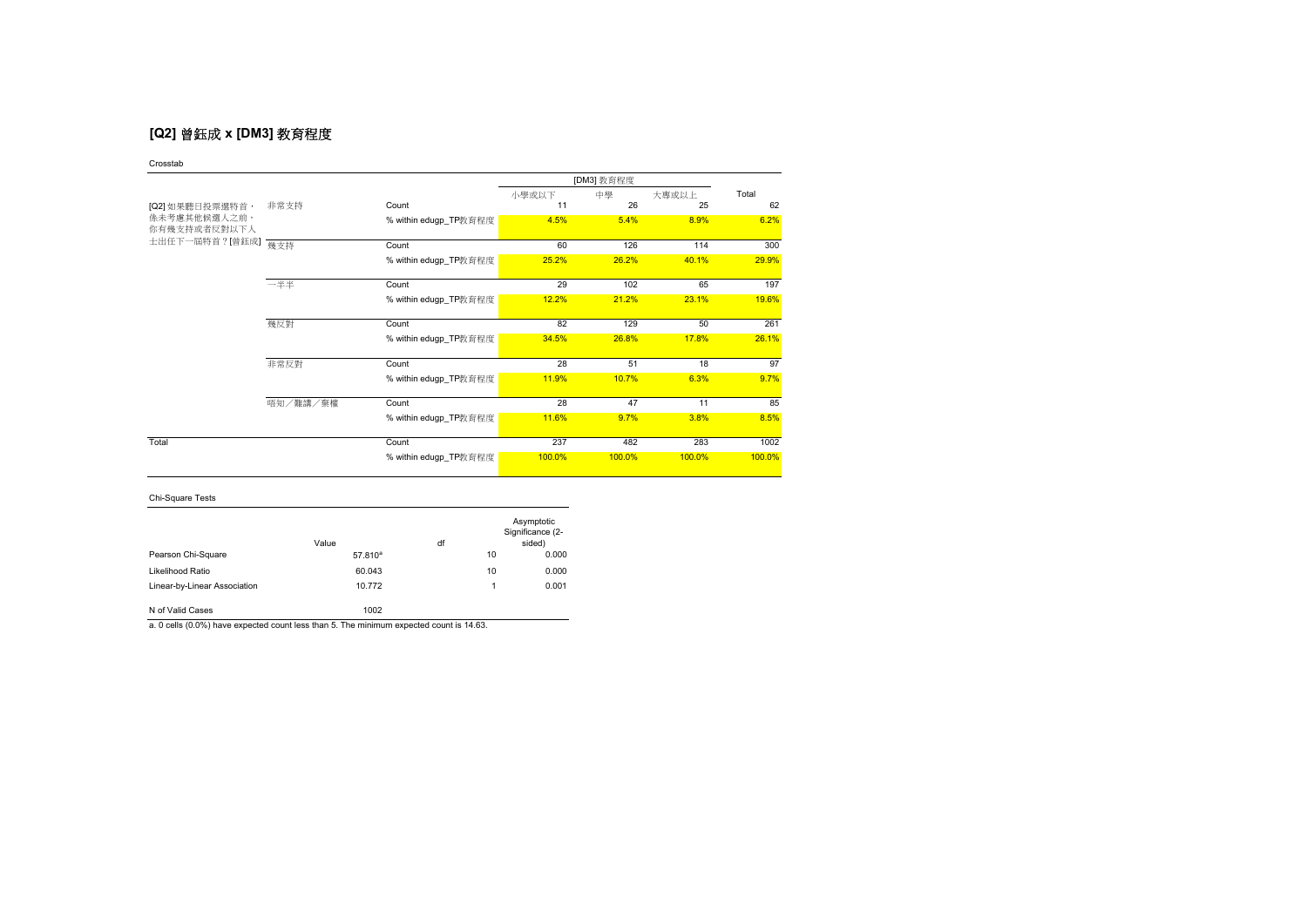# **[Q2]** 曾鈺成 **x [DM4]** 職業

### Crosstab

|                              |          |                  | [DM4] 職業              |        |            |         |        |          |             |
|------------------------------|----------|------------------|-----------------------|--------|------------|---------|--------|----------|-------------|
| [Q2] 如果聽日投票選特首,              | 非常支持     | Count            | 行政及專業人員 文職及服務人員<br>14 | 14     | 勞動工人<br>10 | 學生<br>7 | 家庭主婦   | 其他<br>12 | Total<br>61 |
| 係未考慮其他候選人之前,<br>你有幾支持或者反對以下人 |          | % within occgp職位 | 6.1%                  | 6.6%   | 12.3%      | 8.4%    | 3.1%   | 4.9%     | 6.2%        |
| 士出任下一屆特首?[曾鈺成]               | 幾支持      | Count            | 88                    | 48     | 15         | 35      | 56     | 58       | 300         |
|                              |          | % within occgp職位 | 38.7%                 | 22.0%  | 18.5%      | 45.4%   | 39.1%  | 23.4%    | 30.2%       |
|                              | 一半半      | Count            | 41                    | 49     | 23         | 20      | 15     | 46       | 194         |
|                              |          | % within occgp職位 | 17.9%                 | 22.4%  | 28.5%      | 26.3%   | 10.8%  | 18.5%    | 19.5%       |
|                              | 幾反對      | Count            | 60                    | 72     | 15         | 6       | 38     | 69       | 260         |
|                              |          | % within occgp職位 | 26.3%                 | 33.1%  | 18.4%      | 7.6%    | 26.5%  | 27.7%    | 26.1%       |
|                              | 非常反對     | Count            | 16                    | 18     | 15         | 5       | 12     | 31       | 96          |
|                              |          | % within occgp職位 | 6.8%                  | 8.0%   | 18.6%      | 6.1%    | 8.5%   | 12.6%    | 9.6%        |
|                              | 唔知/難講/棄權 | Count            | 10                    | 17     | 3          | 5       | 17     | 32       | 84          |
|                              |          | % within occgp職位 | 4.3%                  | 7.9%   | 3.7%       | 6.1%    | 12.0%  | 13.0%    | 8.5%        |
| Total                        |          | Count            | 228                   | 218    | 79         | 78      | 142    | 249      | 995         |
|                              |          | % within occgp職位 | 100.0%                | 100.0% | 100.0%     | 100.0%  | 100.0% | 100.0%   | 100.0%      |

### Chi-Square Tests

|                              | Value      | df |    | Asymptotic<br>Significance (2-<br>sided) |
|------------------------------|------------|----|----|------------------------------------------|
| Pearson Chi-Square           | $92.315^a$ |    | 25 | 0.000                                    |
| Likelihood Ratio             | 95.125     |    | 25 | 0.000                                    |
| Linear-by-Linear Association | 13.083     |    | 1  | 0.000                                    |

N of Valid Cases 995

a. 2 cells (5.6%) have expected count less than 5. The minimum expected count is 4.79.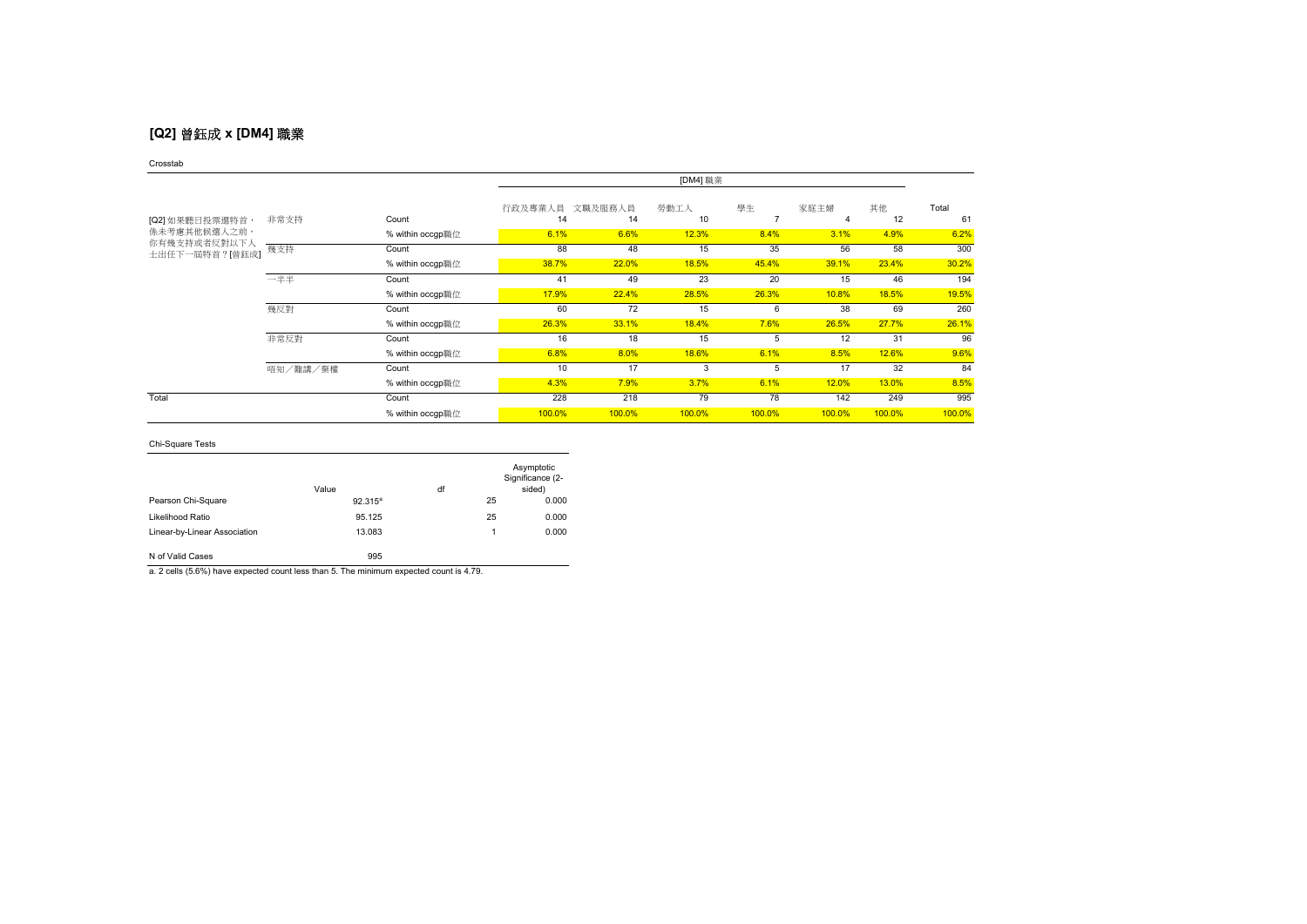# **[Q2]** 曾鈺成 **x [DM5]** 政治取向

Crosstab

|                                |          |                     | [DM5] 政治取向  |            |             |                                 |                |             |
|--------------------------------|----------|---------------------|-------------|------------|-------------|---------------------------------|----------------|-------------|
| [Q2] 如果聽日投票選特首,                | 非常支持     | Count               | 傾向民主派<br>27 | 傾向建制派<br>5 | 傾向中間派<br>21 | 有政治傾向/政治<br>中立/唔屬於任何<br>派別<br>6 | 其他/唔知/好難講<br>2 | Total<br>62 |
| <b>係未考慮其他候選人之前,</b>            |          | % within inclin政治取向 | 7.9%        | 4.0%       | 6.4%        | 3.8%                            | 7.2%           | 6.2%        |
| 你有幾支持或者反對以下人<br>士出任下一屆特首?[曾鈺成] | 幾支持      | Count               | 119         | 31         | 112         | 31                              | 8              | 301         |
|                                |          | % within inclin政治取向 | 33.9%       | 23.0%      | 34.9%       | 19.1%                           | 25.7%          | 30.1%       |
|                                | 一半半      | Count               | 77          | 25         | 52          | 39                              | 3              | 197         |
|                                |          | % within inclin政治取向 | 22.1%       | 18.5%      | 16.3%       | 23.9%                           | 10.4%          | 19.7%       |
|                                | 幾反對      | Count               | 83          | 45         | 89          | 37                              | 5              | 259         |
|                                |          | % within inclin政治取向 | 23.8%       | 33.0%      | 27.7%       | 23.0%                           | 16.7%          | 26.0%       |
|                                | 非常反對     | Count               | 28          | 18         | 33          | 14                              | 6              | 98          |
|                                |          | % within inclin政治取向 | 7.9%        | 13.0%      | 10.3%       | 8.5%                            | 18.1%          | 9.8%        |
|                                | 唔知/難講/棄權 | Count               | 15          | 12         | 14          | 35                              |                | 83          |
|                                |          | % within inclin政治取向 | 4.4%        | 8.5%       | 4.4%        | 21.8%                           | 21.8%          | 8.3%        |
| Total                          |          | Count               | 350         | 136        | 321         | 162                             | 31             | 999         |
|                                |          | % within inclin政治取向 | 100.0%      | 100.0%     | 100.0%      | 100.0%                          | 100.0%         | 100.0%      |

### Chi-Square Tests

|                              | Value               | df |    | Asymptotic<br>Significance (2-<br>sided) |
|------------------------------|---------------------|----|----|------------------------------------------|
| Pearson Chi-Square           | 87.972 <sup>a</sup> |    | 20 | 0.000                                    |
| Likelihood Ratio             | 78.486              |    | 20 | 0.000                                    |
| Linear-by-Linear Association | 56.783              |    | 1  | 0.000                                    |
| N of Valid Cases             | 999                 |    |    |                                          |

a. 3 cells (10.0%) have expected count less than 5. The minimum expected count is 1.90.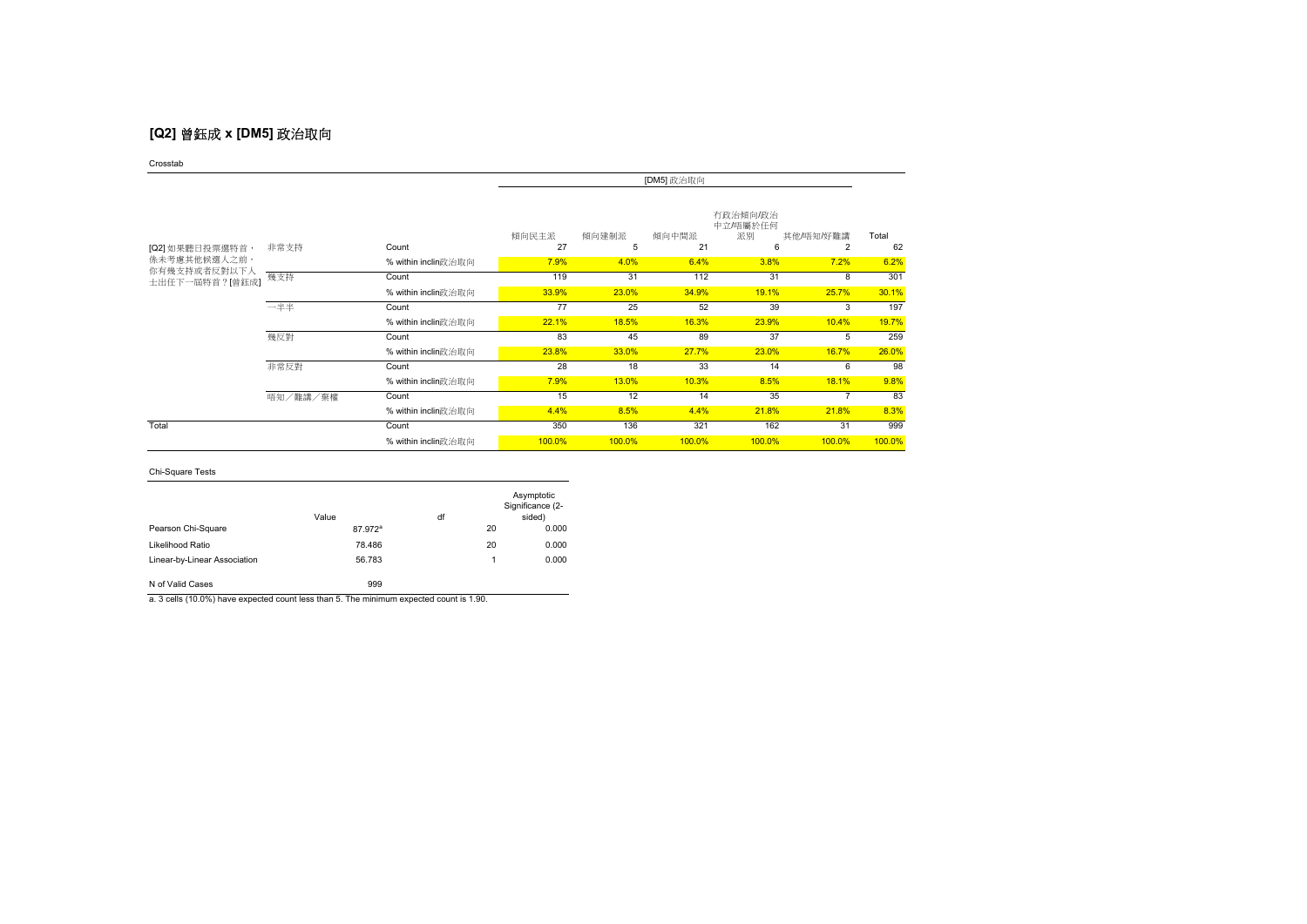# **[Q2gp]** 曾鈺成 **x [DM1]** 性別

### Crosstab

|                               |          |                      | [DM1] 性別 |        |        |
|-------------------------------|----------|----------------------|----------|--------|--------|
|                               |          |                      | 男        | 女      | Total  |
| [Q2gp]如果聽日投票選特首               | 支持       | Count                | 170      | 195    | 365    |
| ,係未考慮其他候選人之前                  |          | % within sex [DM1]性别 | 37.5%    | 35.2%  | 36.2%  |
| ,你有幾支持或者反對以下<br>人士出任下一届特首?[曾鈺 | 一半半      | Count                | 78       | 119    | 197    |
| 成]                            |          | % within sex [DM1]性别 | 17.2%    | 21.4%  | 19.5%  |
|                               | 反對       | Count                | 176      | 184    | 360    |
|                               |          | % within sex [DM1]性别 | 38.8%    | 33.3%  | 35.8%  |
|                               | 唔知/難講/棄權 | Count                | 30       | 56     | 85     |
|                               |          | % within sex [DM1]性別 | 6.5%     | 10.1%  | 8.5%   |
| Total                         |          | Count                | 453      | 554    | 1007   |
|                               |          | % within sex [DM1]性别 | 100.0%   | 100.0% | 100.0% |

### Chi-Square Tests

|                              | Value       | df |   | Asymptotic<br>Significance (2-<br>sided) |
|------------------------------|-------------|----|---|------------------------------------------|
| Pearson Chi-Square           | $8.511^{a}$ |    | 3 | 0.037                                    |
| Likelihood Ratio             | 8.606       |    | 3 | 0.035                                    |
| Linear-by-Linear Association | 4.076       |    |   | 0.043                                    |
| N of Valid Cases             | 1007        |    |   |                                          |

a. 0 cells (0.0%) have expected count less than 5. The minimum expected count is 38.48.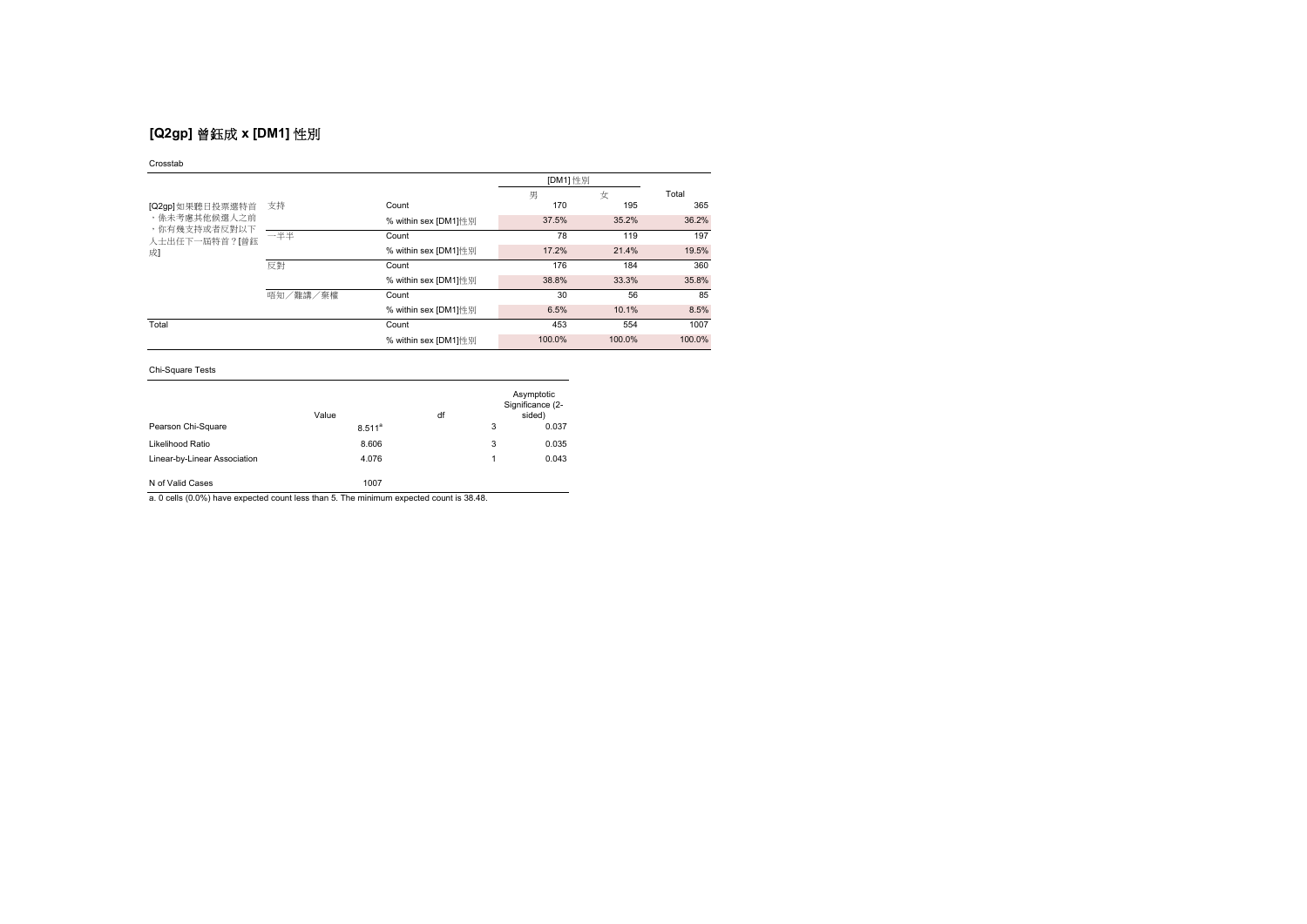# **[Q2gp]** 曾鈺成 **x [DM2]** 年齡

### Crosstab

|                               |          |                  |        | [DM2] 年齡 |         |        |
|-------------------------------|----------|------------------|--------|----------|---------|--------|
|                               |          |                  | 18-39歳 | 40-59歳   | 60 歳或以上 | Total  |
| [Q2gp]如果聽日投票選特首               | 支持       | Count            | 161    | 127      | 74      | 362    |
| ,係未考慮其他候選人之前                  |          | % within agegp年齡 | 45.3%  | 33.1%    | 28.1%   | 36.1%  |
| ,你有幾支持或者反對以下<br>人士出任下一屆特首?[曾鈺 | 一半半      | Count            | 84     | 72       | 40      | 196    |
| 成                             |          | % within agegp年齡 | 23.6%  | 18.9%    | 15.1%   | 19.5%  |
|                               | 反對       | Count            | 83     | 158      | 119     | 359    |
|                               |          | % within agegp年齡 | 23.2%  | 41.3%    | 45.0%   | 35.9%  |
|                               | 唔知/難講/棄權 | Count            | 28     | 26       | 31      | 85     |
|                               |          | % within agegp年齡 | 7.9%   | 6.8%     | 11.7%   | 8.5%   |
| Total                         |          | Count            | 356    | 382      | 264     | 1002   |
|                               |          | % within agegp年齡 | 100.0% | 100.0%   | 100.0%  | 100.0% |

## Chi-Square Tests

|                              | Value               | df |   | Asymptotic<br>Significance (2-<br>sided) |
|------------------------------|---------------------|----|---|------------------------------------------|
| Pearson Chi-Square           | 49.487 <sup>a</sup> |    | 6 | 0.000                                    |
| Likelihood Ratio             | 50.723              |    | 6 | 0.000                                    |
| Linear-by-Linear Association | 2.408               |    | 1 | 0.121                                    |
| N of Valid Cases             | 1002                |    |   |                                          |

a. 0 cells (0.0%) have expected count less than 5. The minimum expected count is 22.40.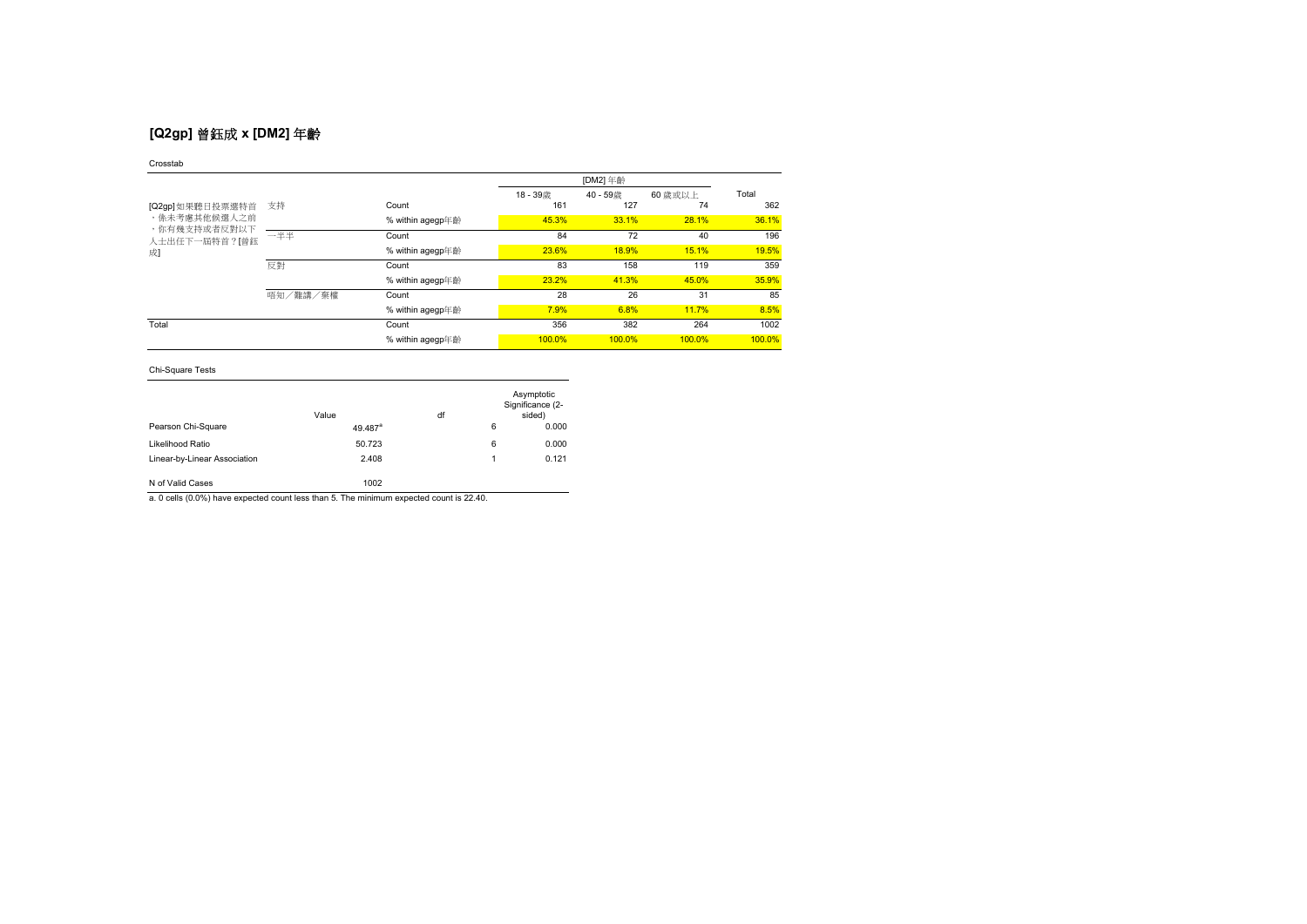# **[Q2gp]** 曾鈺成 **x [DM3]** 教育程度

|                                                     |          | [DM3] 教育程度            |        |        |        |        |
|-----------------------------------------------------|----------|-----------------------|--------|--------|--------|--------|
|                                                     |          |                       | 小學或以下  | 中學     | 大專或以上  | Total  |
| [Q2gp]如果聽日投票選特首                                     | 支持       | Count                 | 71     | 152    | 139    | 362    |
| ,係未考慮其他候選人之前<br>,你有幾支持或者反對以下<br>人士出任下一屆特首?[曾鈺<br>成] |          | % within edugp_TP教育程度 | 29.7%  | 31.6%  | 49.1%  | 36.1%  |
|                                                     | 一半来      | Count                 | 29     | 102    | 65     | 197    |
|                                                     |          | % within edugp_TP教育程度 | 12.2%  | 21.2%  | 23.1%  | 19.6%  |
|                                                     | 反對       | Count                 | 110    | 181    | 68     | 359    |
|                                                     |          | % within edugp_TP教育程度 | 46.4%  | 37.5%  | 24.1%  | 35.8%  |
|                                                     | 唔知/難講/棄權 | Count                 | 28     | 47     | 11     | 85     |
|                                                     |          | % within edugp_TP教育程度 | 11.6%  | 9.7%   | 3.8%   | 8.5%   |
| Total                                               |          | Count                 | 237    | 482    | 283    | 1002   |
|                                                     |          | % within edugp_TP教育程度 | 100.0% | 100.0% | 100.0% | 100.0% |

Chi-Square Tests

|                              | Value                 | df |   | Asymptotic<br>Significance (2-<br>sided) |
|------------------------------|-----------------------|----|---|------------------------------------------|
| Pearson Chi-Square           | $57.137$ <sup>a</sup> |    | 6 | 0.000                                    |
| Likelihood Ratio             | 59.407                |    | 6 | 0.000                                    |
| Linear-by-Linear Association | 10.774                |    | 1 | 0.001                                    |
| N of Valid Cases             | 1002                  |    |   |                                          |

a. 0 cells (0.0%) have expected count less than 5. The minimum expected count is 20.06.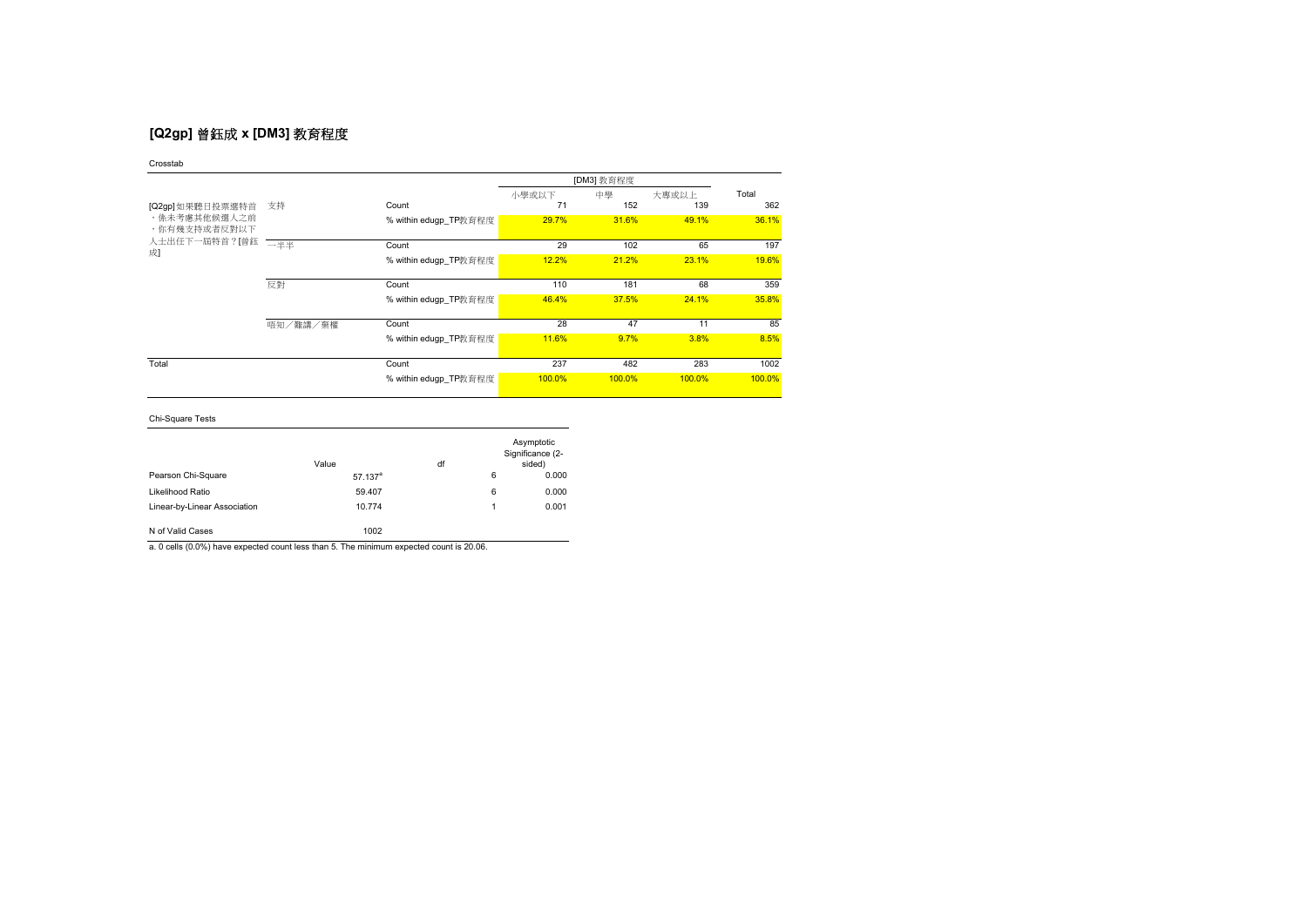# **[Q2gp]** 曾鈺成 **x [DM4]** 職業

### Crosstab

|                              |          |                  |                | [DM4] 職業      |            |          |            |          |              |
|------------------------------|----------|------------------|----------------|---------------|------------|----------|------------|----------|--------------|
| [Q2gp] 如果聽日投票選特首             | 支持       | Count            | 行政及專業人員<br>102 | 文職及服務人員<br>62 | 勞動工人<br>24 | 學生<br>42 | 家庭主婦<br>60 | 其他<br>70 | Total<br>362 |
| ,係未考慮其他候選人之前<br>,你有幾支持或者反對以下 |          | % within occgp職位 | 44.8%          | 28.6%         | 30.8%      | 53.8%    | 42.2%      | 28.3%    | 36.3%        |
| 人士出任下一屆特首?[曾鈺                | 一半半      | Count            | 41             | 49            | 23         | 20       | 15         | 46       | 194          |
| 成                            |          | % within occgp職位 | 17.9%          | 22.4%         | 28.5%      | 26.3%    | 10.8%      | 18.5%    | 19.5%        |
|                              | 反對       | Count            | 76             | 90            | 29         | 11       | 50         | 100      | 356          |
|                              |          | % within occgp職位 | 33.1%          | 41.2%         | 37.0%      | 13.8%    | 35.0%      | 40.3%    | 35.7%        |
|                              | 唔知/難講/棄權 | Count            | 10             | 17            | 3          |          |            | 32       | 84           |
|                              |          | % within occgp職位 | 4.3%           | 7.9%          | 3.7%       | 6.1%     | 12.0%      | 13.0%    | 8.5%         |
| Total                        |          | Count            | 228            | 218           | 79         | 78       | 142        | 249      | 995          |
|                              |          | % within occgp職位 | 100.0%         | 100.0%        | 100.0%     | 100.0%   | 100.0%     | 100.0%   | 100.0%       |

## Chi-Square Tests

|                              | Value               | df |    | Asymptotic<br>Significance (2-<br>sided) |
|------------------------------|---------------------|----|----|------------------------------------------|
| Pearson Chi-Square           | 62.977 <sup>a</sup> |    | 15 | 0.000                                    |
| Likelihood Ratio             | 66.563              |    | 15 | 0.000                                    |
| Linear-by-Linear Association | 13.082              |    | 1  | 0.000                                    |
| N of Valid Cases             | 995                 |    |    |                                          |

a. 0 cells (0.0%) have expected count less than 5. The minimum expected count is 6.57.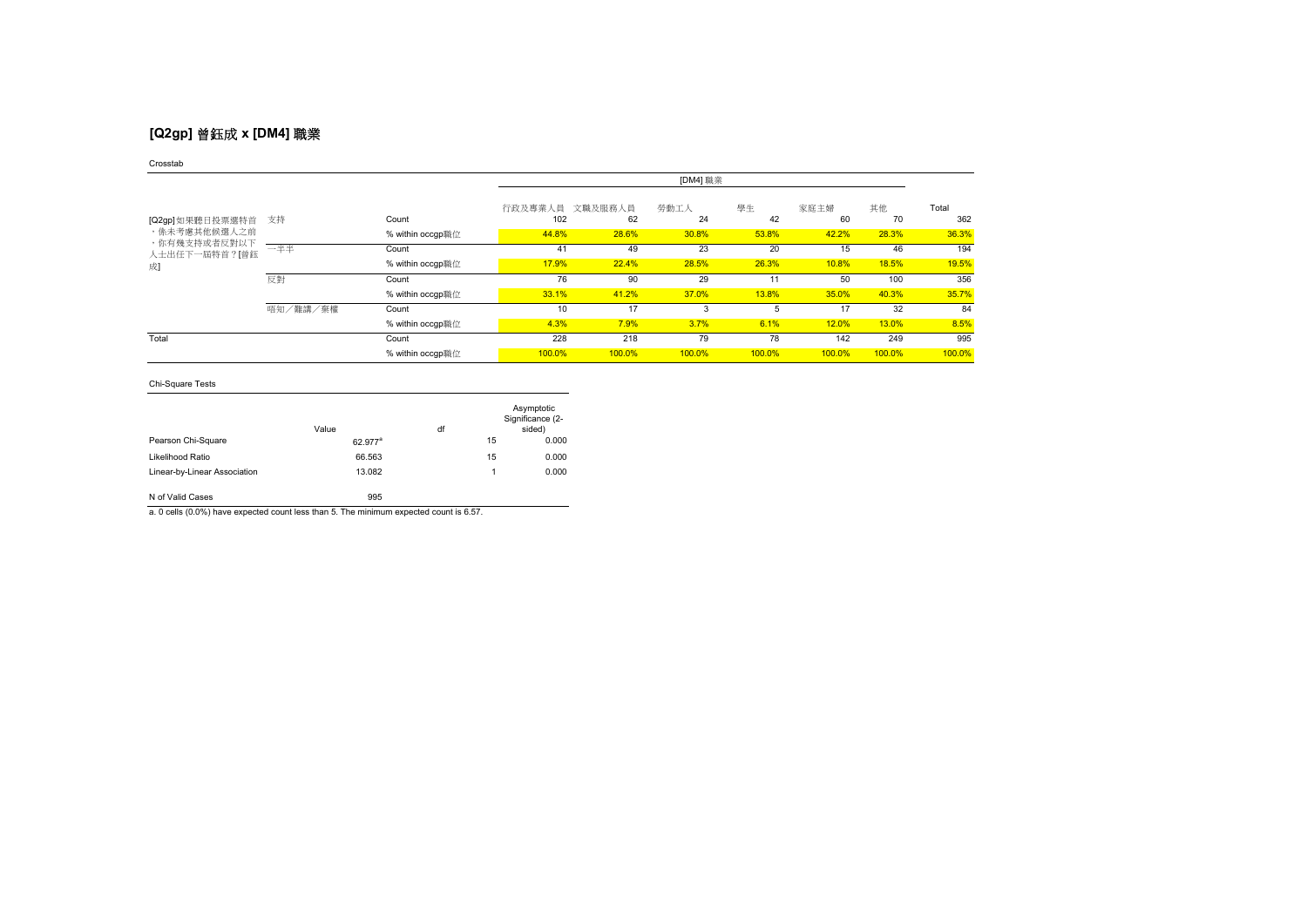# **[Q2gp]** 曾鈺成 **x [DM5]** 政治取向

Crosstab

|                              |          |                     | [DM5] 政治取向   |             |              |                                  |                 |              |
|------------------------------|----------|---------------------|--------------|-------------|--------------|----------------------------------|-----------------|--------------|
| [Q2gp] 如果聽日投票選特首             | 支持       | Count               | 傾向民主派<br>146 | 傾向建制派<br>37 | 傾向中間派<br>133 | 有政治傾向/政治<br>中立/唔屬於任何<br>派別<br>37 | 其他/唔知/好難講<br>10 | Total<br>363 |
| ,係未考慮其他候選人之前<br>,你有幾支持或者反對以下 |          | % within inclin政治取向 | 41.8%        | 27.0%       | 41.3%        | 22.8%                            | 32.9%           | 36.3%        |
| 人士出任下一屆特首?[曾鈺                | 一半半      | Count               | 77           | 25          | 52           | 39                               | 3               | 197          |
| 成]                           |          | % within inclin政治取向 | 22.1%        | 18.5%       | 16.3%        | 23.9%                            | 10.4%           | 19.7%        |
|                              | 反對       | Count               | 111          | 63          | 122          | 51                               | 11              | 357          |
|                              |          | % within inclin政治取向 | 31.7%        | 45.9%       | 38.0%        | 31.5%                            | 34.9%           | 35.7%        |
|                              | 唔知/難講/棄權 | Count               | 15           | 12          | 14           | 35                               |                 | 83           |
|                              |          | % within inclin政治取向 | 4.4%         | 8.5%        | 4.4%         | 21.8%                            | 21.8%           | 8.3%         |
| Total                        |          | Count               | 350          | 136         | 321          | 162                              | 31              | 999          |
|                              |          | % within inclin政治取向 | 100.0%       | 100.0%      | 100.0%       | 100.0%                           | 100.0%          | 100.0%       |

Chi-Square Tests

|                              | Value               | df | Asymptotic<br>Significance (2-<br>sided) |
|------------------------------|---------------------|----|------------------------------------------|
| Pearson Chi-Square           | 83.578 <sup>a</sup> | 12 | 0.000                                    |
| Likelihood Ratio             | 74.391              | 12 | 0.000                                    |
| Linear-by-Linear Association | 56.787              | 1  | 0.000                                    |
| N of Valid Cases             | 999                 |    |                                          |

a. 1 cells (5.0%) have expected count less than 5. The minimum expected count is 2.55.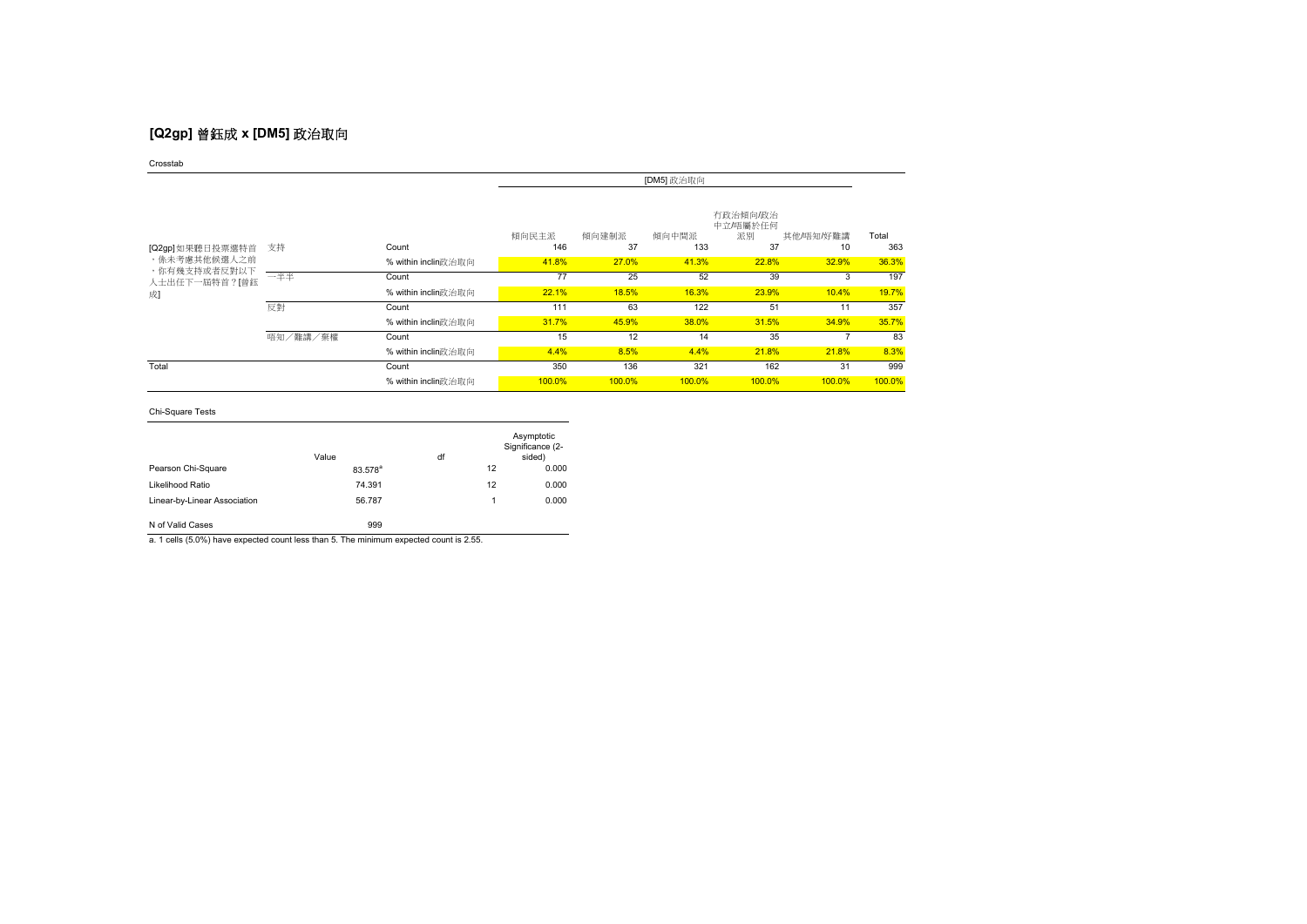# **[Q3]** 葉劉淑儀 **x [DM1]** 性別

#### Crosstab

|                              |          |                      |        | [DM1] 性別 |        |  |
|------------------------------|----------|----------------------|--------|----------|--------|--|
|                              |          |                      | 男      | 女        | Total  |  |
| [Q3] 如果聽日投票選特首,              | 非常支持     | Count                | 34     | 31       | 65     |  |
| 係未考慮其他候選人之前,<br>你有幾支持或者反對以下人 |          | % within sex [DM1]性别 | 7.5%   | 5.6%     | 6.5%   |  |
| 士出任下一屆特首?[葉劉淑                | 幾支持      | Count                | 80     | 109      | 189    |  |
| 儀                            |          | % within sex [DM1]性别 | 17.7%  | 19.6%    | 18.7%  |  |
|                              | 一半半      | Count                | 60     | 101      | 160    |  |
|                              |          | % within sex [DM1]性别 | 13.1%  | 18.2%    | 15.9%  |  |
|                              | 幾反對      | Count                | 88     | 113      | 201    |  |
|                              |          | % within sex [DM1]性别 | 19.4%  | 20.4%    | 19.9%  |  |
|                              | 非常反對     | Count                | 164    | 156      | 320    |  |
|                              |          | % within sex [DM1]性别 | 36.1%  | 28.1%    | 31.7%  |  |
|                              | 唔知/難講/棄權 | Count                | 28     | 45       | 73     |  |
|                              |          | % within sex [DM1]性别 | 6.2%   | 8.0%     | 7.2%   |  |
| Total                        |          | Count                | 453    | 554      | 1007   |  |
|                              |          | % within sex [DM1]性别 | 100.0% | 100.0%   | 100.0% |  |

## Chi-Square Tests

|                              | Value      | df |   | Asymptotic<br>Significance (2-<br>sided) |
|------------------------------|------------|----|---|------------------------------------------|
| Pearson Chi-Square           | $12.363^a$ |    | 5 | 0.030                                    |
| Likelihood Ratio             | 12.403     |    | 5 | 0.030                                    |
| Linear-by-Linear Association | 1.275      |    |   | 0.259                                    |
| N of Valid Cases             | 1007       |    |   |                                          |

a. 0 cells (0.0%) have expected count less than 5. The minimum expected count is 29.31.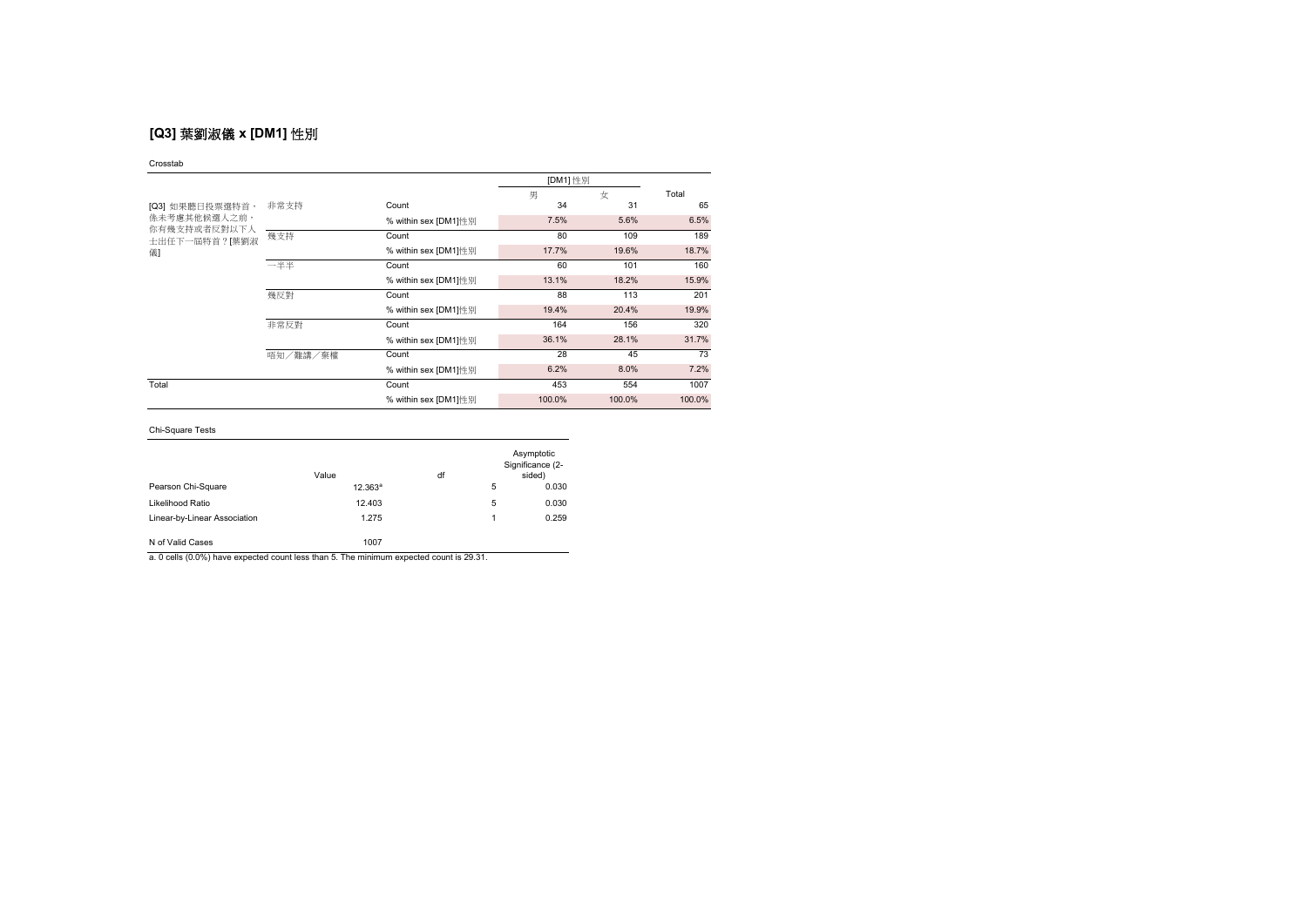# **[Q3]** 葉劉淑儀 **x [DM2]** 年齡

### Crosstab

|                                                                         |          |                  | 18-39歳 | 40-59歳 | 60 歳或以上 | Total  |
|-------------------------------------------------------------------------|----------|------------------|--------|--------|---------|--------|
| [Q3] 如果聽日投票選特首,<br><b>係未考慮其他候選人之前,</b><br>你有幾支持或者反對以下人<br>士出任下一屆特首?「葉劉淑 | 非常支持     | Count            | 11     | 21     | 32      | 64     |
|                                                                         |          | % within agegp年齡 | 3.2%   | 5.4%   | 12.2%   | 6.4%   |
|                                                                         | 幾支持      | Count            | 36     | 80     | 70      | 186    |
| 儀                                                                       |          | % within agegp年齡 | 10.0%  | 21.0%  | 26.6%   | 18.6%  |
|                                                                         | 一半半      | Count            | 69     | 56     | 34      | 160    |
|                                                                         |          | % within agegp年齡 | 19.5%  | 14.8%  | 13.0%   | 16.0%  |
|                                                                         | 幾反對      | Count            | 79     | 77     | 43      | 199    |
|                                                                         |          | % within agegp年齡 | 22.1%  | 20.3%  | 16.3%   | 19.9%  |
|                                                                         | 非常反對     | Count            | 136    | 120    | 64      | 320    |
|                                                                         |          | % within agegp年齡 | 38.4%  | 31.3%  | 24.1%   | 31.9%  |
|                                                                         | 唔知/難講/棄權 | Count            | 24     | 28     | 21      | 73     |
|                                                                         |          | % within agegp年齡 | 6.8%   | 7.3%   | 7.8%    | 7.2%   |
| Total                                                                   |          | Count            | 356    | 382    | 264     | 1002   |
|                                                                         |          | % within agegp年齡 | 100.0% | 100.0% | 100.0%  | 100.0% |

## Chi-Square Tests

|                              | Value                 | df |    | Asymptotic<br>Significance (2-<br>sided) |
|------------------------------|-----------------------|----|----|------------------------------------------|
| Pearson Chi-Square           | $61.824$ <sup>a</sup> |    | 10 | 0.000                                    |
| Likelihood Ratio             | 62.172                |    | 10 | 0.000                                    |
| Linear-by-Linear Association | 0.211                 |    | 1  | 0.646                                    |
| N of Valid Cases             | 1002                  |    |    |                                          |

a. 0 cells (0.0%) have expected count less than 5. The minimum expected count is 16.91.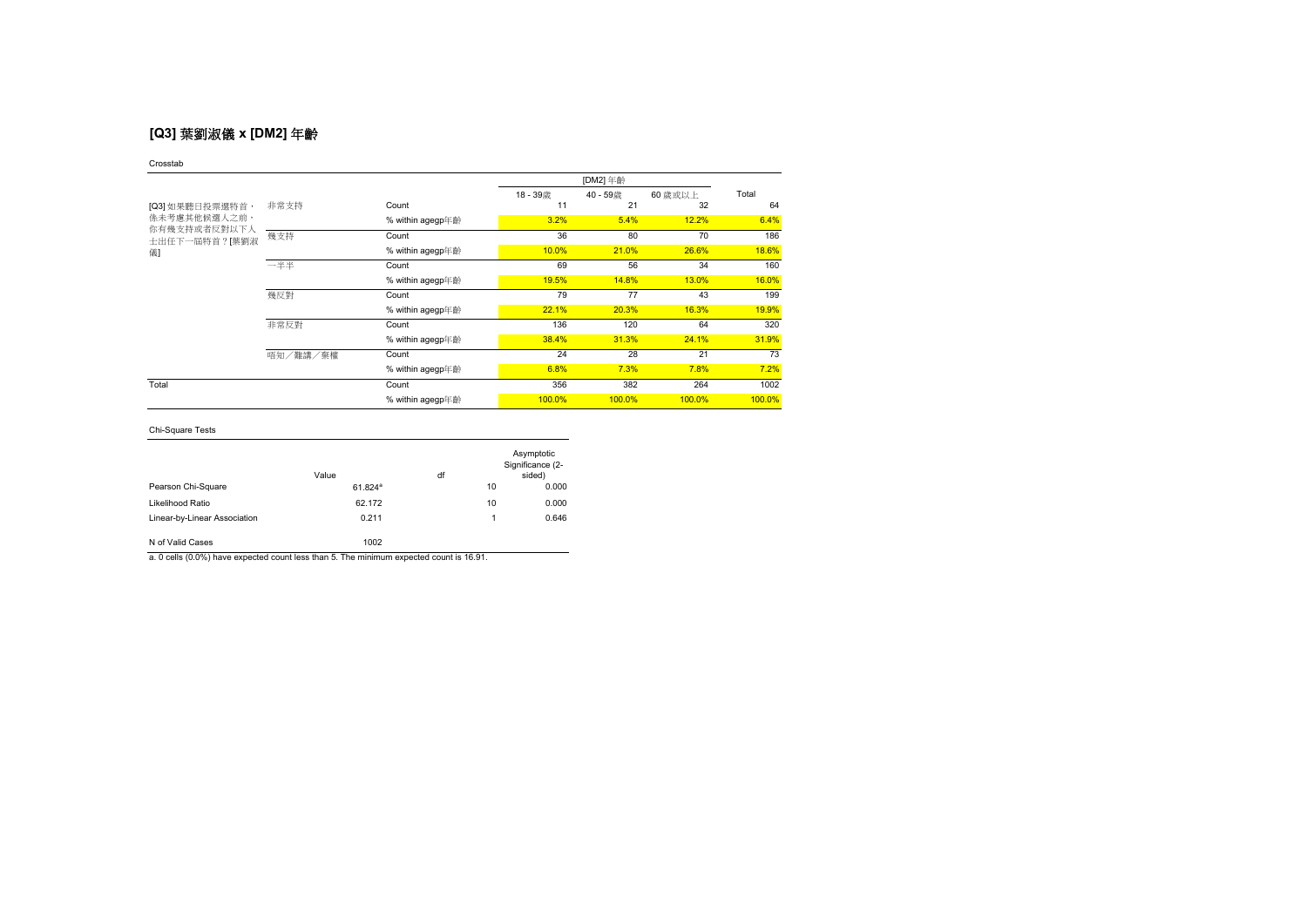# **[Q3]** 葉劉淑儀 **x [DM3]** 教育程度

Crosstab

|                              |          |                       |        | [DM3] 教育程度 |                 |        |  |
|------------------------------|----------|-----------------------|--------|------------|-----------------|--------|--|
|                              |          |                       | 小學或以下  | 中學         | 大專或以上           | Total  |  |
| [Q3] 如果聽日投票選特首,              | 非常支持     | Count                 | 24     | 32         | 9               | 65     |  |
| 係未考慮其他候選人之前,<br>你有幾支持或者反對以下人 |          | % within edugp_TP教育程度 | 10.2%  | 6.5%       | 3.3%            | 6.5%   |  |
| 士出任下一屆特首?[葉劉淑<br>儀           | 幾支持      | Count                 | 60     | 94         | 33              | 187    |  |
|                              |          | % within edugp_TP教育程度 | 25.5%  | 19.6%      | 11.5%           | 18.7%  |  |
|                              | 一半半      | Count                 | 35     | 92         | 32              | 159    |  |
|                              |          | % within edugp_TP教育程度 | 14.6%  | 19.2%      | 11.2%           | 15.9%  |  |
|                              | 幾反對      | Count                 | 39     | 89         | 71              | 199    |  |
|                              |          | % within edugp_TP教育程度 | 16.6%  | 18.4%      | 25.0%           | 19.9%  |  |
|                              | 非常反對     | Count                 | 53     | 138        | 129             | 320    |  |
|                              |          | % within edugp_TP教育程度 | 22.5%  | 28.5%      | 45.5%           | 31.9%  |  |
|                              | 唔知/難講/棄權 | Count                 | 26     | 37         | 10 <sup>1</sup> | 72     |  |
|                              |          | % within edugp_TP教育程度 | 10.8%  | 7.8%       | 3.4%            | 7.2%   |  |
| Total                        |          | Count                 | 237    | 482        | 283             | 1002   |  |
|                              |          | % within edugp_TP教育程度 | 100.0% | 100.0%     | 100.0%          | 100.0% |  |

## Chi-Square Tests

|                              | Value               | df |    | Asymptotic<br>Significance (2-<br>sided) |
|------------------------------|---------------------|----|----|------------------------------------------|
| Pearson Chi-Square           | 70.991 <sup>a</sup> |    | 10 | 0.000                                    |
| Likelihood Ratio             | 71.677              |    | 10 | 0.000                                    |
| Linear-by-Linear Association | 10.728              |    | 1  | 0.001                                    |
| N of Valid Cases             | 1002                |    |    |                                          |

a. 0 cells (0.0%) have expected count less than 5. The minimum expected count is 15.40.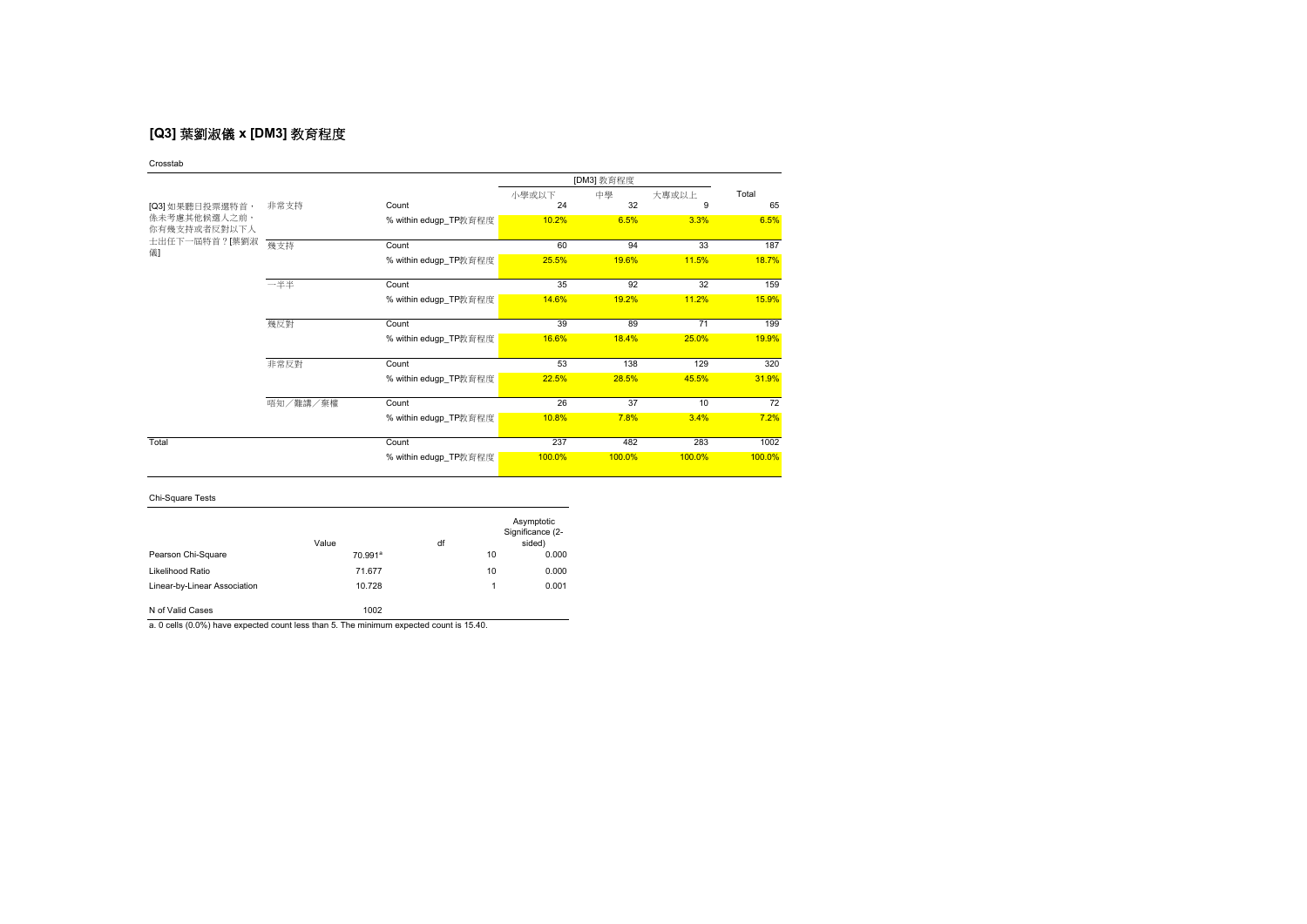## **[Q3]** 葉劉淑儀 **x [DM4]** 職業

### Crosstab

|                               |          |                  |               |               | [DM4] 職業 |                |        |          |             |
|-------------------------------|----------|------------------|---------------|---------------|----------|----------------|--------|----------|-------------|
| [Q3] 如果聽日投票選特首,               | 非常支持     | Count            | 行政及專業人員<br>15 | 文職及服務人員<br>10 | 勞動工人     | 學生             | 家庭主婦   | 其他<br>28 | Total<br>65 |
| <b>係未考慮其他候選人之前,</b>           |          | % within occgp職位 | 6.8%          | 4.4%          | 5.6%     | 1.1%           | 4.9%   | 11.1%    | 6.5%        |
| 你有幾支持或者反對以下人<br>士出任下一屆特首?[葉劉淑 | 幾支持      | Count            | 32            | 29            | 13       | 5              | 40     | 65       | 184         |
| 儀]                            |          | % within occgp職位 | 14.1%         | 13.3%         | 16.8%    | 6.3%           | 27.8%  | 26.2%    | 18.5%       |
|                               | 一半半      | Count            | 29            | 48            | 19       | 9              | 22     | 32       | 160         |
|                               |          | % within occgp職位 | 12.7%         | 22.0%         | 24.2%    | 11.9%          | 15.6%  | 13.0%    | 16.0%       |
|                               | 幾反對      | Count            | 49            | 49            | 15       | 25             | 20     | 40       | 197         |
|                               |          | % within occgp職位 | 21.5%         | 22.3%         | 18.5%    | 32.1%          | 13.8%  | 16.2%    | 19.8%       |
|                               | 非常反對     | Count            | 95            | 70            | 21       | 36             | 34     | 62       | 317         |
|                               |          | % within occgp職位 | 41.6%         | 32.0%         | 26.4%    | 46.4%          | 23.6%  | 24.7%    | 31.9%       |
|                               | 唔知/難講/棄權 | Count            | 8             | 13            |          | $\overline{2}$ | 20     | 22       | 72          |
|                               |          | % within occgp職位 | 3.5%          | 6.1%          | 8.4%     | 2.1%           | 14.4%  | 8.7%     | 7.2%        |
| Total                         |          | Count            | 228           | 218           | 79       | 78             | 142    | 249      | 995         |
|                               |          | % within occgp職位 | 100.0%        | 100.0%        | 100.0%   | 100.0%         | 100.0% | 100.0%   | 100.0%      |

## Chi-Square Tests

|                              | Value                | df |    | Asymptotic<br>Significance (2-<br>sided) |
|------------------------------|----------------------|----|----|------------------------------------------|
| Pearson Chi-Square           | 102.204 <sup>ª</sup> |    | 25 | 0.000                                    |
| Likelihood Ratio             | 102.007              |    | 25 | 0.000                                    |
| Linear-by-Linear Association | 8.684                |    | 1. | 0.003                                    |
| N of Valid Cases             | 995                  |    |    |                                          |

a. 0 cells (0.0%) have expected count less than 5. The minimum expected count is 5.08.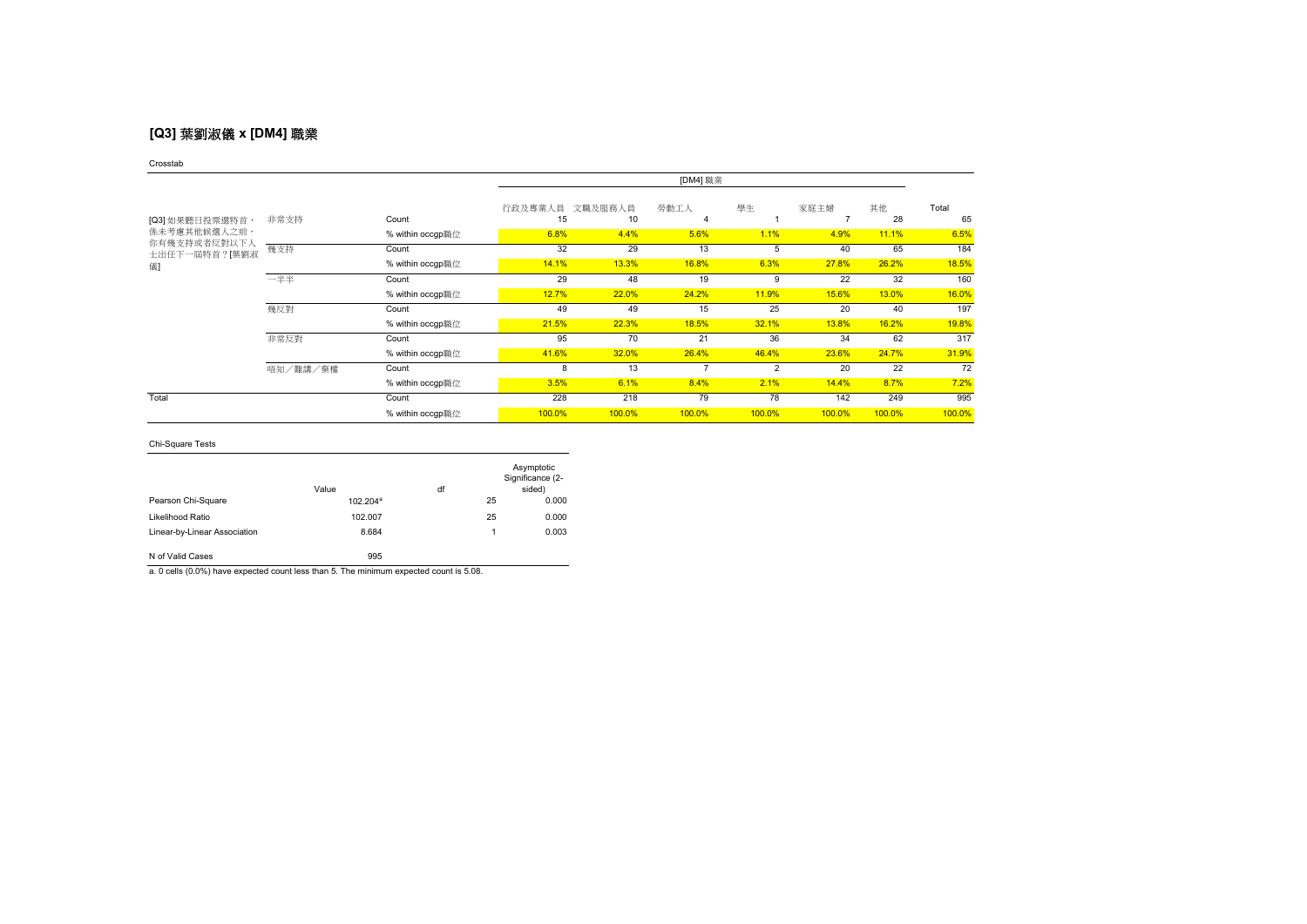# **[Q3]** 葉劉淑儀 **x [DM5]** 政治取向

Crosstab

|                               |          |                     | [DM5] 政治取向 |             |             |                                  |           |             |
|-------------------------------|----------|---------------------|------------|-------------|-------------|----------------------------------|-----------|-------------|
| [Q3] 如果聽日投票選特首,               | 非常支持     | Count               | 傾向民主派<br>3 | 傾向建制派<br>27 | 傾向中間派<br>21 | 有政治傾向/政治<br>中立/唔屬於任何<br>派別<br>12 | 其他/唔知/好難講 | Total<br>64 |
| 係未考慮其他候選人之前,                  |          | % within inclin政治取向 | 0.7%       | 19.6%       | 6.5%        | 7.6%                             | 4.6%      | 6.4%        |
| 你有幾支持或者反對以下人<br>士出任下一屆特首?[葉劉淑 | 幾支持      | Count               | 17         | 54          | 78          | 34                               | 5         | 187         |
| 儀                             |          | % within inclin政治取向 | 4.7%       | 39.6%       | 24.4%       | 20.7%                            | 15.3%     | 18.7%       |
|                               | 一半半      | Count               | 42         | 18          | 55          | 35                               | 9         | 158         |
|                               |          | % within inclin政治取向 | 11.9%      | 13.1%       | 17.1%       | 21.4%                            | 29.8%     | 15.9%       |
|                               | 幾反對      | Count               | 91         | 15          | 60          | 34                               | $\Omega$  | 200         |
|                               |          | % within inclin政治取向 | 26.0%      | 11.2%       | 18.7%       | 21.1%                            | 0.0%      | 20.0%       |
|                               | 非常反對     | Count               | 188        | 11          | 88          | 24                               |           | 319         |
|                               |          | % within inclin政治取向 | 53.9%      | 8.0%        | 27.6%       | 15.0%                            | 23.2%     | 31.9%       |
|                               | 唔知/難講/棄權 | Count               | 10         | 12          | 18          | 23                               | 8         | 71          |
|                               |          | % within inclin政治取向 | 2.7%       | 8.5%        | 5.7%        | 14.2%                            | 27.1%     | 7.1%        |
| Total                         |          | Count               | 350        | 136         | 321         | 162                              | 31        | 999         |
|                               |          | % within inclin政治取向 | 100.0%     | 100.0%      | 100.0%      | 100.0%                           | 100.0%    | 100.0%      |

### Chi-Square Tests

|                              | Value                | df |    | Asymptotic<br>Significance (2-<br>sided) |
|------------------------------|----------------------|----|----|------------------------------------------|
| Pearson Chi-Square           | 292.727 <sup>a</sup> |    | 20 | 0.000                                    |
| Likelihood Ratio             | 301.995              |    | 20 | 0.000                                    |
| Linear-by-Linear Association | 30.394               |    | 1  | 0.000                                    |
| N of Valid Cases             | 999                  |    |    |                                          |

a. 3 cells (10.0%) have expected count less than 5. The minimum expected count is 1.96.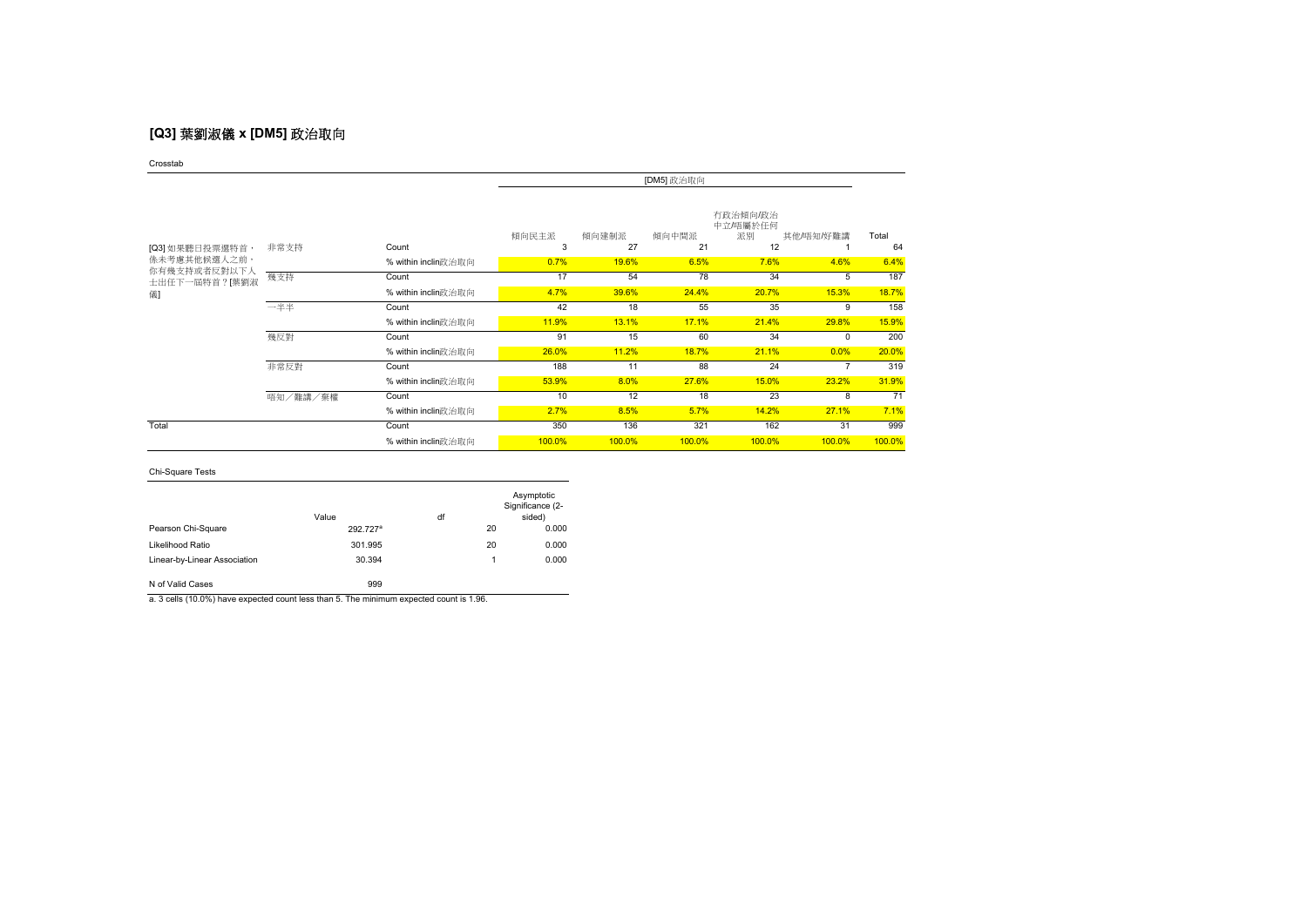# **[Q3gp]** 葉劉淑儀 **x [DM1]** 性別

### Crosstab

|                               |          |                      | [DM1] 性別 |        |        |
|-------------------------------|----------|----------------------|----------|--------|--------|
|                               |          |                      | 男        | 女      | Total  |
| [Q3gp]如果聽日投票選特首               | 支持       | Count                | 114      | 140    | 254    |
| ,係未考慮其他候選人之前                  |          | % within sex [DM1]性别 | 25.2%    | 25.2%  | 25.2%  |
| ,你有幾支持或者反對以下<br>人士出任下一屆特首?[葉劉 | 一半半      | Count                | 60       | 101    | 160    |
| 淑儀】                           |          | % within sex [DM1]性别 | 13.1%    | 18.2%  | 15.9%  |
|                               | 反對       | Count                | 252      | 269    | 520    |
|                               |          | % within sex IDM11性别 | 55.5%    | 48.5%  | 51.7%  |
|                               | 唔知/難講/棄權 | Count                | 28       | 45     | 73     |
|                               |          | % within sex [DM1]性别 | 6.2%     | 8.0%   | 7.2%   |
| Total                         |          | Count                | 453      | 554    | 1007   |
|                               |          | % within sex [DM1]性别 | 100.0%   | 100.0% | 100.0% |

### Chi-Square Tests

|                              | Value                | df |   | Asymptotic<br>Significance (2-<br>sided) |
|------------------------------|----------------------|----|---|------------------------------------------|
| Pearson Chi-Square           | $7.567$ <sup>a</sup> |    | 3 | 0.056                                    |
| Likelihood Ratio             | 7.634                |    | 3 | 0.054                                    |
| Linear-by-Linear Association | 1.276                |    |   | 0.259                                    |
| N of Valid Cases             | 1007                 |    |   |                                          |

a. 0 cells (0.0%) have expected count less than 5. The minimum expected count is 32.70.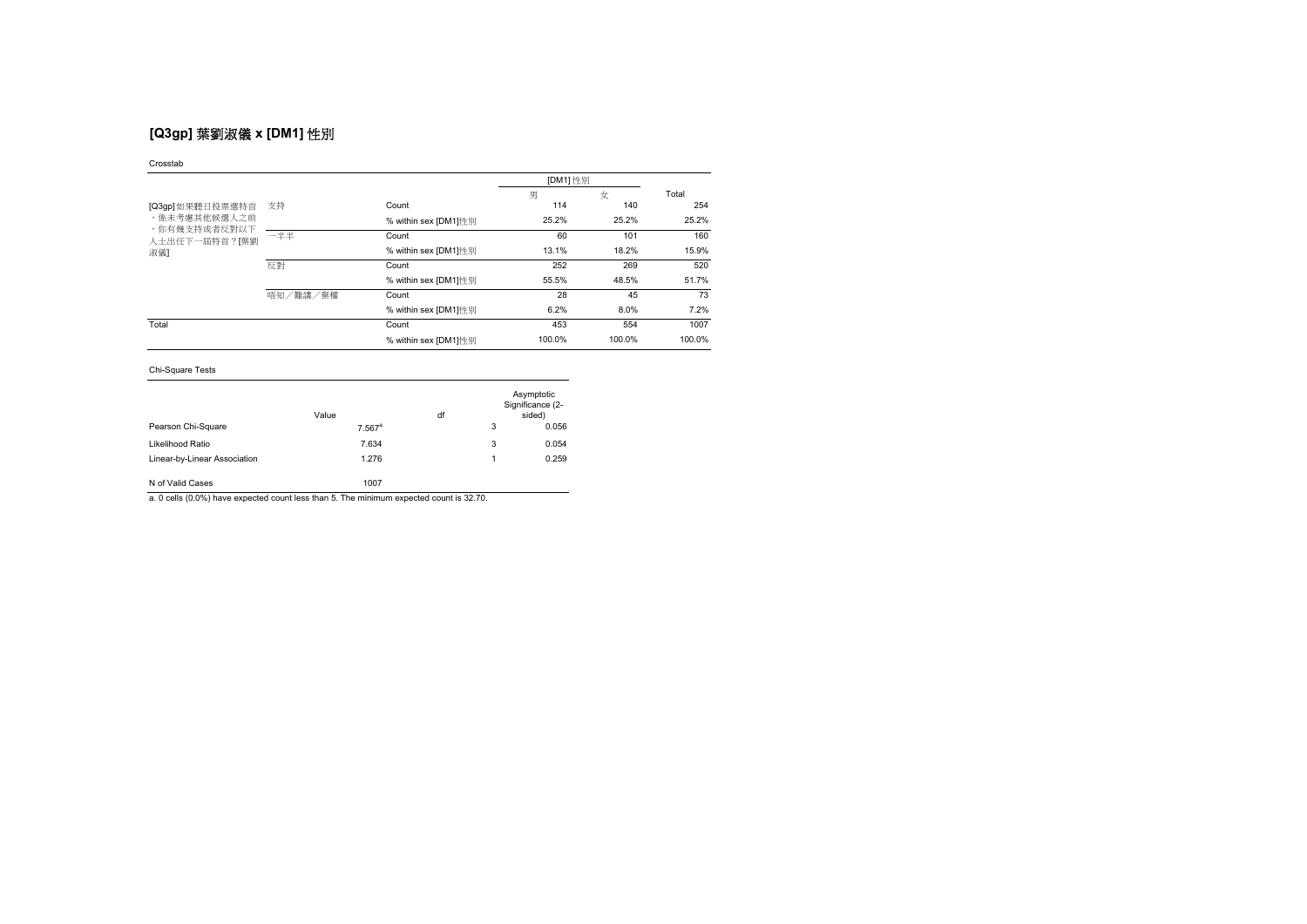# **[Q3gp]** 葉劉淑儀 **x [DM2]** 年齡

### Crosstab

|                              |          |                  |        | [DM2] 年齡 |         |        |
|------------------------------|----------|------------------|--------|----------|---------|--------|
|                              |          |                  | 18-39歳 | 40-59歳   | 60 歳或以上 | Total  |
| [Q3gp]如果聽日投票選特首              | 支持       | Count            | 47     | 101      | 103     | 251    |
| ,係未考慮其他候選人之前<br>,你有幾支持或者反對以下 |          | % within agegp年齡 | 13.2%  | 26.4%    | 38.8%   | 25.0%  |
| 人士出任下一屆特首?[葉劉                | 一半半      | Count            | 69     | 56       | 34      | 160    |
| 淑儀1                          |          | % within agegp年齡 | 19.5%  | 14.8%    | 13.0%   | 16.0%  |
|                              | 反對       | Count            | 215    | 197      | 107     | 519    |
|                              |          | % within agegp年齡 | 60.5%  | 51.5%    | 40.3%   | 51.7%  |
|                              | 唔知/難講/棄權 | Count            | 24     | 28       | 21      | 73     |
|                              |          | % within agegp年齡 | 6.8%   | 7.3%     | 7.8%    | 7.2%   |
| Total                        |          | Count            | 356    | 382      | 264     | 1002   |
|                              |          | % within agegp年齡 | 100.0% | 100.0%   | 100.0%  | 100.0% |

## Chi-Square Tests

|                              | Value               | df |   | Asymptotic<br>Significance (2-<br>sided) |
|------------------------------|---------------------|----|---|------------------------------------------|
| Pearson Chi-Square           | 56.876 <sup>ª</sup> |    | 6 | 0.000                                    |
| Likelihood Ratio             | 58.306              |    | 6 | 0.000                                    |
| Linear-by-Linear Association | 0.211               |    | 1 | 0.646                                    |
| N of Valid Cases             | 1002                |    |   |                                          |

a. 0 cells (0.0%) have expected count less than 5. The minimum expected count is 19.14.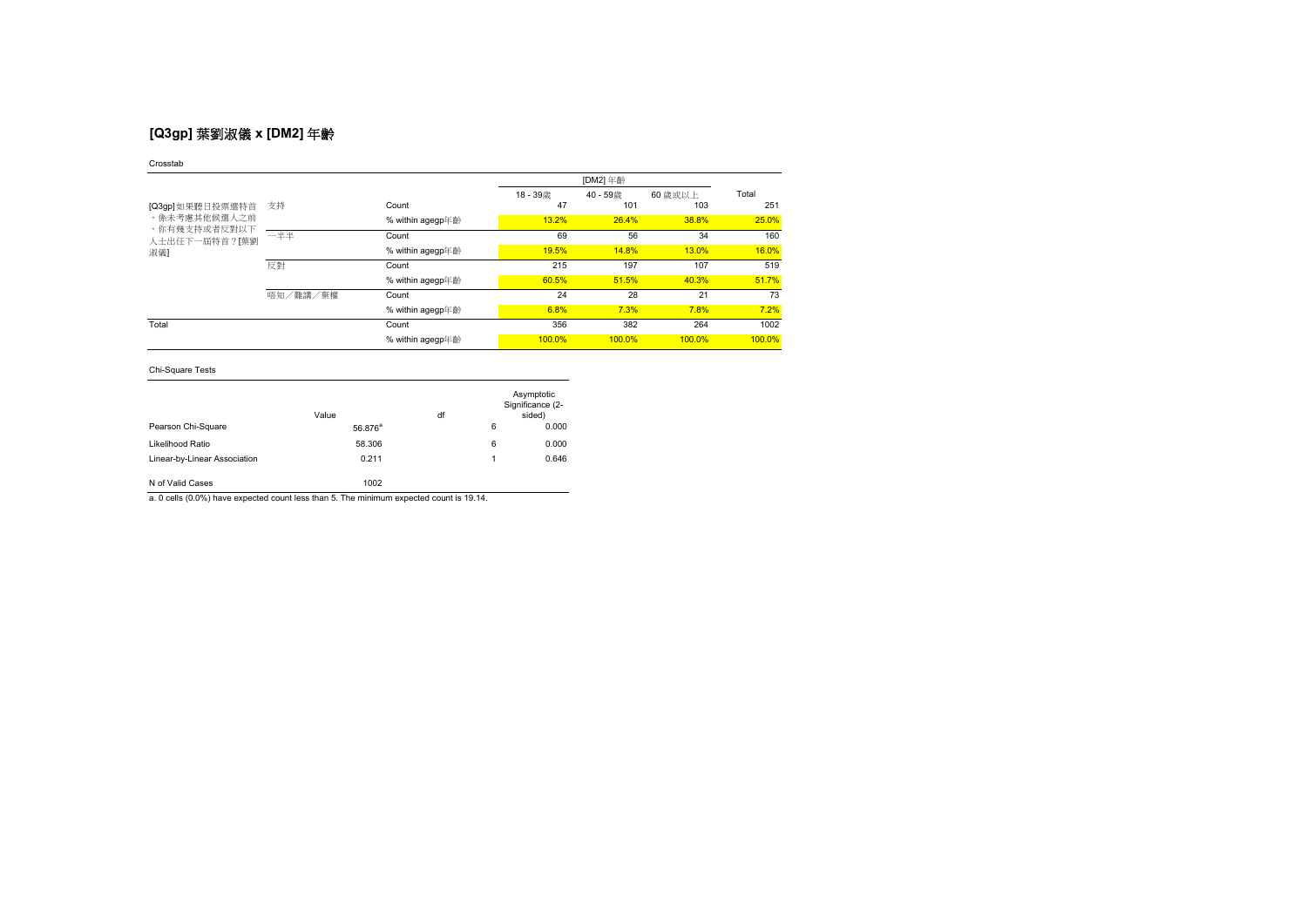# **[Q3gp]** 葉劉淑儀 **x [DM3]** 教育程度

小學或以下 中學 大專或以上<br>84 126 4 Count 84 126 42 252 % within edugp\_TP教育程度 35.6% 26.1% 14.9% 25.2% Count 35 92 32 159 % within edugp\_TP教育程度 14.6% 19.2% 11.2% 11.2% 15.9% Count 93 226 200 518 % within edugp\_TP教育程度 39.1% 46.9% 70.5% 51.7% Count 26 37 10 72 % within edugp\_TP教育程度 10.8% 7.8% 3.4% 7.2% Count 237 482 283 1002 % within edugp\_TP教育程度 100.0% 100.0% 100.0% 100.0% 100.0% Crosstab [DM3] 教育程度 Total [Q3gp] 如果聽日投票選特首 支持 人士出任下一屆特首?[葉劉 <del>一半半</del><br>、 反對 唔知/難講/棄權 ,係未考慮其他候選人之前,<br>,你有幾支持或者反對以下 淑儀] Total

Chi-Square Tests

|                              | Value               | df |   | Asymptotic<br>Significance (2-<br>sided) |
|------------------------------|---------------------|----|---|------------------------------------------|
| Pearson Chi-Square           | 68.837 <sup>a</sup> |    | 6 | 0.000                                    |
| Likelihood Ratio             | 69.648              |    | 6 | 0.000                                    |
| Linear-by-Linear Association | 10.730              |    |   | 0.001                                    |
| N of Valid Cases             | 1002                |    |   |                                          |

a. 0 cells (0.0%) have expected count less than 5. The minimum expected count is 17.13.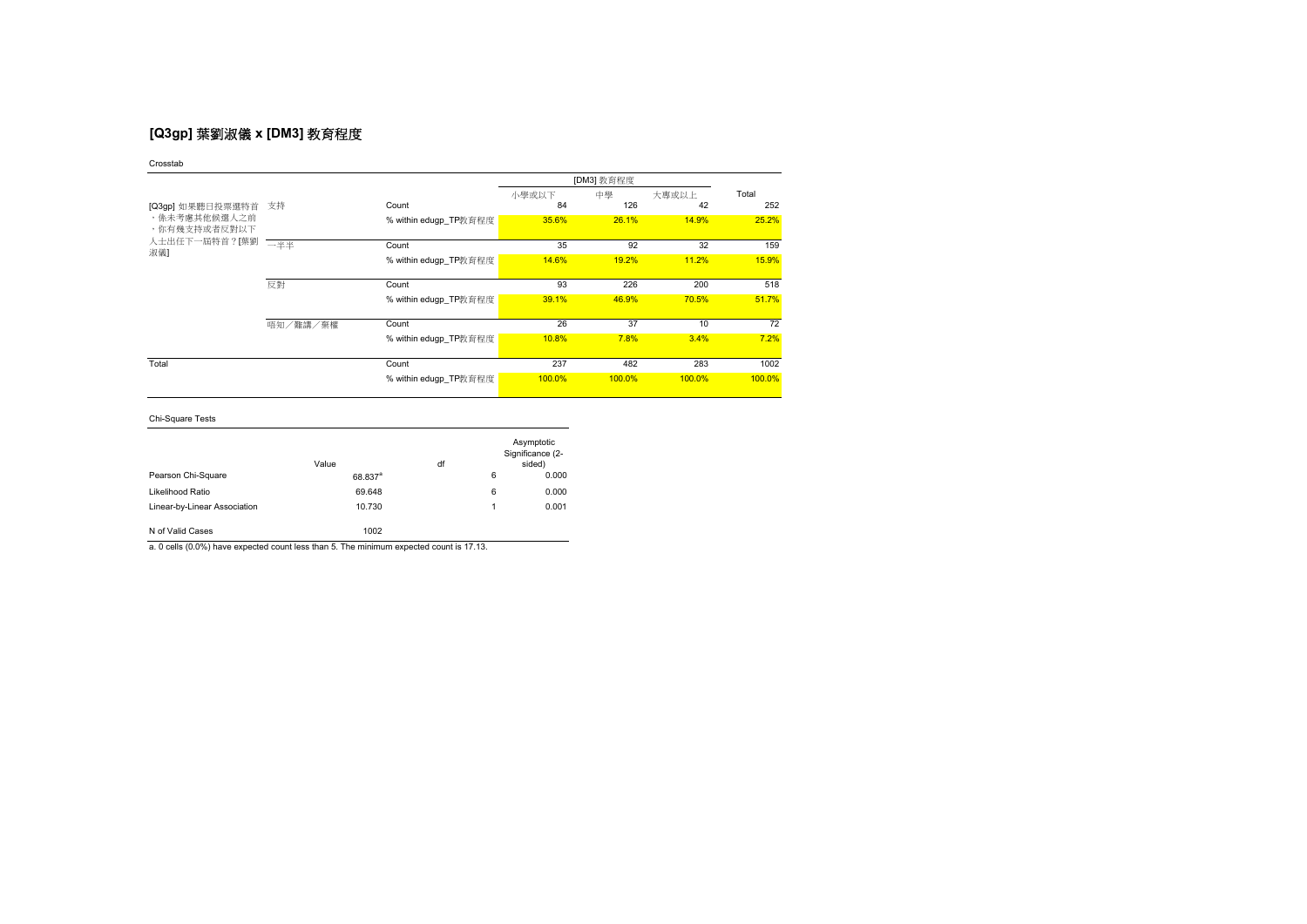# **[Q3gp]** 葉劉淑儀 **x [DM4]** 職業

### Crosstab

|                               |          |                  | [DM4] 職業      |               |            |         |            |          |              |
|-------------------------------|----------|------------------|---------------|---------------|------------|---------|------------|----------|--------------|
| [Q3gp] 如果聽日投票選特首              | 支持       | Count            | 行政及專業人員<br>48 | 文職及服務人員<br>39 | 勞動工人<br>18 | 學生<br>6 | 家庭主婦<br>47 | 其他<br>93 | Total<br>249 |
| ,係未考慮其他候選人之前                  |          | % within occgp職位 | 20.8%         | 17.6%         | 22.5%      | 7.4%    | 32.7%      | 37.4%    | 25.1%        |
| ,你有幾支持或者反對以下<br>人士出任下一屆特首?[葉劉 | 一半半      | Count            | 29            | 48            | 19         | 9       | 22         | 32       | 160          |
| 淑儀】                           |          | % within occgp職位 | 12.7%         | 22.0%         | 24.2%      | 11.9%   | 15.6%      | 13.0%    | 16.0%        |
|                               | 反對       | Count            | 144           | 118           | 36         | 61      | 53         | 102      | 514          |
|                               |          | % within occgp職位 | 63.0%         | 54.2%         | 45.0%      | 78.6%   | 37.4%      | 40.9%    | 51.7%        |
|                               | 唔知/難講/棄權 | Count            | 8             | 13            |            | 2       | 20         | 22       | 72           |
|                               |          | % within occap職位 | 3.5%          | 6.1%          | 8.4%       | 2.1%    | 14.4%      | 8.7%     | 7.2%         |
| Total                         |          | Count            | 228           | 218           | 79         | 78      | 142        | 249      | 995          |
|                               |          | % within occap職位 | 100.0%        | 100.0%        | 100.0%     | 100.0%  | 100.0%     | 100.0%   | 100.0%       |

## Chi-Square Tests

|                              | Value      | df |    | Asymptotic<br>Significance (2-<br>sided) |
|------------------------------|------------|----|----|------------------------------------------|
| Pearson Chi-Square           | $94.104^a$ |    | 15 | 0.000                                    |
| Likelihood Ratio             | 94.609     |    | 15 | 0.000                                    |
| Linear-by-Linear Association | 8.683      |    | 1  | 0.003                                    |
| N of Valid Cases             | 995        |    |    |                                          |

a. 0 cells (0.0%) have expected count less than 5. The minimum expected count is 5.60.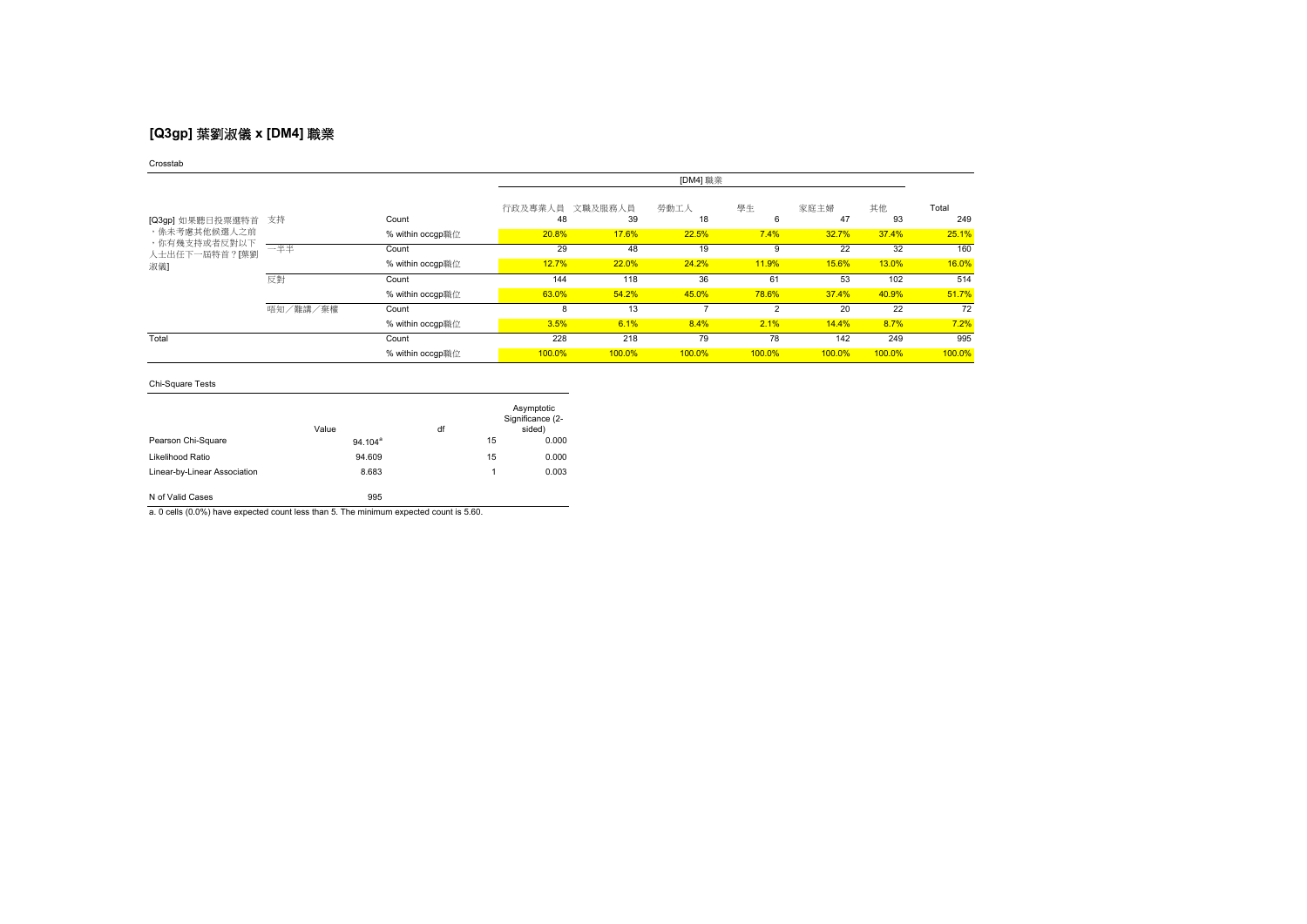# **[Q3gp]** 葉劉淑儀 **x [DM5]** 政治取向

Crosstab

|                              | [DM5] 政治取向 |                     |             |             |             |                                  |                |              |
|------------------------------|------------|---------------------|-------------|-------------|-------------|----------------------------------|----------------|--------------|
| [Q3gp]如果聽日投票選特首              | 支持         | Count               | 傾向民主派<br>19 | 傾向建制派<br>81 | 傾向中間派<br>99 | 有政治傾向/政治<br>中立/唔屬於任何<br>派別<br>46 | 其他/唔知/好難講<br>6 | Total<br>251 |
| ,係未考慮其他候選人之前<br>,你有幾支持或者反對以下 |            | % within inclin政治取向 | 5.5%        | 59.2%       | 30.9%       | 28.3%                            | 19.9%          | 25.1%        |
| 人士出任下一屆特首?[葉劉                | 一半半        | Count               | 42          | 18          | 55          | 35                               | 9              | 158          |
| 淑儀】                          |            | % within inclin政治取向 | 11.9%       | 13.1%       | 17.1%       | 21.4%                            | 29.8%          | 15.9%        |
|                              | 反對         | Count               | 279         | 26          | 148         | 58                               |                | 519          |
|                              |            | % within inclin政治取向 | 79.9%       | 19.2%       | 46.3%       | 36.1%                            | 23.2%          | 52.0%        |
|                              | 唔知/難講/棄權   | Count               | 10          | 12          | 18          | 23                               | 8              | 71           |
|                              |            | % within inclin政治取向 | 2.7%        | 8.5%        | 5.7%        | 14.2%                            | 27.1%          | 7.1%         |
| Total                        |            | Count               | 350         | 136         | 321         | 162                              | 31             | 999          |
|                              |            | % within inclin政治取向 | 100.0%      | 100.0%      | 100.0%      | 100.0%                           | 100.0%         | 100.0%       |

Chi-Square Tests

|                              | Value                | df |    | Asymptotic<br>Significance (2-<br>sided) |
|------------------------------|----------------------|----|----|------------------------------------------|
| Pearson Chi-Square           | 268.165 <sup>a</sup> |    | 12 | 0.000                                    |
| Likelihood Ratio             | 271.748              |    | 12 | 0.000                                    |
| Linear-by-Linear Association | 30.401               |    |    | 0.000                                    |
| N of Valid Cases             | 999                  |    |    |                                          |

a. 2 cells (10.0%) have expected count less than 5. The minimum expected count is 2.17.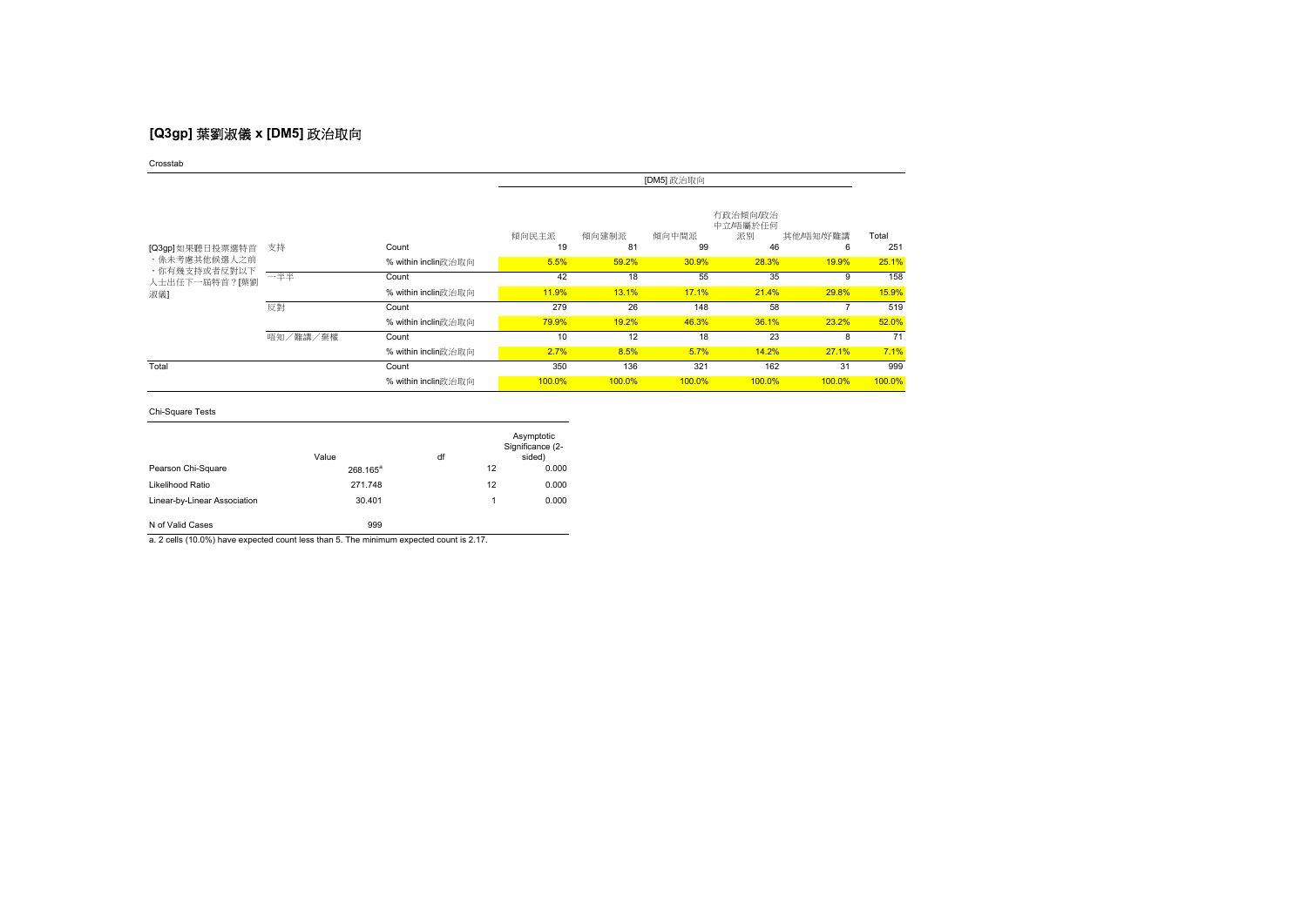# **[Q4]** 林鄭月娥 **x [DM1]** 性別

### Crosstab

|                               |          |                      | [DM1] 性別 |        |        |
|-------------------------------|----------|----------------------|----------|--------|--------|
|                               |          |                      | 男        | 女      | Total  |
| [Q4] 如果聽日投票選特首,               | 非常支持     | Count                | 75       | 112    | 187    |
| 係未考慮其他候選人之前,                  |          | % within sex [DM1]性别 | 16.6%    | 20.2%  | 18.6%  |
| 你有幾支持或者反對以下人<br>士出任下一屆特首?[林鄭月 | 幾支持      | Count                | 125      | 159    | 285    |
| 娥                             |          | % within sex [DM1]性别 | 27.7%    | 28.8%  | 28.3%  |
|                               | 一半半      | Count                | 55       | 92     | 147    |
|                               |          | % within sex [DM1]性别 | 12.2%    | 16.6%  | 14.6%  |
|                               | 幾反對      | Count                | 80       | 80     | 161    |
|                               |          | % within sex [DM1]性别 | 17.7%    | 14.5%  | 16.0%  |
|                               | 非常反對     | Count                | 86       | 81     | 167    |
|                               |          | % within sex [DM1]性別 | 18.9%    | 14.6%  | 16.6%  |
|                               | 唔知/難講/棄權 | Count                | 31       | 29     | 60     |
|                               |          | % within sex [DM1]性别 | 6.9%     | 5.2%   | 6.0%   |
| Total                         |          | Count                | 453      | 554    | 1007   |
|                               |          | % within sex [DM1]性别 | 100.0%   | 100.0% | 100.0% |

## Chi-Square Tests

|                              | Value      | df |   | Asymptotic<br>Significance (2-<br>sided) |
|------------------------------|------------|----|---|------------------------------------------|
| Pearson Chi-Square           | $10.876^a$ |    | 5 | 0.054                                    |
| Likelihood Ratio             | 10.908     |    | 5 | 0.053                                    |
| Linear-by-Linear Association | 1.256      |    |   | 0.262                                    |
| N of Valid Cases             | 1007       |    |   |                                          |

a. 0 cells (0.0%) have expected count less than 5. The minimum expected count is 27.12.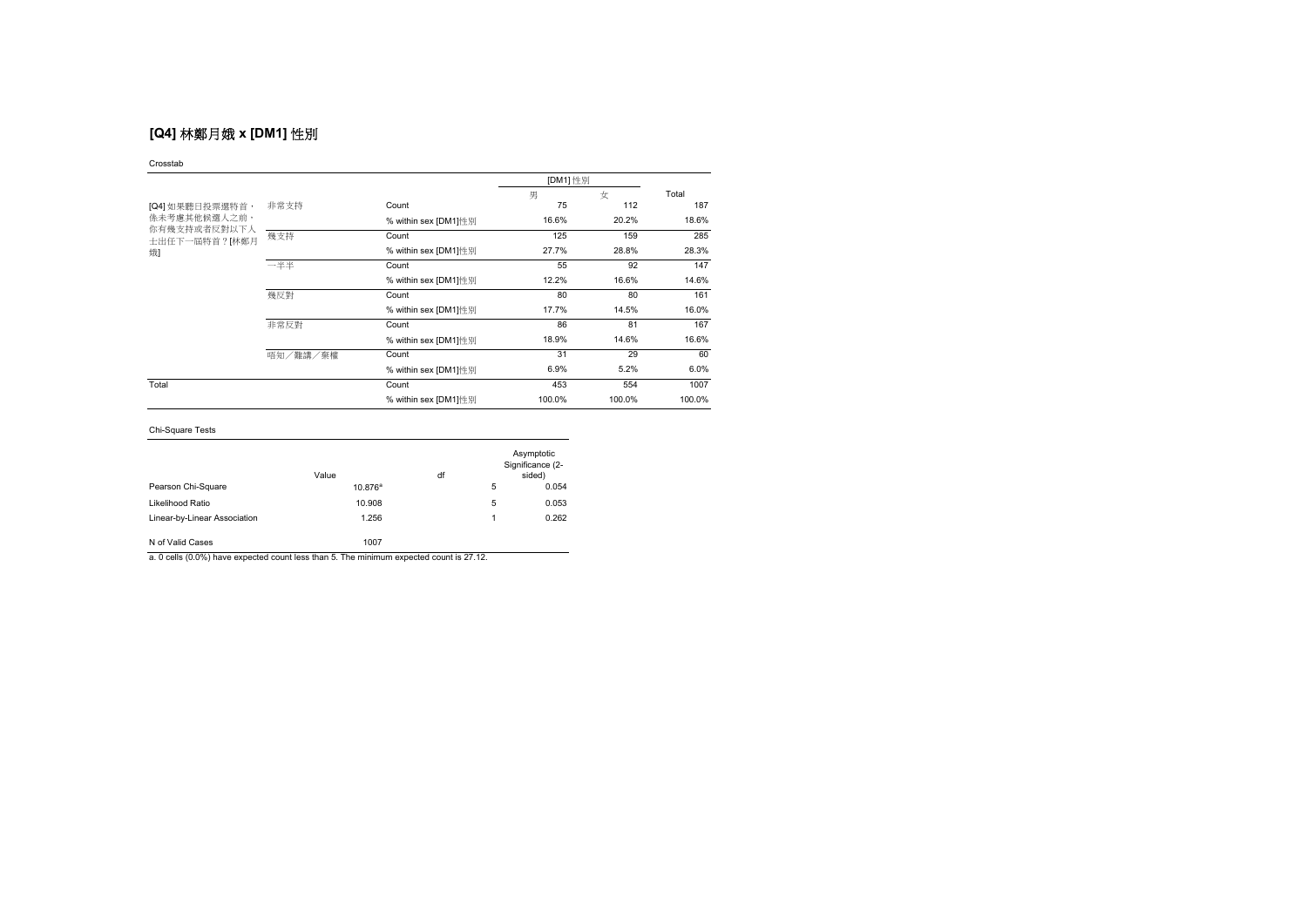## **[Q4]** 林鄭月娥 **x [DM2]** 年齡

### Crosstab

|                                                                       |          |                  | 18-39歳 | 40 - 59歳 | 60 歳或以上 | Total  |
|-----------------------------------------------------------------------|----------|------------------|--------|----------|---------|--------|
| [Q4] 如果聽日投票選特首,<br>係未考慮其他候選人之前,<br>你有幾支持或者反對以下人<br>士出任下一屆特首?[林鄭月<br>娥 | 非常支持     | Count            | 40     | 71       | 72      | 184    |
|                                                                       |          | % within agegp年齡 | 11.3%  | 18.7%    | 27.4%   | 18.3%  |
|                                                                       | 幾支持      | Count            | 87     | 123      | 74      | 283    |
|                                                                       |          | % within agegp年齡 | 24.4%  | 32.0%    | 28.1%   | 28.3%  |
|                                                                       | 一半半      | Count            | 63     | 51       | 33      | 147    |
|                                                                       |          | % within agegp年齡 | 17.8%  | 13.4%    | 12.4%   | 14.7%  |
|                                                                       | 幾反對      | Count            | 78     | 57       | 25      | 160    |
|                                                                       |          | % within agegp年齡 | 22.1%  | 14.9%    | 9.4%    | 16.0%  |
|                                                                       | 非常反對     | Count            | 62     | 66       | 39      | 167    |
|                                                                       |          | % within agegp年齡 | 17.4%  | 17.2%    | 14.9%   | 16.7%  |
|                                                                       | 唔知/難講/棄權 | Count            | 25     | 14       | 21      | 60     |
|                                                                       |          | % within agegp年齡 | 7.1%   | 3.7%     | 7.8%    | 6.0%   |
| Total                                                                 |          | Count            | 356    | 382      | 264     | 1002   |
|                                                                       |          | % within agegp年齡 | 100.0% | 100.0%   | 100.0%  | 100.0% |

## Chi-Square Tests

|                              | Value               | df |    | Asymptotic<br>Significance (2-<br>sided) |
|------------------------------|---------------------|----|----|------------------------------------------|
| Pearson Chi-Square           | $50.726^{\text{a}}$ |    | 10 | 0.000                                    |
| Likelihood Ratio             | 51.407              |    | 10 | 0.000                                    |
| Linear-by-Linear Association | 0.024               |    | 1  | 0.878                                    |
| N of Valid Cases             | 1002                |    |    |                                          |

a. 0 cells (0.0%) have expected count less than 5. The minimum expected count is 15.87.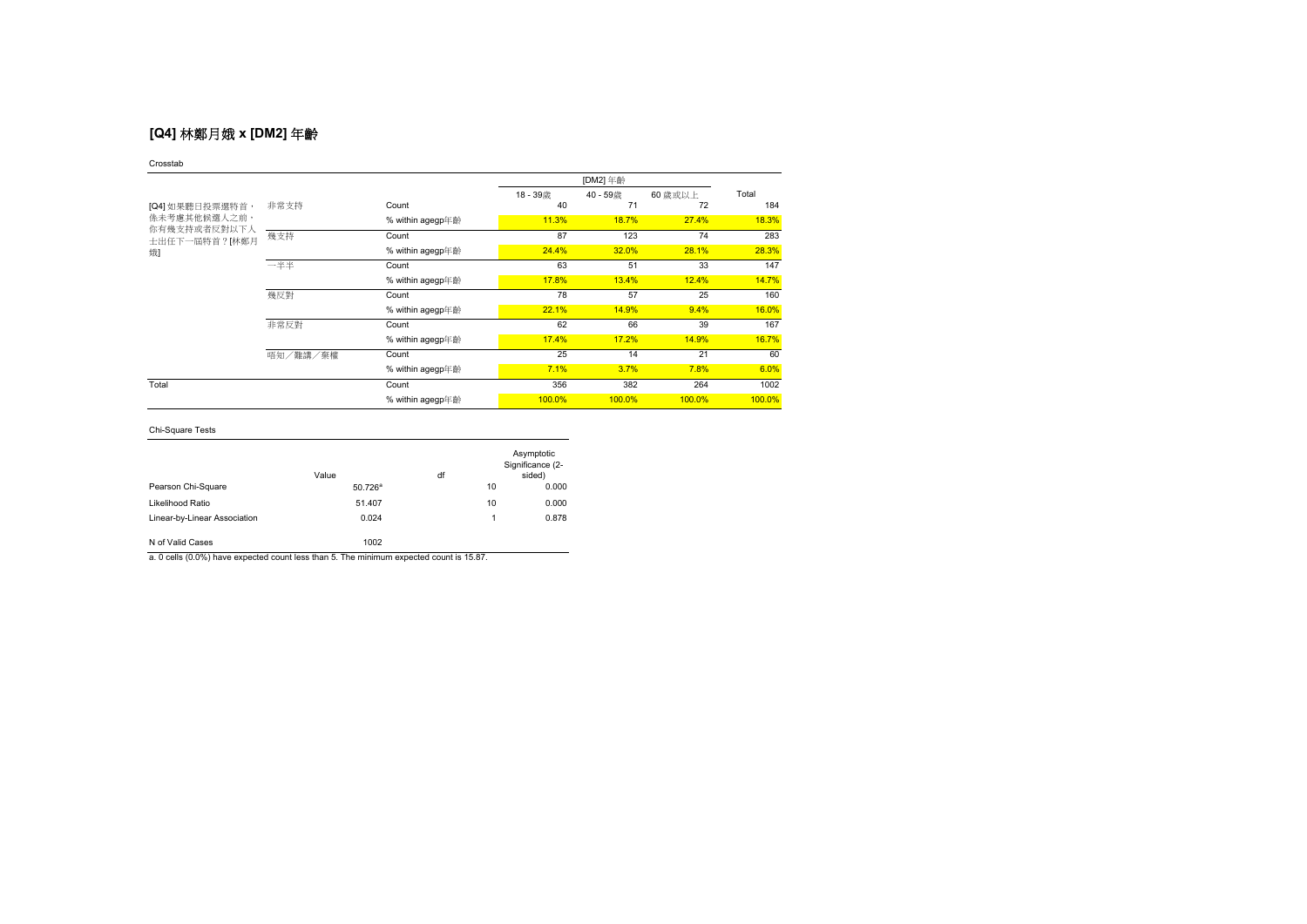# **[Q4]** 林鄭月娥 **x [DM3]** 教育程度

Crosstab

|                              |          |                       |        | [DM3] 教育程度 |        |        |
|------------------------------|----------|-----------------------|--------|------------|--------|--------|
|                              |          |                       | 小學或以下  | 中學         | 大專或以上  | Total  |
| [Q4] 如果聽日投票選特首,              | 非常支持     | Count                 | 64     | 87         | 36     | 187    |
| 係未考慮其他候選人之前,<br>你有幾支持或者反對以下人 |          | % within edugp_TP教育程度 | 26.8%  | 18.1%      | 12.8%  | 18.7%  |
| 士出任下一屆特首?[林鄭月<br>娥           | 幾支持      | Count                 | 71     | 152        | 60     | 283    |
|                              |          | % within edugp_TP教育程度 | 30.1%  | 31.5%      | 21.4%  | 28.3%  |
|                              | 一半半      | Count                 | 26     | 74         | 45     | 144    |
|                              |          | % within edugp_TP教育程度 | 10.8%  | 15.3%      | 15.9%  | 14.4%  |
|                              | 幾反對      | Count                 | 24     | 63         | 73     | 160    |
|                              |          | % within edugp_TP教育程度 | 10.3%  | 13.0%      | 25.8%  | 16.0%  |
|                              | 非常反對     | Count                 | 33     | 76         | 58     | 167    |
|                              |          | % within edugp_TP教育程度 | 13.9%  | 15.7%      | 20.5%  | 16.7%  |
|                              | 唔知/難講/棄權 | Count                 | 19     | 31         | 10     | 60     |
|                              |          | % within edugp_TP教育程度 | 8.0%   | 6.4%       | 3.6%   | 6.0%   |
| Total                        |          | Count                 | 237    | 482        | 283    | 1002   |
|                              |          | % within edugp_TP教育程度 | 100.0% | 100.0%     | 100.0% | 100.0% |

Chi-Square Tests

|                              | Value      | df |    | Asymptotic<br>Significance (2-<br>sided) |
|------------------------------|------------|----|----|------------------------------------------|
| Pearson Chi-Square           | $56.091^a$ |    | 10 | 0.000                                    |
| Likelihood Ratio             | 54.664     |    | 10 | 0.000                                    |
| Linear-by-Linear Association | 4.589      |    | 1  | 0.032                                    |
| N of Valid Cases             | 1002       |    |    |                                          |

a. 0 cells (0.0%) have expected count less than 5. The minimum expected count is 14.20.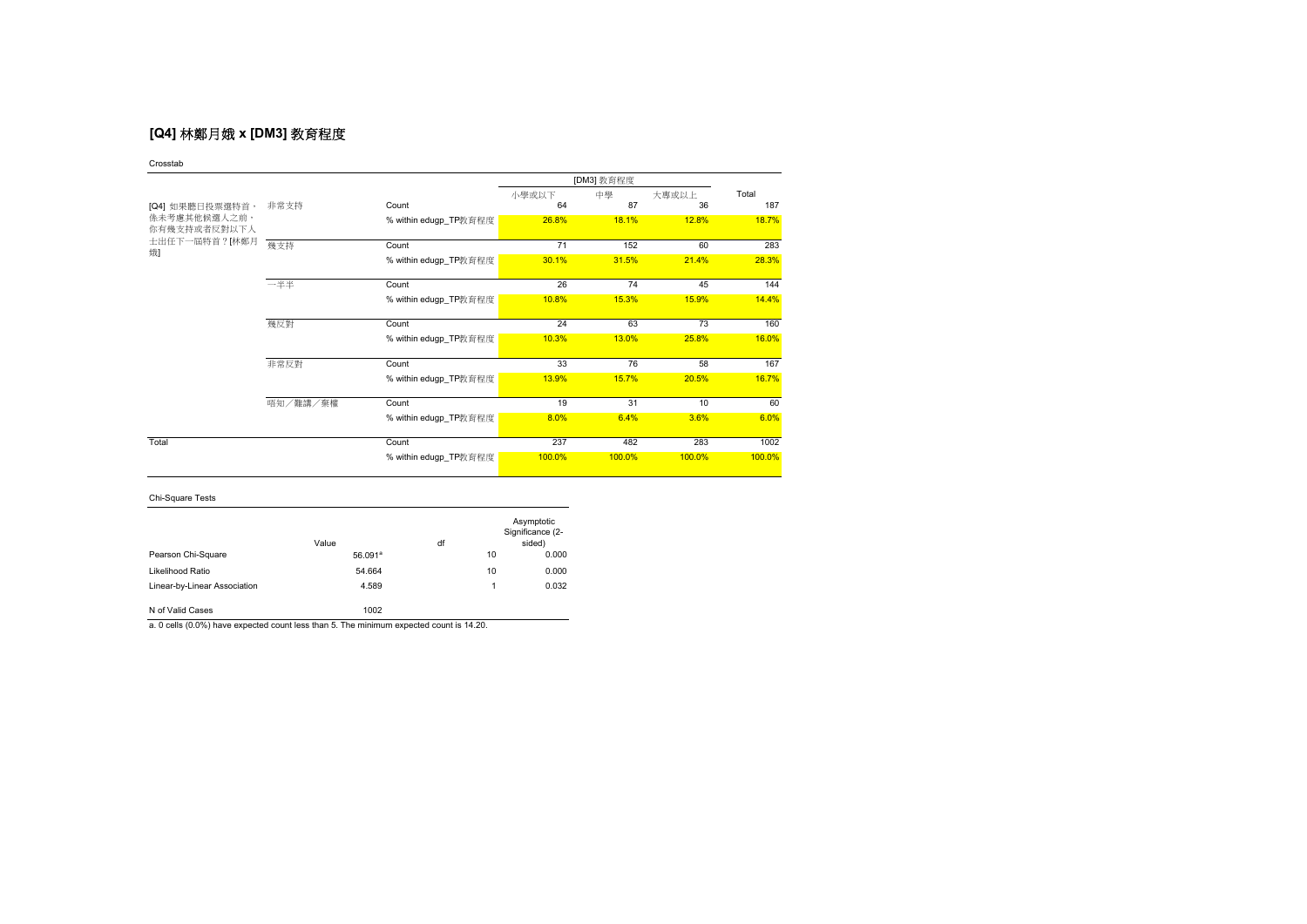## **[Q4]** 林鄭月娥 **x [DM4]** 職業

### Crosstab

|                                     |          |                  | [DM4] 職業      |               |            |         |            |          |              |
|-------------------------------------|----------|------------------|---------------|---------------|------------|---------|------------|----------|--------------|
| [Q4] 如果聽日投票選特首,                     | 非常支持     | Count            | 行政及專業人員<br>32 | 文職及服務人員<br>36 | 勞動工人<br>15 | 學生<br>3 | 家庭主婦<br>34 | 其他<br>63 | Total<br>184 |
| <b>係未考慮其他候選人之前,</b><br>你有幾支持或者反對以下人 |          | % within occgp職位 | 14.1%         | 16.3%         | 19.5%      | 4.0%    | 24.2%      | 25.4%    | 18.5%        |
| 士出任下一屆特首?[林鄭月                       | 幾支持      | Count            | 67            | 70            | 17         | 12      | 45         | 72       | 282          |
| 娥                                   |          | % within occgp職位 | 29.2%         | 31.9%         | 21.2%      | 15.3%   | 31.5%      | 28.8%    | 28.3%        |
|                                     | 一半半      | Count            | 32            | 26            | 22         | 14      | 17         | 34       | 145          |
|                                     |          | % within occgp職位 | 14.1%         | 11.9%         | 27.4%      | 18.6%   | 11.8%      | 13.8%    | 14.6%        |
|                                     | 幾反對      | Count            | 50            | 38            | 5          | 28      | 13         | 24       | 158          |
|                                     |          | % within occgp職位 | 21.8%         | 17.3%         | 6.3%       | 36.7%   | 9.0%       | 9.8%     | 15.9%        |
|                                     | 非常反對     | Count            | 41            | 39            | 10         | 17      | 22         | 37       | 165          |
|                                     |          | % within occgp職位 | 17.8%         | 17.8%         | 12.5%      | 21.9%   | 15.2%      | 14.9%    | 16.6%        |
|                                     | 唔知/難講/棄權 | Count            |               | 11            | 10         | 3       | 12         | 18       | 60           |
|                                     |          | % within occgp職位 | 3.0%          | 4.8%          | 13.1%      | 3.4%    | 8.3%       | 7.3%     | 6.1%         |
| Total                               |          | Count            | 228           | 218           | 79         | 78      | 142        | 249      | 995          |
|                                     |          | % within occgp職位 | 100.0%        | 100.0%        | 100.0%     | 100.0%  | 100.0%     | 100.0%   | 100.0%       |

## Chi-Square Tests

|                              | Value      | df |    | Asymptotic<br>Significance (2-<br>sided) |
|------------------------------|------------|----|----|------------------------------------------|
| Pearson Chi-Square           | $97.675^a$ |    | 25 | 0.000                                    |
| Likelihood Ratio             | 96.491     |    | 25 | 0.000                                    |
| Linear-by-Linear Association | 4.188      |    | 1  | 0.041                                    |
| N of Valid Cases             | 995        |    |    |                                          |

a. 2 cells (5.6%) have expected count less than 5. The minimum expected count is 4.70.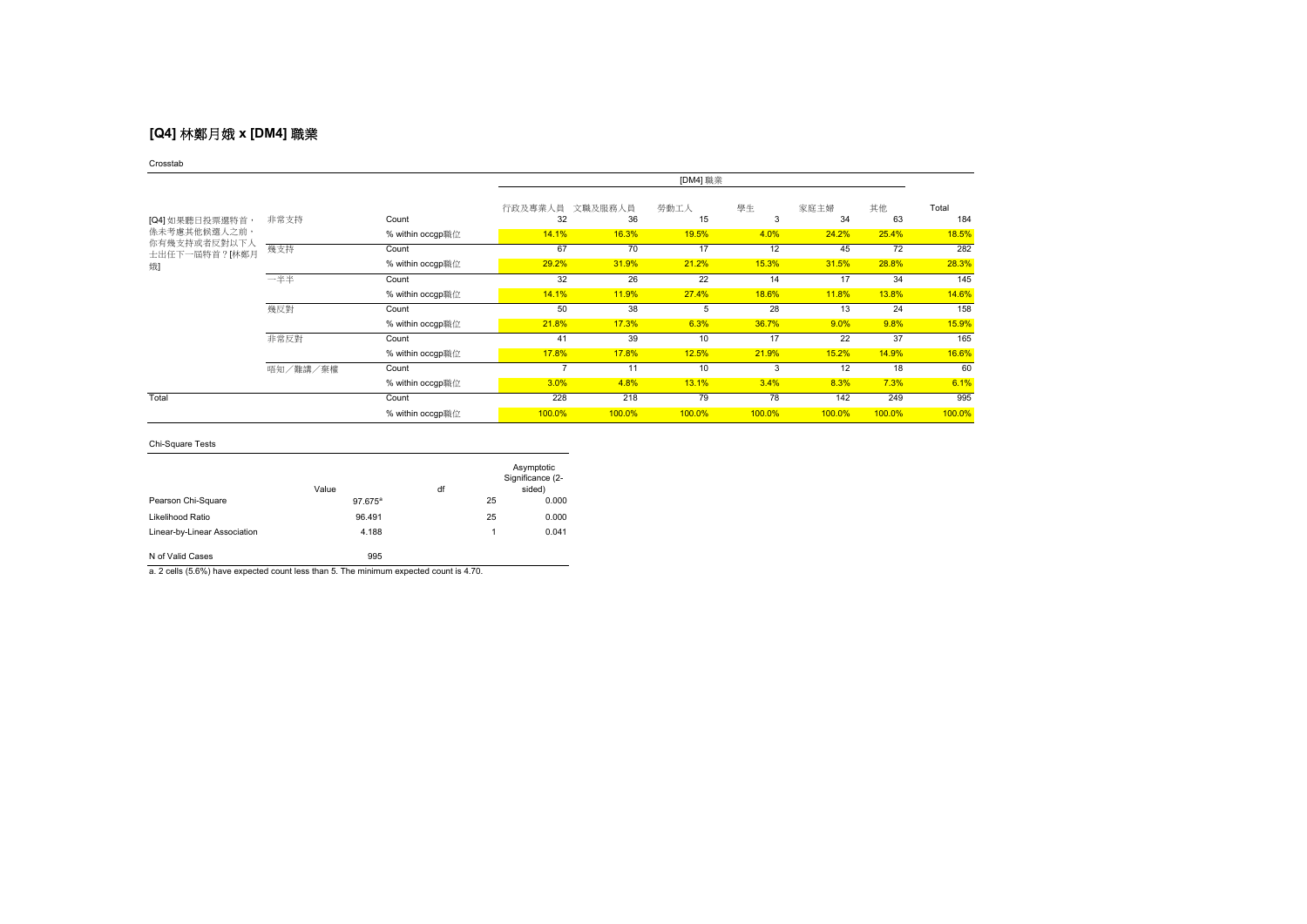# **[Q4]** 林鄭月娥 **x [DM5]** 政治取向

Crosstab

|                               |          |                     | [DM5] 政治取向  |             |             |                                  |                |              |
|-------------------------------|----------|---------------------|-------------|-------------|-------------|----------------------------------|----------------|--------------|
| [Q4] 如果聽日投票選特首,               | 非常支持     | Count               | 傾向民主派<br>22 | 傾向建制派<br>62 | 傾向中間派<br>71 | 有政治傾向/政治<br>中立/唔屬於任何<br>派別<br>25 | 其他/唔知/好難講      | Total<br>187 |
| 係未考慮其他候選人之前,                  |          | % within inclin政治取向 | 6.3%        | 45.6%       | 22.0%       | 15.4%                            | 24.4%          | 18.7%        |
| 你有幾支持或者反對以下人<br>士出任下一屆特首?[林鄭月 | 幾支持      | Count               | 65          | 51          | 101         | 57                               |                | 282          |
| 娥                             |          | % within inclin政治取向 | 18.7%       | 37.6%       | 31.4%       | 35.4%                            | 23.7%          | 28.2%        |
|                               | 一半半      | Count               | 55          | 11          | 49          | 26                               |                | 145          |
|                               |          | % within inclin政治取向 | 15.9%       | 8.1%        | 15.2%       | 16.2%                            | 12.8%          | 14.5%        |
|                               | 幾反對      | Count               | 88          | 4           | 47          | 18                               | $\overline{2}$ | 160          |
|                               |          | % within inclin政治取向 | 25.1%       | 3.0%        | 14.7%       | 11.4%                            | 7.2%           | 16.0%        |
|                               | 非常反對     | Count               | 109         | 4           | 38          | 13                               | 3              | 166          |
|                               |          | % within inclin政治取向 | 31.1%       | 2.9%        | 11.8%       | 8.3%                             | 8.5%           | 16.7%        |
|                               | 唔知/難講/棄權 | Count               | 10          | 4           | 16          | 22                               |                | 59           |
|                               |          | % within inclin政治取向 | 3.0%        | 2.8%        | 5.0%        | 13.4%                            | 23.4%          | 5.9%         |
| Total                         |          | Count               | 350         | 136         | 321         | 162                              | 31             | 999          |
|                               |          | % within inclin政治取向 | 100.0%      | 100.0%      | 100.0%      | 100.0%                           | 100.0%         | 100.0%       |

### Chi-Square Tests

|                              | Value                | df |    | Asymptotic<br>Significance (2-<br>sided) |
|------------------------------|----------------------|----|----|------------------------------------------|
| Pearson Chi-Square           | 256.931 <sup>a</sup> |    | 20 | 0.000                                    |
| Likelihood Ratio             | 250.918              |    | 20 | 0.000                                    |
| Linear-by-Linear Association | 35.352               |    | 1  | 0.000                                    |
| N of Valid Cases             | 999                  |    |    |                                          |

a. 3 cells (10.0%) have expected count less than 5. The minimum expected count is 1.81.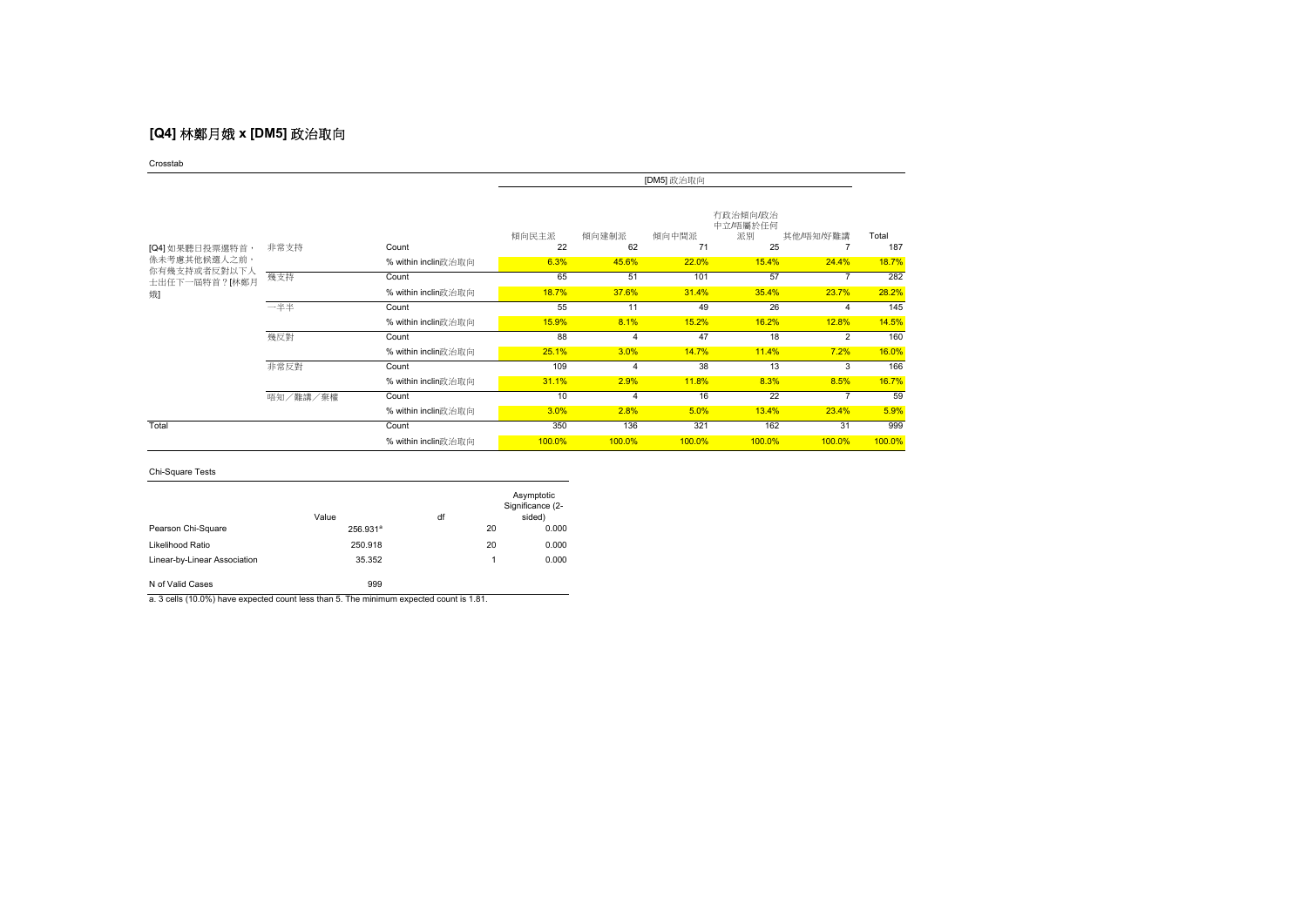# **[Q4gp]** 林鄭月娥 **x [DM1]** 性別

### Crosstab

|                                                      |          |                      | [DM1] 性別 |        |        |
|------------------------------------------------------|----------|----------------------|----------|--------|--------|
|                                                      |          |                      | 男        | 女      | Total  |
| [Q4gp]如果聽日投票選特首                                      | 支持       | Count                | 201      | 271    | 472    |
| ,係未考慮其他候選人之前<br>,你有幾支持或者反對以下<br>人士出任下一屆特首?[林鄭<br>月娥] |          | % within sex [DM1]性别 | 44.2%    | 49.0%  | 46.9%  |
|                                                      | 一半半      | Count                | 55       | 92     | 147    |
|                                                      |          | % within sex [DM1]性别 | 12.2%    | 16.6%  | 14.6%  |
|                                                      | 反對       | Count                | 166      | 161    | 328    |
|                                                      |          | % within sex [DM1]性别 | 36.7%    | 29.1%  | 32.5%  |
|                                                      | 唔知/難講/棄權 | Count                | 31       | 29     | 60     |
|                                                      |          | % within sex [DM1]性別 | 6.9%     | 5.2%   | 6.0%   |
| Total                                                |          | Count                | 453      | 554    | 1007   |
|                                                      |          | % within sex [DM1]性别 | 100.0%   | 100.0% | 100.0% |

## Chi-Square Tests

|                              | Value      | df |   | Asymptotic<br>Significance (2-<br>sided) |
|------------------------------|------------|----|---|------------------------------------------|
| Pearson Chi-Square           | $10.109^a$ |    | 3 | 0.018                                    |
| Likelihood Ratio             | 10.131     |    | 3 | 0.017                                    |
| Linear-by-Linear Association | 1.255      |    | 1 | 0.263                                    |
| N of Valid Cases             | 1007       |    |   |                                          |

a. 0 cells (0.0%) have expected count less than 5. The minimum expected count is 27.12.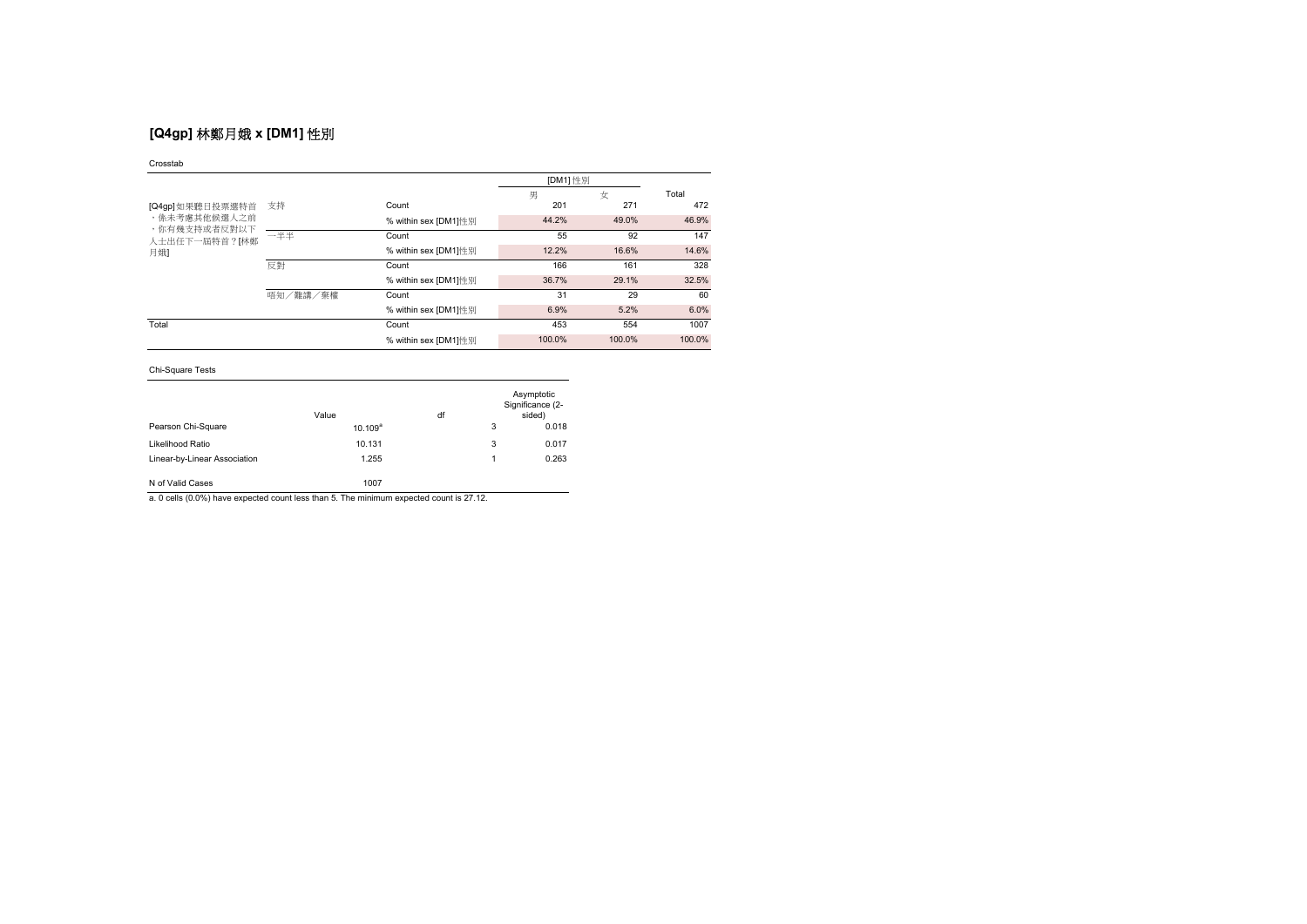# **[Q4gp]** 林鄭月娥 **x [DM2]** 年齡

### Crosstab

|                                                                         |          |                  |        | [DM2] 年齡 |         |        |  |
|-------------------------------------------------------------------------|----------|------------------|--------|----------|---------|--------|--|
|                                                                         |          |                  | 18-39歳 | 40-59歳   | 60 歳或以上 | Total  |  |
| [Q4gp]如果聽日投票選特首<br>,係未考慮其他候選人之前<br>,你有幾支持或者反對以下<br>人士出任下一屆特首?[林鄭<br>月娥】 | 支持       | Count            | 127    | 194      | 146     | 467    |  |
|                                                                         |          | % within agegp年齡 | 35.7%  | 50.7%    | 55.5%   | 46.6%  |  |
|                                                                         | 一半半      | Count            | 63     | 51       | 33      | 147    |  |
|                                                                         |          | % within agegp年齡 | 17.8%  | 13.4%    | 12.4%   | 14.7%  |  |
|                                                                         | 反對       | Count            | 140    | 123      | 64      | 327    |  |
|                                                                         |          | % within agegp年齡 | 39.4%  | 32.2%    | 24.3%   | 32.7%  |  |
|                                                                         | 唔知/難講/棄權 | Count            | 25     | 14       | 21      | 60     |  |
|                                                                         |          | % within agegp年齡 | 7.1%   | 3.7%     | 7.8%    | 6.0%   |  |
| Total                                                                   |          | Count            | 356    | 382      | 264     | 1002   |  |
|                                                                         |          | % within agegp年齡 | 100.0% | 100.0%   | 100.0%  | 100.0% |  |

## Chi-Square Tests

|                              | Value                 | df |   | Asymptotic<br>Significance (2-<br>sided) |
|------------------------------|-----------------------|----|---|------------------------------------------|
| Pearson Chi-Square           | $34.727$ <sup>a</sup> |    | 6 | 0.000                                    |
| Likelihood Ratio             | 35.761                |    | 6 | 0.000                                    |
| Linear-by-Linear Association | 0.024                 |    | 1 | 0.878                                    |
| N of Valid Cases             | 1002                  |    |   |                                          |

a. 0 cells (0.0%) have expected count less than 5. The minimum expected count is 15.87.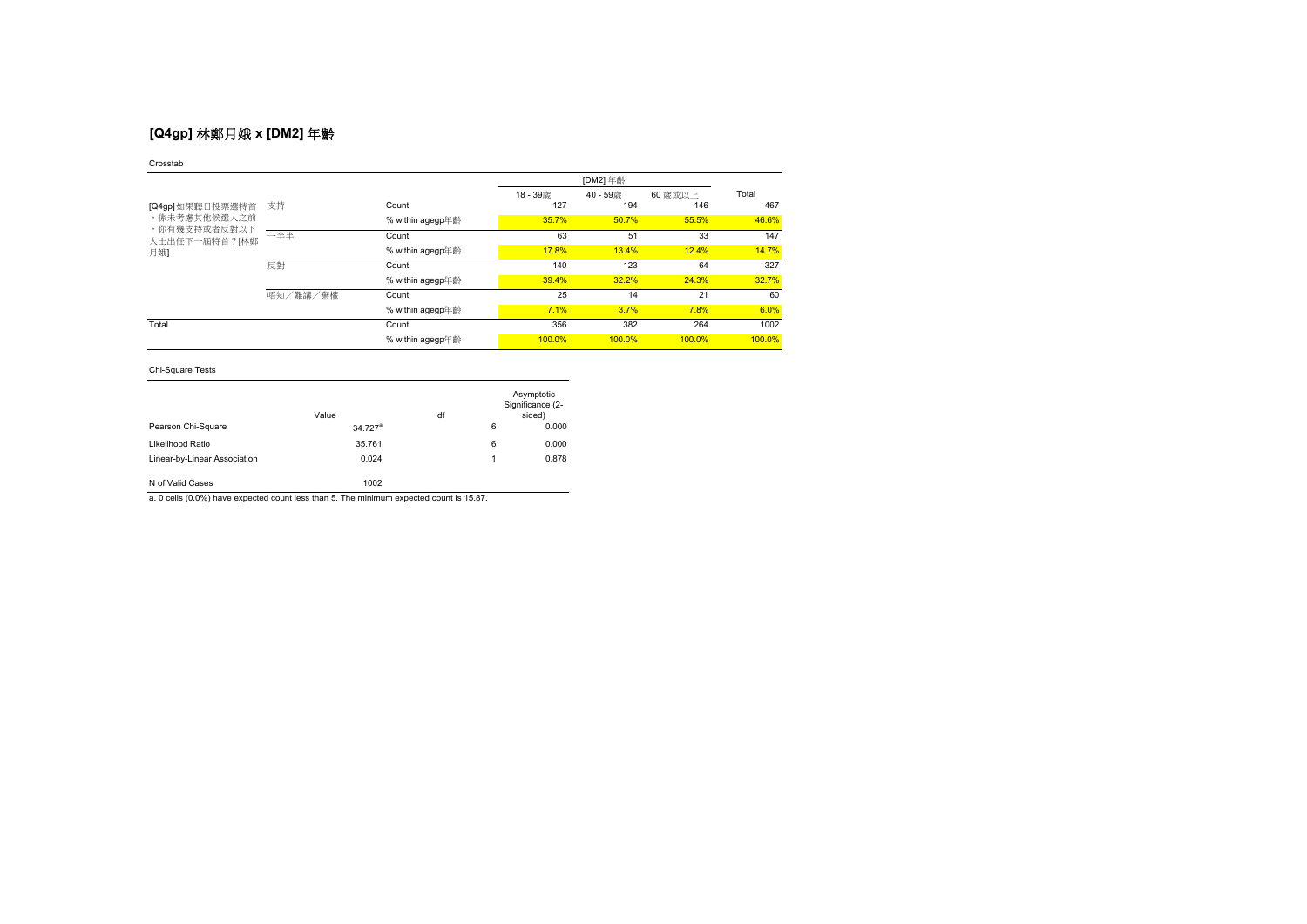# **[Q4gp]** 林鄭月娥 **x [DM3]** 教育程度

Crosstab

|                              |          |                       |        | [DM3] 教育程度 |        |        |
|------------------------------|----------|-----------------------|--------|------------|--------|--------|
|                              |          |                       | 小學或以下  | 中學         | 大專或以上  | Total  |
| [Q4gp]如果聽日投票選特首              | 支持       | Count                 | 135    | 239        | 97     | 470    |
| ,係未考慮其他候選人之前<br>,你有幾支持或者反對以下 |          | % within edugp TP教育程度 | 56.9%  | 49.6%      | 34.2%  | 46.9%  |
| 人士出任下一屆特首?[林鄭                | 一半半      | Count                 | 26     | 74         | 45     | 144    |
| 月娥】                          |          | % within edugp_TP教育程度 | 10.8%  | 15.3%      | 15.9%  | 14.4%  |
|                              | 反對       | Count                 | 57     | 139        | 131    | 327    |
|                              |          | % within edugp_TP教育程度 | 24.2%  | 28.8%      | 46.3%  | 32.7%  |
|                              | 唔知/難講/棄權 | Count                 | 19     | 31         | 10     | 60     |
|                              |          | % within edugp_TP教育程度 | 8.0%   | 6.4%       | 3.6%   | 6.0%   |
| Total                        |          | Count                 | 237    | 482        | 283    | 1002   |
|                              |          | % within edugp_TP教育程度 | 100.0% | 100.0%     | 100.0% | 100.0% |

Chi-Square Tests

|                              | Value      | df |   | Asymptotic<br>Significance (2-<br>sided) |
|------------------------------|------------|----|---|------------------------------------------|
| Pearson Chi-Square           | $46.357^a$ |    | 6 | 0.000                                    |
| Likelihood Ratio             | 46.270     |    | 6 | 0.000                                    |
| Linear-by-Linear Association | 4.588      |    | 4 | 0.032                                    |
| N of Valid Cases             | 1002       |    |   |                                          |

a. 0 cells (0.0%) have expected count less than 5. The minimum expected count is 14.20.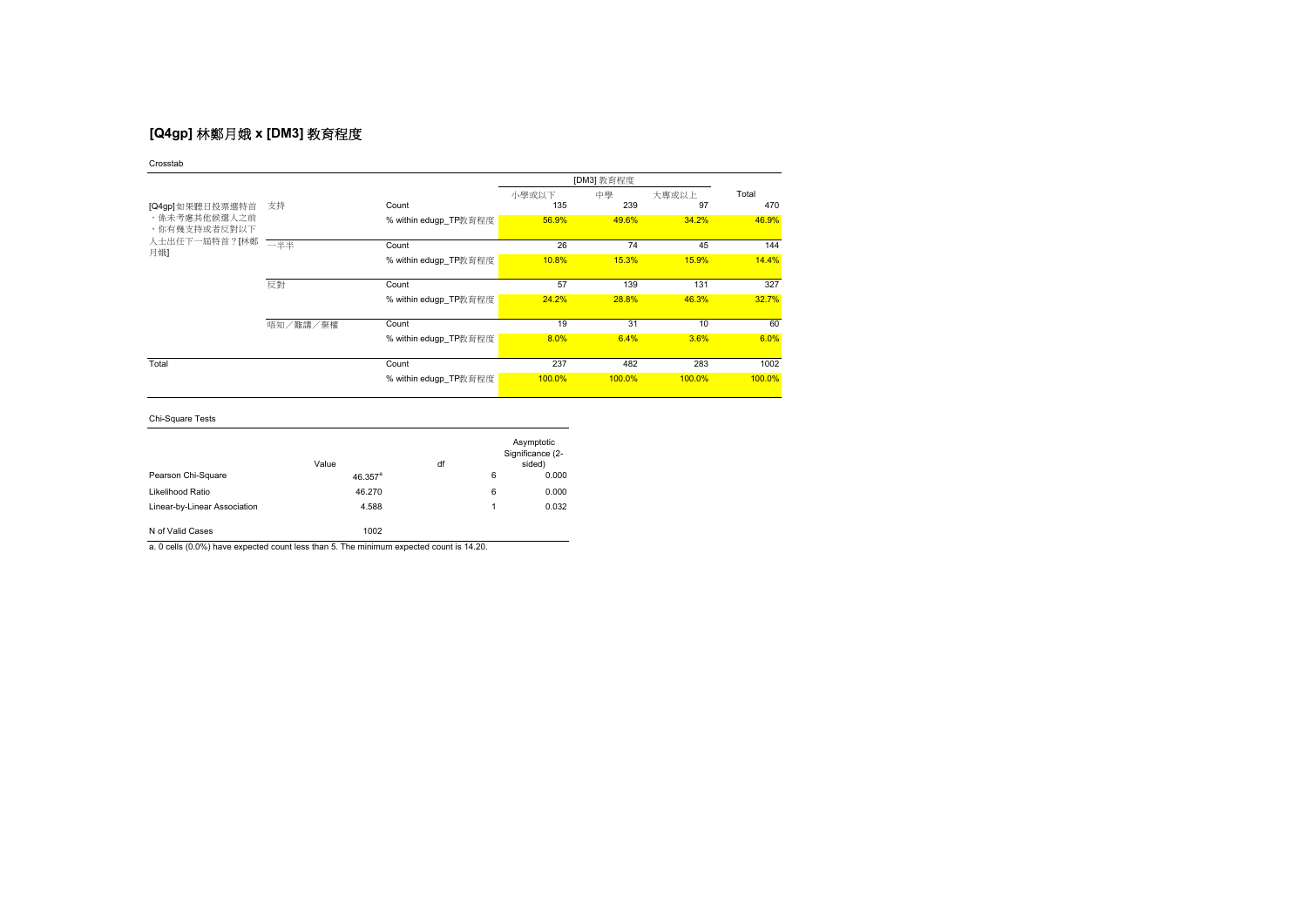# **[Q4gp]** 林鄭月娥 **x [DM4]** 職業

### Crosstab

|                               |          |                  | [DM4] 職業      |                |            |          |            |           |              |
|-------------------------------|----------|------------------|---------------|----------------|------------|----------|------------|-----------|--------------|
| [Q4gp]如果聽日投票選特首               | 支持       | Count            | 行政及專業人員<br>99 | 文職及服務人員<br>105 | 勞動工人<br>32 | 學生<br>15 | 家庭主婦<br>79 | 其他<br>135 | Total<br>466 |
| ,係未考慮其他候選人之前                  |          | % within occap職位 | 43.3%         | 48.2%          | 40.7%      | 19.3%    | 55.8%      | 54.2%     | 46.8%        |
| ,你有幾支持或者反對以下<br>人士出任下一屆特首?[林鄭 | 一半半      | Count            | 32            | 26             | 22         | 14       | 17         | 34        | 145          |
| 月娥】                           |          | % within occgp職位 | 14.1%         | 11.9%          | 27.4%      | 18.6%    | 11.8%      | 13.8%     | 14.6%        |
|                               | 反對       | Count            | 91            | 77             | 15         | 45       | 34         | 62        | 324          |
|                               |          | % within occgp職位 | 39.6%         | 35.1%          | 18.8%      | 58.6%    | 24.2%      | 24.7%     | 32.5%        |
|                               | 唔知/難講/棄權 | Count            |               | 11             | 10         | 3        | 12         | 18        | 60           |
|                               |          | % within occgp職位 | 3.0%          | 4.8%           | 13.1%      | 3.4%     | 8.3%       | 7.3%      | 6.1%         |
| Total                         |          | Count            | 228           | 218            | 79         | 78       | 142        | 249       | 995          |
|                               |          | % within occgp職位 | 100.0%        | 100.0%         | 100.0%     | 100.0%   | 100.0%     | 100.0%    | 100.0%       |

## Chi-Square Tests

|                              | Value               | df |    | Asymptotic<br>Significance (2-<br>sided) |
|------------------------------|---------------------|----|----|------------------------------------------|
| Pearson Chi-Square           | 76.784 <sup>a</sup> |    | 15 | 0.000                                    |
| Likelihood Ratio             | 75.796              |    | 15 | 0.000                                    |
| Linear-by-Linear Association | 4.188               |    | 1  | 0.041                                    |
| N of Valid Cases             | 995                 |    |    |                                          |

a. 2 cells (8.3%) have expected count less than 5. The minimum expected count is 4.70.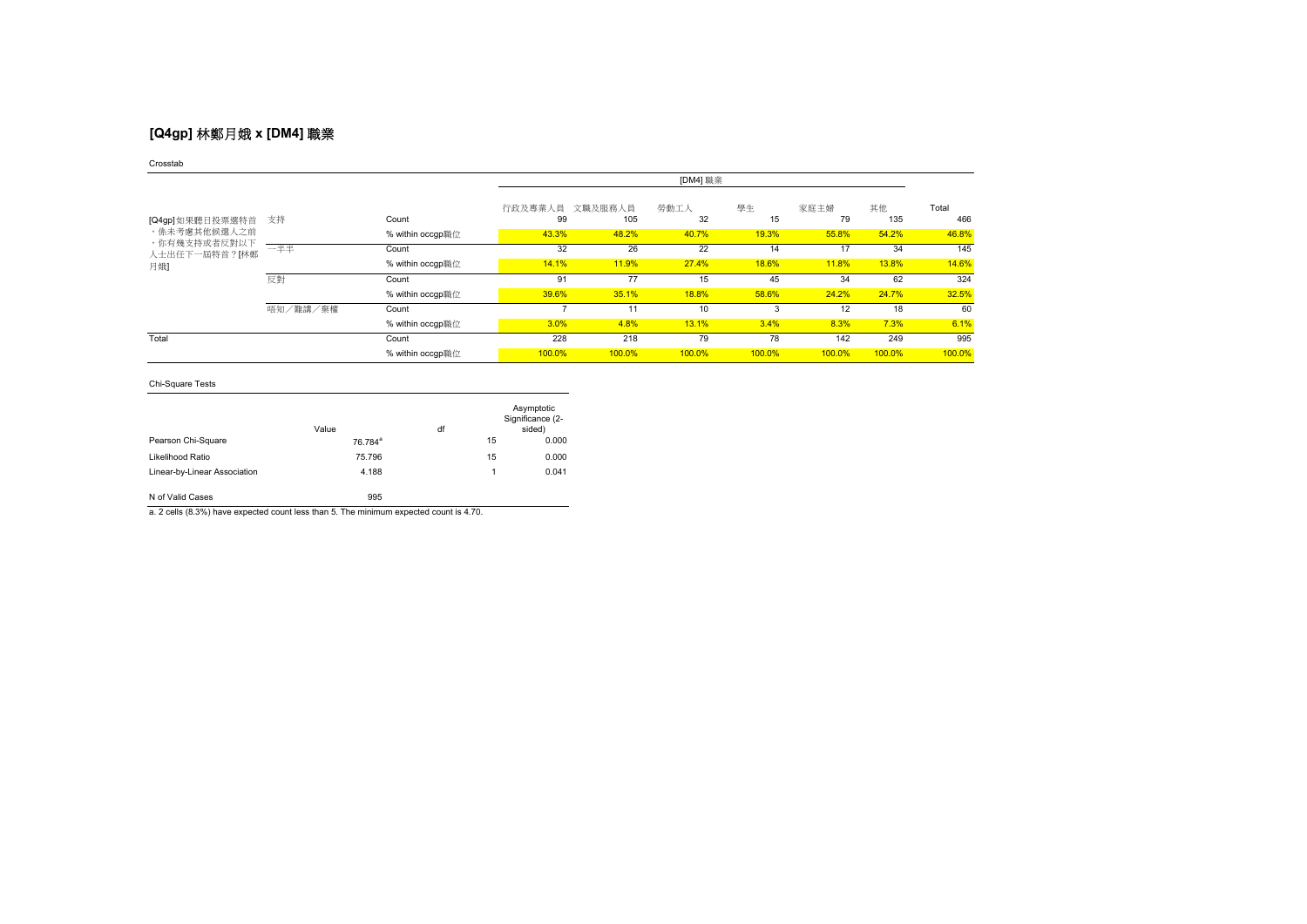# **[Q4gp]** 林鄭月娥 **x [DM5]** 政治取向

Crosstab

|                                 | [DM5] 政治取向 |                     |             |              |              |                                  |                 |              |
|---------------------------------|------------|---------------------|-------------|--------------|--------------|----------------------------------|-----------------|--------------|
| [Q4gp]如果聽日投票選特首<br>,係未考慮其他候選人之前 | 支持         | Count               | 傾向民主派<br>87 | 傾向建制派<br>113 | 傾向中間派<br>171 | 有政治傾向/政治<br>中立/唔屬於任何<br>派別<br>82 | 其他/唔知/好難講<br>15 | Total<br>469 |
|                                 |            | % within inclin政治取向 | 25.0%       | 83.2%        | 53.4%        | 50.7%                            | 48.1%           | 46.9%        |
| ,你有幾支持或者反對以下<br>人士出任下一屆特首?[林鄭   | 一半半        | Count               | 55          | 11           | 49           | 26                               | 4               | 145          |
| 月娥]                             |            | % within inclin政治取向 | 15.9%       | 8.1%         | 15.2%        | 16.2%                            | 12.8%           | 14.5%        |
|                                 | 反對         | Count               | 196         | 8            | 85           | 32                               | 5               | 326          |
|                                 |            | % within inclin政治取向 | 56.2%       | 5.9%         | 26.4%        | 19.6%                            | 15.7%           | 32.6%        |
|                                 | 唔知/難講/棄權   | Count               | 10          | 4            | 16           | 22                               |                 | 59           |
|                                 |            | % within inclin政治取向 | 3.0%        | 2.8%         | 5.0%         | 13.4%                            | 23.4%           | 5.9%         |
| Total                           |            | Count               | 350         | 136          | 321          | 162                              | 31              | 999          |
|                                 |            | % within inclin政治取向 | 100.0%      | 100.0%       | 100.0%       | 100.0%                           | 100.0%          | 100.0%       |

Chi-Square Tests

|                              | Value       | df |    | Asymptotic<br>Significance (2-<br>sided) |
|------------------------------|-------------|----|----|------------------------------------------|
| Pearson Chi-Square           | $225.442^a$ |    | 12 | 0.000                                    |
| Likelihood Ratio             | 224.078     |    | 12 | 0.000                                    |
| Linear-by-Linear Association | 35.351      |    |    | 0.000                                    |
| N of Valid Cases             | 999         |    |    |                                          |

a. 2 cells (10.0%) have expected count less than 5. The minimum expected count is 1.81.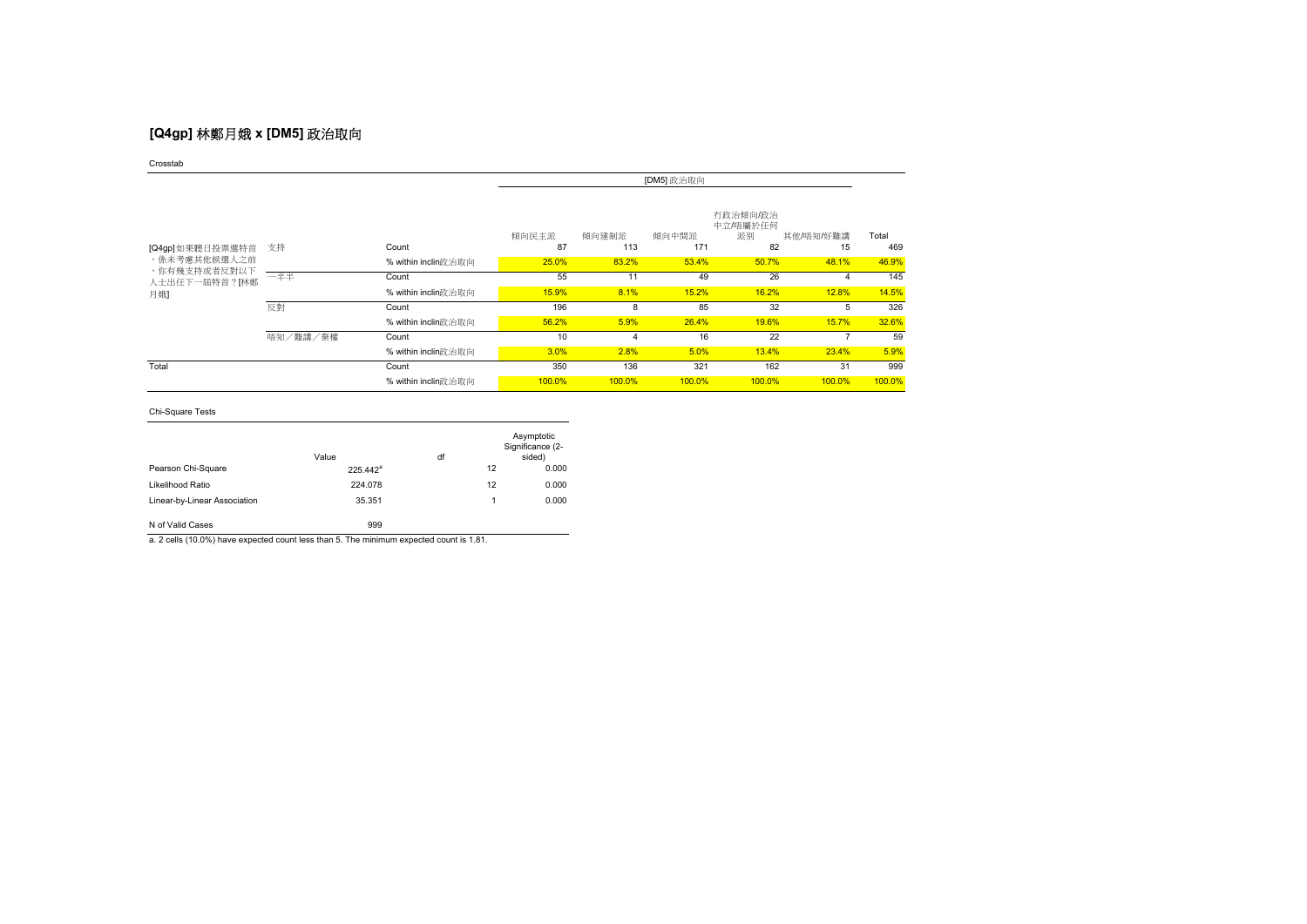# **[Q5]** 胡國興 **x [DM1]** 性別

#### Crosstab

|                                |          |                      |        | [DM1] 性別 |        |  |
|--------------------------------|----------|----------------------|--------|----------|--------|--|
|                                |          |                      | 男      | 女        | Total  |  |
| [Q5] 如果聽日投票選特首,                | 非常支持     | Count                | 39     | 31       | 70     |  |
| 係未考慮其他候選人之前,                   |          | % within sex [DM1]性别 | 8.6%   | 5.6%     | 6.9%   |  |
| 你有幾支持或者反對以下人<br>士出任下一屆特首?[胡國興] | 幾支持      | Count                | 116    | 123      | 239    |  |
|                                |          | % within sex [DM1]性别 | 25.6%  | 22.2%    | 23.7%  |  |
|                                | 一半半      | Count                | 77     | 100      | 177    |  |
|                                |          | % within sex [DM1]性别 | 17.0%  | 18.1%    | 17.6%  |  |
|                                | 幾反對      | Count                | 107    | 125      | 232    |  |
|                                |          | % within sex [DM1]性别 | 23.7%  | 22.5%    | 23.1%  |  |
|                                | 非常反對     | Count                | 59     | 75       | 134    |  |
|                                |          | % within sex [DM1]性别 | 13.1%  | 13.5%    | 13.3%  |  |
|                                | 唔知/難講/棄權 | Count                | 55     | 100      | 154    |  |
|                                |          | % within sex [DM1]性别 | 12.0%  | 18.0%    | 15.3%  |  |
| Total                          |          | Count                | 453    | 554      | 1007   |  |
|                                |          | % within sex [DM1]性别 | 100.0% | 100.0%   | 100.0% |  |

## Chi-Square Tests

|                              | Value      | df |   | Asymptotic<br>Significance (2-<br>sided) |
|------------------------------|------------|----|---|------------------------------------------|
| Pearson Chi-Square           | $10.665^a$ |    | 5 | 0.058                                    |
| Likelihood Ratio             | 10.757     |    | 5 | 0.056                                    |
| Linear-by-Linear Association | 6.931      |    | 1 | 0.008                                    |
| N of Valid Cases             | 1007       |    |   |                                          |

a. 0 cells (0.0%) have expected count less than 5. The minimum expected count is 31.36.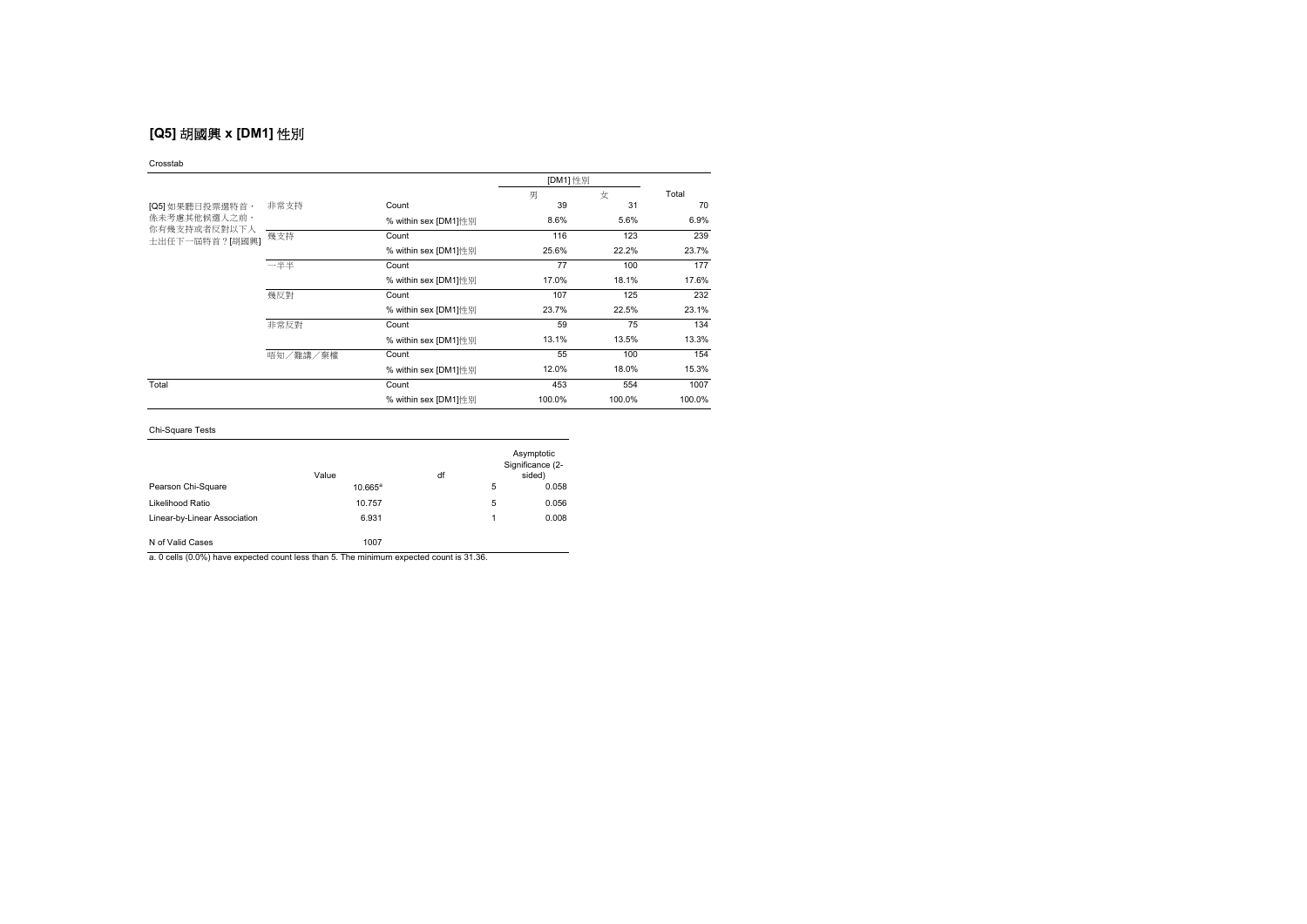# **[Q5]** 胡國興 **x [DM2]** 年齡

### Crosstab

|                                | [DM2] 年齡 |                  |        |        |         |        |
|--------------------------------|----------|------------------|--------|--------|---------|--------|
|                                |          |                  | 18-39歳 | 40-59歳 | 60 歳或以上 | Total  |
| [Q5] 如果聽日投票選特首,                | 非常支持     | Count            | 19     | 26     | 24      | 69     |
| <b>係未考慮其他候選人之前,</b>            |          | % within agegp年齡 | 5.3%   | 6.8%   | 9.2%    | 6.9%   |
| 你有幾支持或者反對以下人<br>士出任下一屆特首?[胡國興] | 幾支持      | Count            | 88     | 104    | 46      | 239    |
|                                |          | % within agegp年齡 | 24.8%  | 27.3%  | 17.6%   | 23.9%  |
|                                | 一半半      | Count            | 77     | 66     | 34      | 177    |
|                                |          | % within agegp年齡 | 21.7%  | 17.2%  | 12.8%   | 17.7%  |
|                                | 幾反對      | Count            | 73     | 95     | 61      | 229    |
|                                |          | % within agegp年齡 | 20.4%  | 24.9%  | 23.2%   | 22.9%  |
|                                | 非常反對     | Count            | 40     | 50     | 43      | 133    |
|                                |          | % within agegp年齡 | 11.4%  | 13.0%  | 16.3%   | 13.3%  |
|                                | 唔知/難講/棄權 | Count            | 58     | 41     | 55      | 154    |
|                                |          | % within agegp年齡 | 16.4%  | 10.7%  | 20.9%   | 15.4%  |
| Total                          |          | Count            | 356    | 382    | 264     | 1002   |
|                                |          | % within agegp年齡 | 100.0% | 100.0% | 100.0%  | 100.0% |

## Chi-Square Tests

|                              | Value               | df |    | Asymptotic<br>Significance (2-<br>sided) |
|------------------------------|---------------------|----|----|------------------------------------------|
| Pearson Chi-Square           | 32.019 <sup>a</sup> |    | 10 | 0.000                                    |
| Likelihood Ratio             | 32.546              |    | 10 | 0.000                                    |
| Linear-by-Linear Association | 1.485               |    | 1  | 0.223                                    |
| N of Valid Cases             | 1002                |    |    |                                          |

a. 0 cells (0.0%) have expected count less than 5. The minimum expected count is 18.24.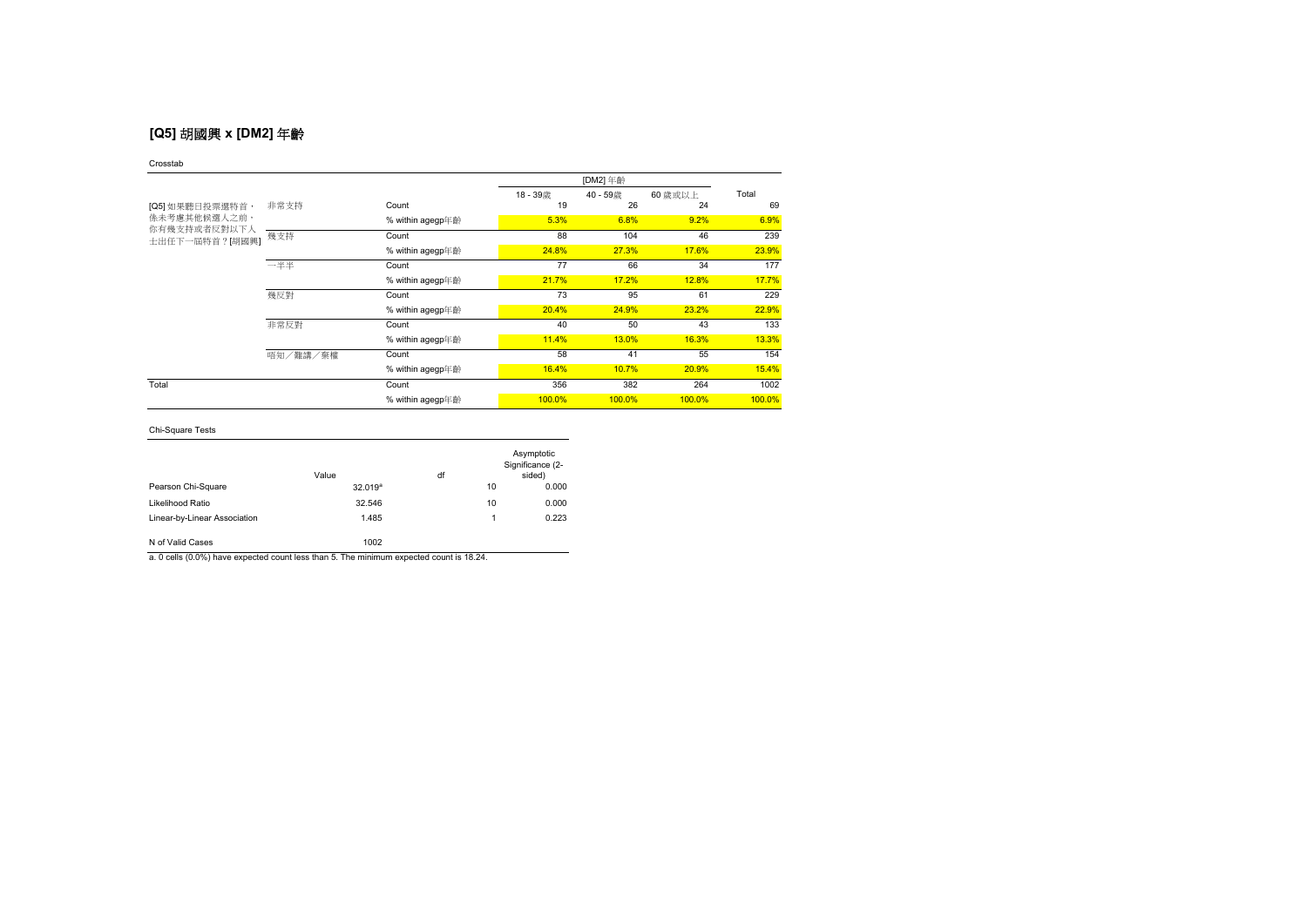# **[Q5]** 胡國興 **x [DM3]** 教育程度

Crosstab

|                              |          |                       |        | [DM3] 教育程度 |        |        |
|------------------------------|----------|-----------------------|--------|------------|--------|--------|
|                              |          |                       | 小學或以下  | 中學         | 大專或以上  | Total  |
| [Q5] 如果聽日投票選特首,              | 非常支持     | Count                 | 16     | 25         | 28     | 70     |
| 係未考慮其他候選人之前,<br>你有幾支持或者反對以下人 |          | % within edugp_TP教育程度 | 6.8%   | 5.2%       | 10.0%  | 7.0%   |
| 士出任下一屆特首?[胡國興]               | 幾支持      | Count                 | 53     | 103        | 83     | 239    |
|                              |          | % within edugp_TP教育程度 | 22.3%  | 21.4%      | 29.4%  | 23.9%  |
|                              | 一半半      | Count                 | 24     | 97         | 55     | 176    |
|                              |          | % within edugp_TP教育程度 | 9.9%   | 20.1%      | 19.5%  | 17.5%  |
|                              | 幾反對      | Count                 | 59     | 106        | 66     | 231    |
|                              |          | % within edugp_TP教育程度 | 24.8%  | 21.9%      | 23.4%  | 23.0%  |
|                              | 非常反對     | Count                 | 34     | 75         | 24     | 133    |
|                              |          | % within edugp_TP教育程度 | 14.1%  | 15.6%      | 8.5%   | 13.3%  |
|                              | 唔知/難講/棄權 | Count                 | 52     | 76         | 26     | 154    |
|                              |          | % within edugp_TP教育程度 | 22.0%  | 15.8%      | 9.2%   | 15.4%  |
| Total                        |          | Count                 | 237    | 482        | 283    | 1002   |
|                              |          | % within edugp_TP教育程度 | 100.0% | 100.0%     | 100.0% | 100.0% |

Chi-Square Tests

|                              | Value      | df |    | Asymptotic<br>Significance (2-<br>sided) |
|------------------------------|------------|----|----|------------------------------------------|
| Pearson Chi-Square           | $42.668^a$ |    | 10 | 0.000                                    |
| Likelihood Ratio             | 44.577     |    | 10 | 0.000                                    |
| Linear-by-Linear Association | 16.427     |    | 1  | 0.000                                    |
| N of Valid Cases             | 1002       |    |    |                                          |

a. 0 cells (0.0%) have expected count less than 5. The minimum expected count is 16.48.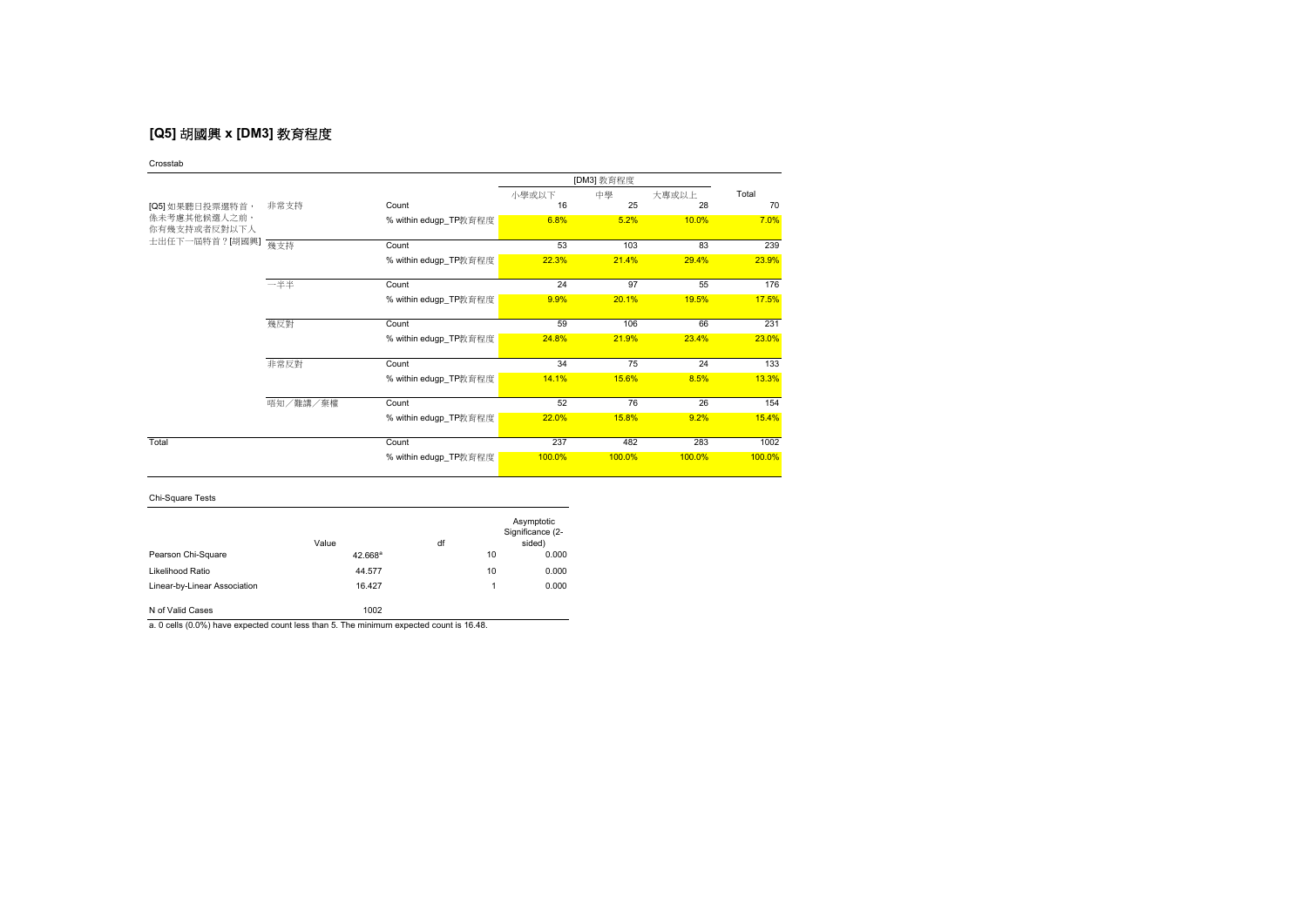# **[Q5]** 胡國興 **x [DM4]** 職業

### Crosstab

|                              |          |                  | [DM4] 職業      |               |           |              |           |          |             |
|------------------------------|----------|------------------|---------------|---------------|-----------|--------------|-----------|----------|-------------|
| [Q5] 如果聽日投票選特首,              | 非常支持     | Count            | 行政及專業人員<br>21 | 文職及服務人員<br>13 | 勞動工人<br>3 | 學生<br>3      | 家庭主婦<br>6 | 其他<br>22 | Total<br>68 |
| 係未考慮其他候選人之前,<br>你有幾支持或者反對以下人 |          | % within occgp職位 | 9.2%          | 5.8%          | 3.9%      | 3.4%         | 4.5%      | 8.9%     | 6.8%        |
| 士出任下一屆特首?[胡國興]               | 幾支持      | Count            | 71            | 45            | 20        | 24           | 33        | 43       | 237         |
|                              |          | % within occgp職位 | 31.1%         | 20.6%         | 25.5%     | 31.2%        | 23.5%     | 17.3%    | 23.8%       |
|                              | 一半半      | Count            | 36            | 47            | 19        | 16           | 18        | 40       | 176         |
|                              |          | % within occgp職位 | 15.8%         | 21.5%         | 24.4%     | 20.0%        | 12.7%     | 16.2%    | 17.7%       |
|                              | 幾反對      | Count            | 57            | 57            | 14        | 19           | 26        | 58       | 230         |
|                              |          | % within occgp職位 | 24.9%         | 25.9%         | 17.7%     | 24.2%        | 18.4%     | 23.2%    | 23.1%       |
|                              | 非常反對     | Count            | 28            | 23            | 12        | <sub>9</sub> | 24        | 34       | 130         |
|                              |          | % within occgp職位 | 12.2%         | 10.5%         | 15.0%     | 11.4%        | 16.9%     | 13.8%    | 13.1%       |
|                              | 唔知/難講/棄權 | Count            | 15            | 34            | 11        | 8            | 34        | 51       | 153         |
|                              |          | % within occgp職位 | 6.8%          | 15.7%         | 13.5%     | 9.8%         | 23.9%     | 20.6%    | 15.4%       |
| Total                        |          | Count            | 228           | 218           | 79        | 78           | 142       | 249      | 995         |
|                              |          | % within occgp職位 | 100.0%        | 100.0%        | 100.0%    | 100.0%       | 100.0%    | 100.0%   | 100.0%      |

### Chi-Square Tests

|                              | Value               | df |    | Asymptotic<br>Significance (2-<br>sided) |
|------------------------------|---------------------|----|----|------------------------------------------|
| Pearson Chi-Square           | 57.047 <sup>a</sup> |    | 25 | 0.000                                    |
| Likelihood Ratio             | 59.107              |    | 25 | 0.000                                    |
| Linear-by-Linear Association | 19.047              |    | 1  | 0.000                                    |

N of Valid Cases 995

a. 0 cells (0.0%) have expected count less than 5. The minimum expected count is 5.31.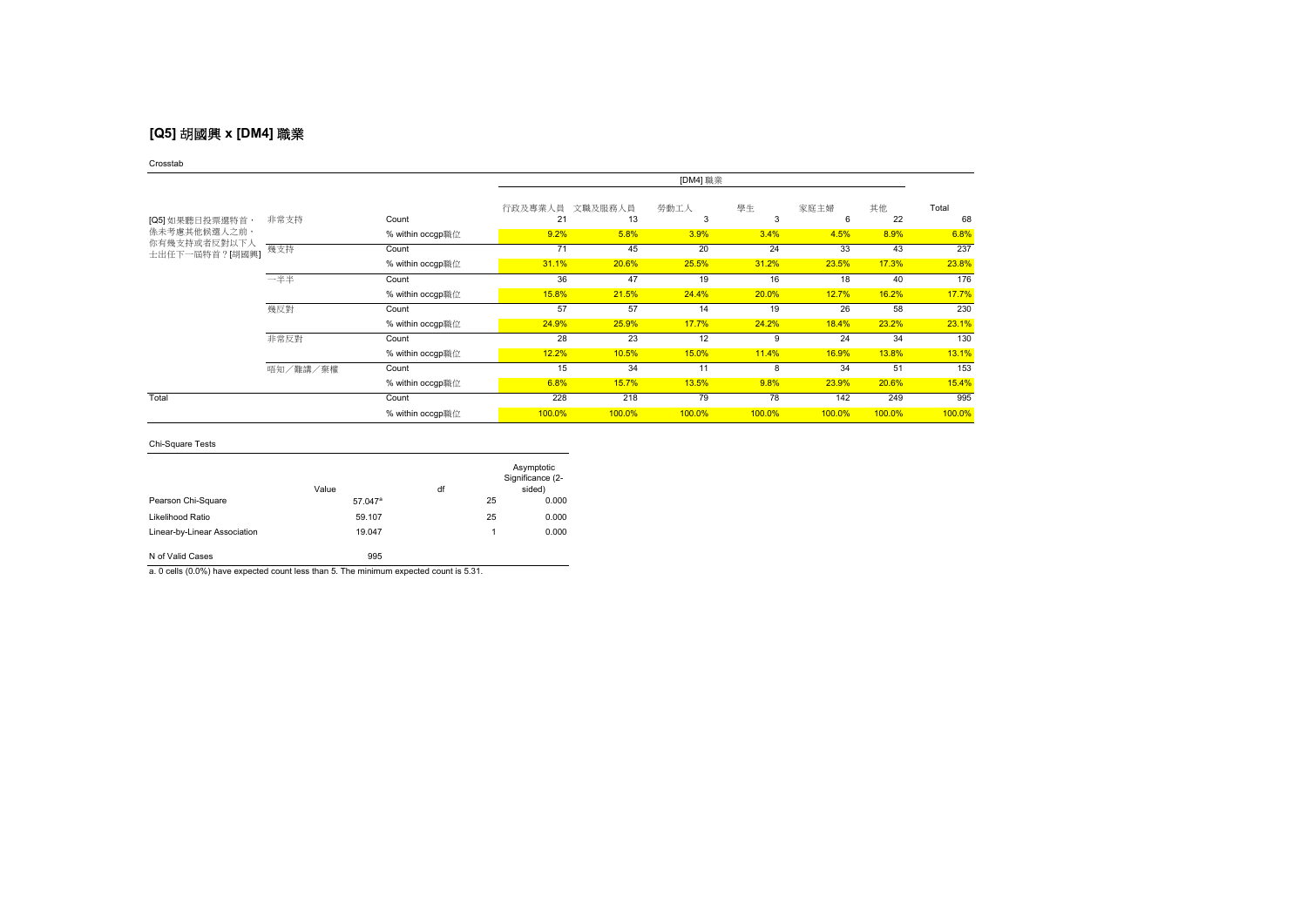# **[Q5]** 胡國興 **x [DM5]** 政治取向

Crosstab

|                                |          |                     | [DM5] 政治取向  |            |             |                                 |           |             |
|--------------------------------|----------|---------------------|-------------|------------|-------------|---------------------------------|-----------|-------------|
| [Q5] 如果聽日投票選特首,                | 非常支持     | Count               | 傾向民主派<br>47 | 傾向建制派<br>3 | 傾向中間派<br>13 | 有政治傾向/政治<br>中立/唔屬於任何<br>派別<br>6 | 其他/唔知/好難講 | Total<br>69 |
| <b>係未考慮其他候選人之前,</b>            |          | % within inclin政治取向 | 13.3%       | 2.4%       | 4.0%        | 3.6%                            | 2.7%      | 6.9%        |
| 你有幾支持或者反對以下人<br>士出任下一屆特首?[胡國興] | 幾支持      | Count               | 129         | 10         | 68          | 24                              | 6         | 237         |
|                                |          | % within inclin政治取向 | 37.0%       | 7.1%       | 21.3%       | 14.6%                           | 20.9%     | 23.8%       |
|                                | 一半半      | Count               | 67          | 17         | 60          | 31                              | 3         | 177         |
|                                |          | % within inclin政治取向 | 19.1%       | 12.2%      | 18.8%       | 19.0%                           | 8.4%      | 17.7%       |
|                                | 幾反對      | Count               | 50          | 57         | 93          | 30                              | 3         | 232         |
|                                |          | % within inclin政治取向 | 14.2%       | 41.7%      | 28.9%       | 18.6%                           | 9.7%      | 23.2%       |
|                                | 非常反對     | Count               | 22          | 35         | 47          | 21                              | 7         | 131         |
|                                |          | % within inclin政治取向 | 6.3%        | 25.5%      | 14.5%       | 13.0%                           | 22.7%     | 13.1%       |
|                                | 唔知/難講/棄權 | Count               | 36          | 15         | 40          | 51                              | 11        | 152         |
|                                |          | % within inclin政治取向 | 10.2%       | 11.0%      | 12.5%       | 31.3%                           | 35.7%     | 15.2%       |
| Total                          |          | Count               | 350         | 136        | 321         | 162                             | 31        | 999         |
|                                |          | % within inclin政治取向 | 100.0%      | 100.0%     | 100.0%      | 100.0%                          | 100.0%    | 100.0%      |

### Chi-Square Tests

|                              | Value                | df |    | Asymptotic<br>Significance (2-<br>sided) |
|------------------------------|----------------------|----|----|------------------------------------------|
| Pearson Chi-Square           | 202.011 <sup>a</sup> |    | 20 | 0.000                                    |
| Likelihood Ratio             | 194.426              |    | 20 | 0.000                                    |
| Linear-by-Linear Association | 51.975               |    | 1  | 0.000                                    |
| N of Valid Cases             | 999                  |    |    |                                          |

a. 3 cells (10.0%) have expected count less than 5. The minimum expected count is 2.13.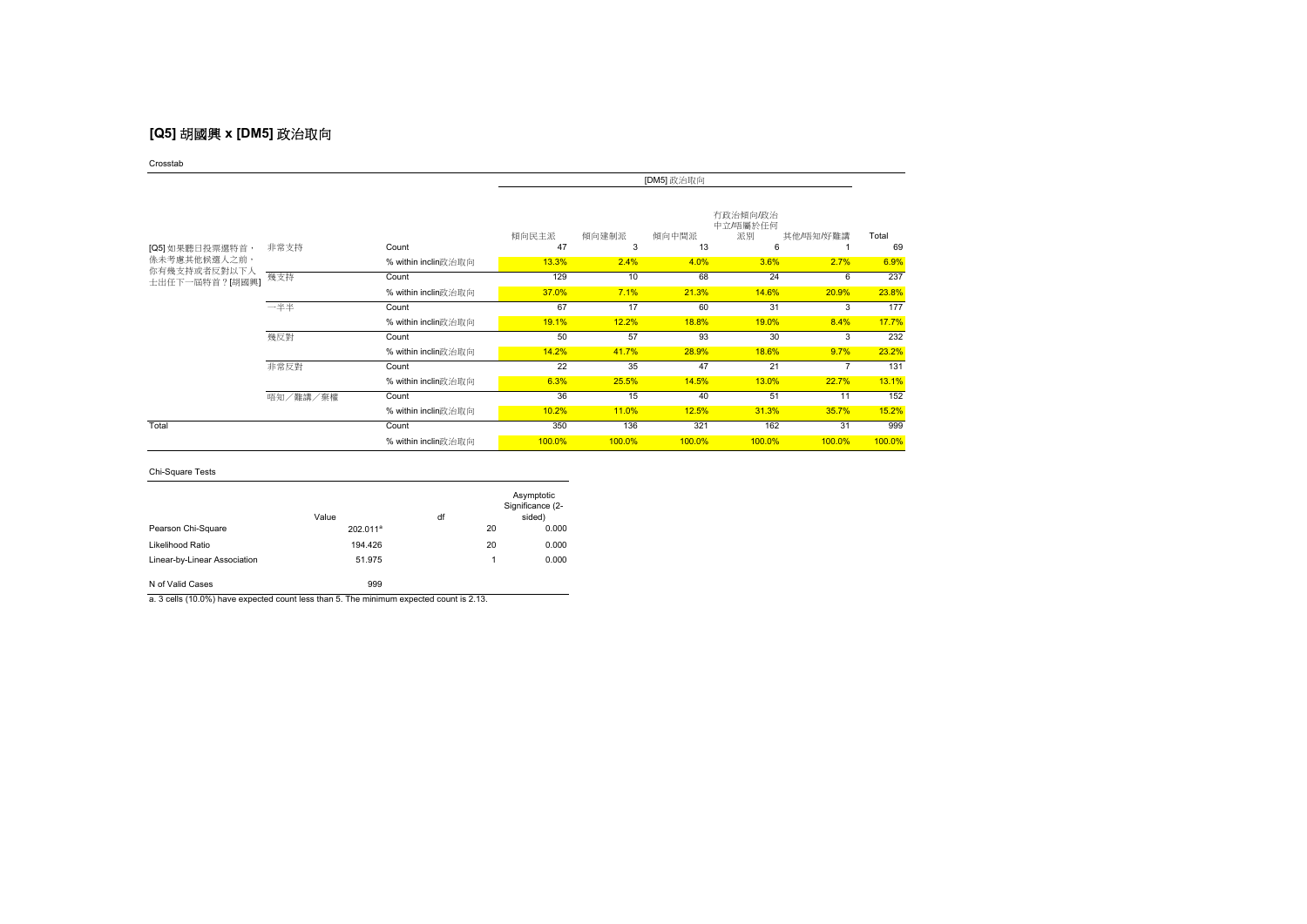# **[Q5gp]** 胡國興 **x [DM1]** 性別

### Crosstab

|                                                    |          |                      | [DM1] 性別 |        |        |  |
|----------------------------------------------------|----------|----------------------|----------|--------|--------|--|
|                                                    |          |                      | 男        | 女      | Total  |  |
| [Q5gp]如果聽日投票選特首                                    | 支持       | Count                | 155      | 154    | 309    |  |
| ,係未考慮其他候選人之前<br>,你有幾支持或者反對以下<br>人士出任下一屆特首?[胡國<br>興 |          | % within sex [DM1]性別 | 34.2%    | 27.8%  | 30.7%  |  |
|                                                    | 一半半      | Count                | 77       | 100    | 177    |  |
|                                                    |          | % within sex [DM1]性別 | 17.0%    | 18.1%  | 17.6%  |  |
|                                                    | 反對       | Count                | 167      | 200    | 366    |  |
|                                                    |          | % within sex [DM1]性别 | 36.8%    | 36.0%  | 36.4%  |  |
|                                                    | 唔知/難講/棄權 | Count                | 55       | 100    | 154    |  |
|                                                    |          | % within sex [DM1]性別 | 12.0%    | 18.0%  | 15.3%  |  |
| Total                                              |          | Count                | 453      | 554    | 1007   |  |
|                                                    |          | % within sex [DM1]性别 | 100.0%   | 100.0% | 100.0% |  |

## Chi-Square Tests

|                              | Value              | df |   | Asymptotic<br>Significance (2-<br>sided) |
|------------------------------|--------------------|----|---|------------------------------------------|
| Pearson Chi-Square           | 9.414 <sup>a</sup> |    | 3 | 0.024                                    |
| Likelihood Ratio             | 9.515              |    | 3 | 0.023                                    |
| Linear-by-Linear Association | 6.931              |    | 1 | 0.008                                    |
| N of Valid Cases             | 1007               |    |   |                                          |

a. 0 cells (0.0%) have expected count less than 5. The minimum expected count is 69.49.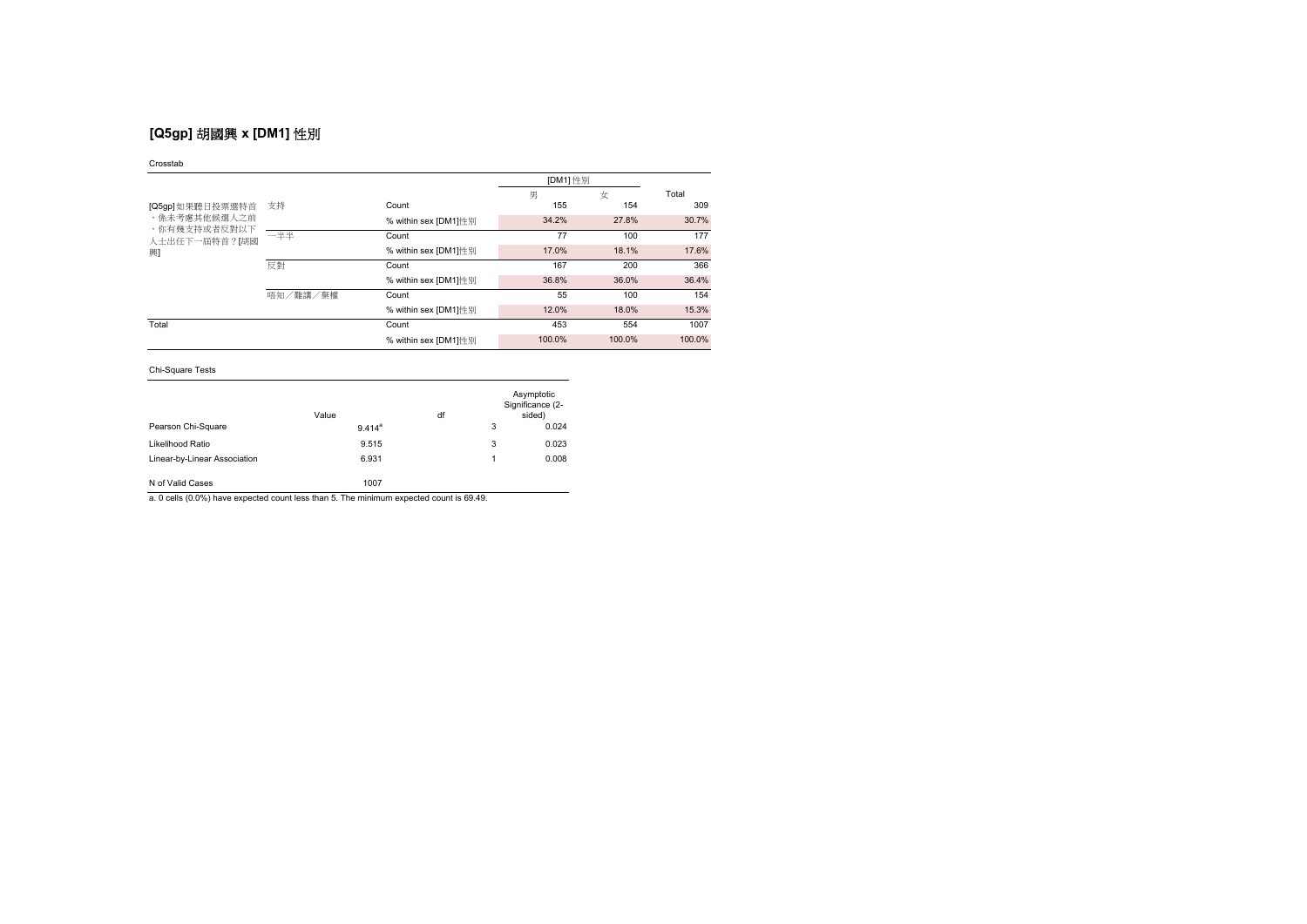# **[Q5gp]** 胡國興 **x [DM2]** 年齡

### Crosstab

|                                                    |          |                  |        | [DM2] 年齡  |         |        |  |
|----------------------------------------------------|----------|------------------|--------|-----------|---------|--------|--|
|                                                    |          |                  | 18-39歳 | 40-59歳    | 60 歲或以上 | Total  |  |
| [Q5gp]如果聽日投票選特首                                    | 支持       | Count            | 107    | 131       | 71      | 308    |  |
| ,係未考慮其他候選人之前<br>,你有幾支持或者反對以下<br>人士出任下一屆特首?[胡國<br>興 |          | % within agegp年齡 | 30.1%  | 34.1%     | 26.8%   | 30.8%  |  |
|                                                    | 一半半      | Count            | 77     | 66        | 34      | 177    |  |
|                                                    |          | % within agegp年齡 | 21.7%  | 17.2%     | 12.8%   | 17.7%  |  |
|                                                    | 反對       | Count            | 113    | 145       | 104     | 362    |  |
|                                                    |          | % within agegp年齡 | 31.7%  | 37.9%     | 39.5%   | 36.2%  |  |
|                                                    | 唔知/難講/棄權 | Count            | 58     | 41        | 55      | 154    |  |
|                                                    |          | % within agegp年齡 | 16.4%  | 10.7%     | 20.9%   | 15.4%  |  |
| Total                                              |          | Count            | 356    | 382       | 264     | 1002   |  |
|                                                    |          | % within agegp年齡 | 100.0% | $100.0\%$ | 100.0%  | 100.0% |  |

## Chi-Square Tests

|                              | Value      | df |   | Asymptotic<br>Significance (2-<br>sided) |
|------------------------------|------------|----|---|------------------------------------------|
| Pearson Chi-Square           | $23.654^a$ |    | 6 | 0.001                                    |
| Likelihood Ratio             | 24.014     |    | 6 | 0.001                                    |
| Linear-by-Linear Association | 1.485      |    | 1 | 0.223                                    |
| N of Valid Cases             | 1002       |    |   |                                          |

a. 0 cells (0.0%) have expected count less than 5. The minimum expected count is 40.68.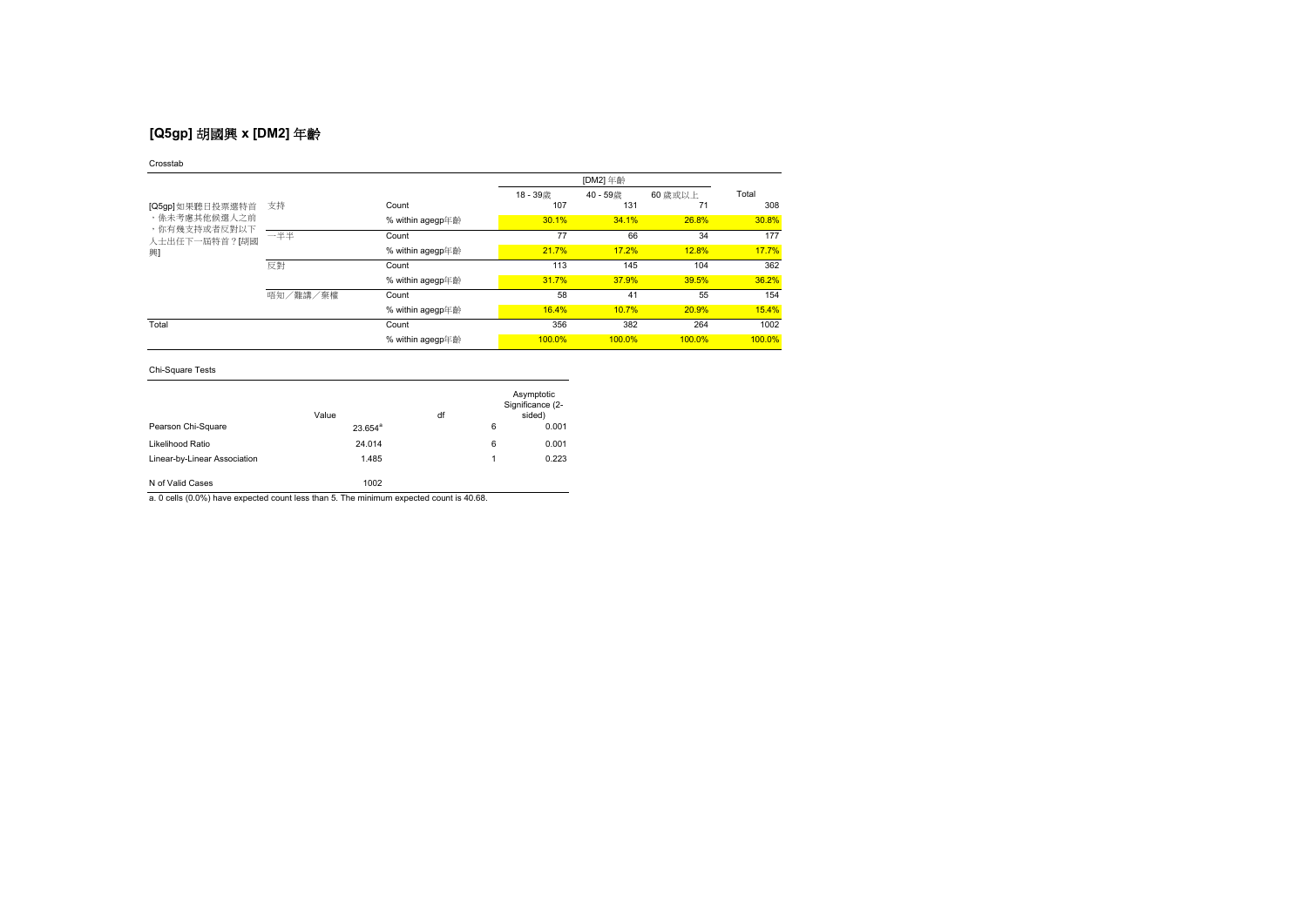# **[Q5gp]** 胡國興 **x [DM3]** 教育程度

| Crosstab                                                               |          |                       |        |            |        |        |
|------------------------------------------------------------------------|----------|-----------------------|--------|------------|--------|--------|
|                                                                        |          |                       |        | [DM3] 教育程度 |        |        |
|                                                                        |          |                       | 小學或以下  | 中學         | 大專或以上  | Total  |
| [Q5gp] 如果聽日投票選特首<br>,係未考慮其他候選人之前<br>,你有幾支持或者反對以下<br>人士出任下一屆特首?[胡國<br>興 | 支持       | Count                 | 69     | 128        | 111    | 309    |
|                                                                        |          | % within edugp_TP教育程度 | 29.1%  | 26.6%      | 39.4%  | 30.8%  |
|                                                                        |          |                       |        |            |        |        |
|                                                                        | 一半半      | Count                 | 24     | 97         | 55     | 176    |
|                                                                        |          | % within edugp TP教育程度 | 9.9%   | 20.1%      | 19.5%  | 17.5%  |
|                                                                        |          |                       |        |            |        |        |
|                                                                        | 反對       | Count                 | 92     | 181        | 90     | 364    |
|                                                                        |          | % within edugp_TP教育程度 | 38.9%  | 37.5%      | 31.9%  | 36.3%  |
|                                                                        |          |                       |        |            |        |        |
|                                                                        | 唔知/難講/棄權 | Count                 | 52     | 76         | 26     | 154    |
|                                                                        |          | % within edugp_TP教育程度 | 22.0%  | 15.8%      | 9.2%   | 15.4%  |
|                                                                        |          |                       |        |            |        |        |
| Total                                                                  |          | Count                 | 237    | 482        | 283    | 1002   |
|                                                                        |          | % within edugp_TP教育程度 | 100.0% | 100.0%     | 100.0% | 100.0% |
|                                                                        |          |                       |        |            |        |        |

Chi-Square Tests

|                              | Value               | df |   | Asymptotic<br>Significance (2-<br>sided) |
|------------------------------|---------------------|----|---|------------------------------------------|
| Pearson Chi-Square           | 36.022 <sup>a</sup> |    | 6 | 0.000                                    |
| Likelihood Ratio             | 37.432              |    | 6 | 0.000                                    |
| Linear-by-Linear Association | 16.426              |    | 1 | 0.000                                    |
| N of Valid Cases             | 1002                |    |   |                                          |

a. 0 cells (0.0%) have expected count less than 5. The minimum expected count is 36.46.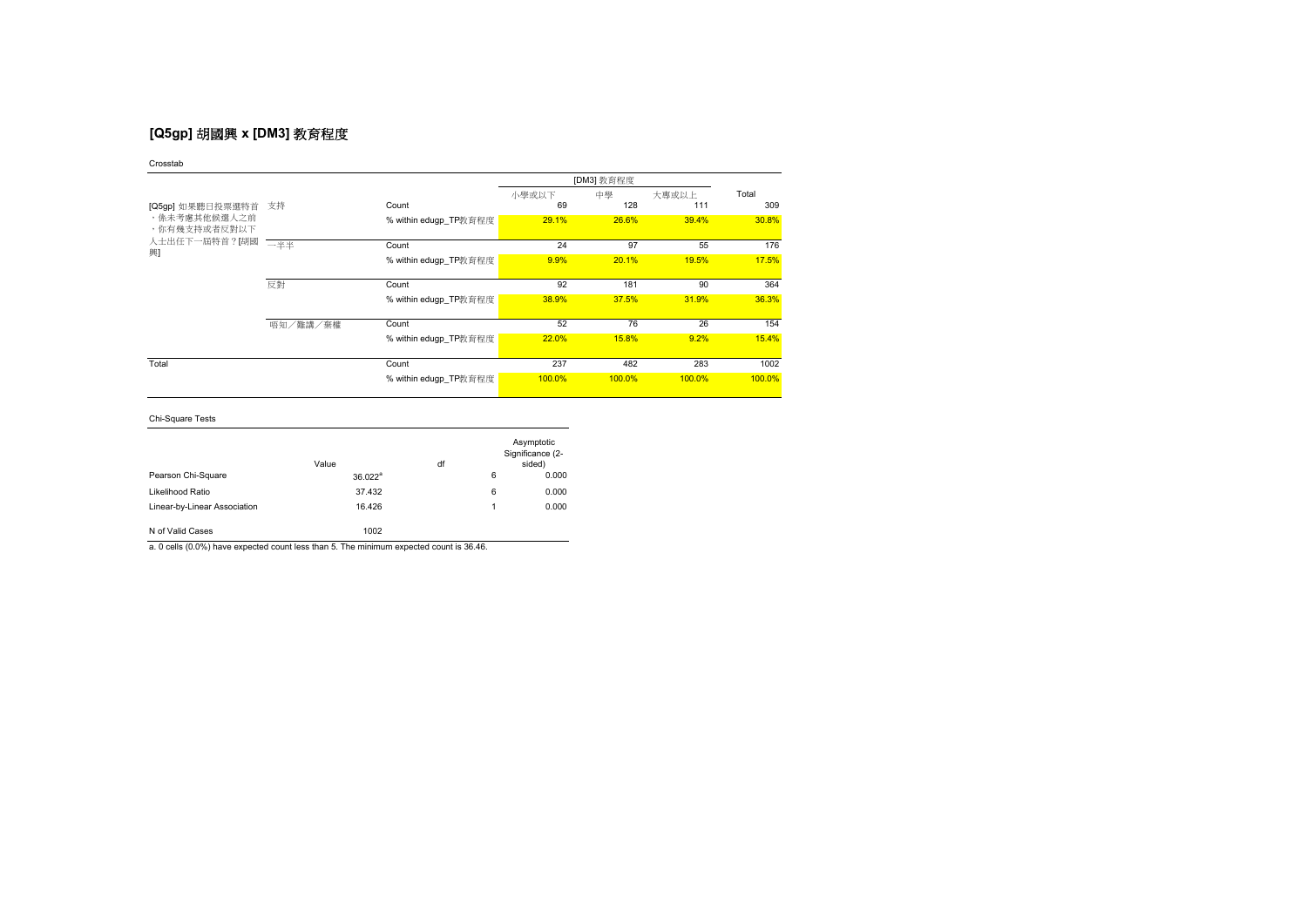# **[Q5gp]** 胡國興 **x [DM4]** 職業

### Crosstab

|                                  |          |                  | [DM4] 職業      |               |            |          |            |          |              |
|----------------------------------|----------|------------------|---------------|---------------|------------|----------|------------|----------|--------------|
| [Q5gp] 如果聽日投票選特首<br>,係未考慮其他候選人之前 | 支持       | Count            | 行政及專業人員<br>92 | 文職及服務人員<br>58 | 勞動工人<br>23 | 學生<br>27 | 家庭主婦<br>40 | 其他<br>65 | Total<br>305 |
|                                  |          | % within occgp職位 | 40.3%         | 26.4%         | 29.4%      | 34.6%    | 28.1%      | 26.2%    | 30.7%        |
| ,你有幾支持或者反對以下<br>人士出任下一屆特首?[胡國    | 一半半      | Count            | 36            | 47            | 19         | 16       | 18         | 40       | 176          |
| 興                                |          | % within occgp職位 | 15.8%         | 21.5%         | 24.4%      | 20.0%    | 12.7%      | 16.2%    | 17.7%        |
|                                  | 反對       | Count            | 85            | 80            | 26         | 28       | 50         | 92       | 360          |
|                                  |          | % within occgp職位 | 37.1%         | 36.5%         | 32.8%      | 35.6%    | 35.3%      | 37.0%    | 36.2%        |
|                                  | 唔知/難講/棄權 | Count            | 15            | 34            | 11         |          | 34         | 51       | 153          |
|                                  |          | % within occgp職位 | 6.8%          | 15.7%         | 13.5%      | 9.8%     | 23.9%      | 20.6%    | 15.4%        |
| Total                            |          | Count            | 228           | 218           | 79         | 78       | 142        | 249      | 995          |
|                                  |          | % within occgp職位 | 100.0%        | 100.0%        | 100.0%     | 100.0%   | 100.0%     | 100.0%   | 100.0%       |

## Chi-Square Tests

|                              | Value      | df |    | Asymptotic<br>Significance (2-<br>sided) |
|------------------------------|------------|----|----|------------------------------------------|
| Pearson Chi-Square           | $41.643^a$ |    | 15 | 0.000                                    |
| Likelihood Ratio             | 42.885     |    | 15 | 0.000                                    |
| Linear-by-Linear Association | 19.047     |    | 1  | 0.000                                    |
| N of Valid Cases             | 995        |    |    |                                          |

a. 0 cells (0.0%) have expected count less than 5. The minimum expected count is 11.96.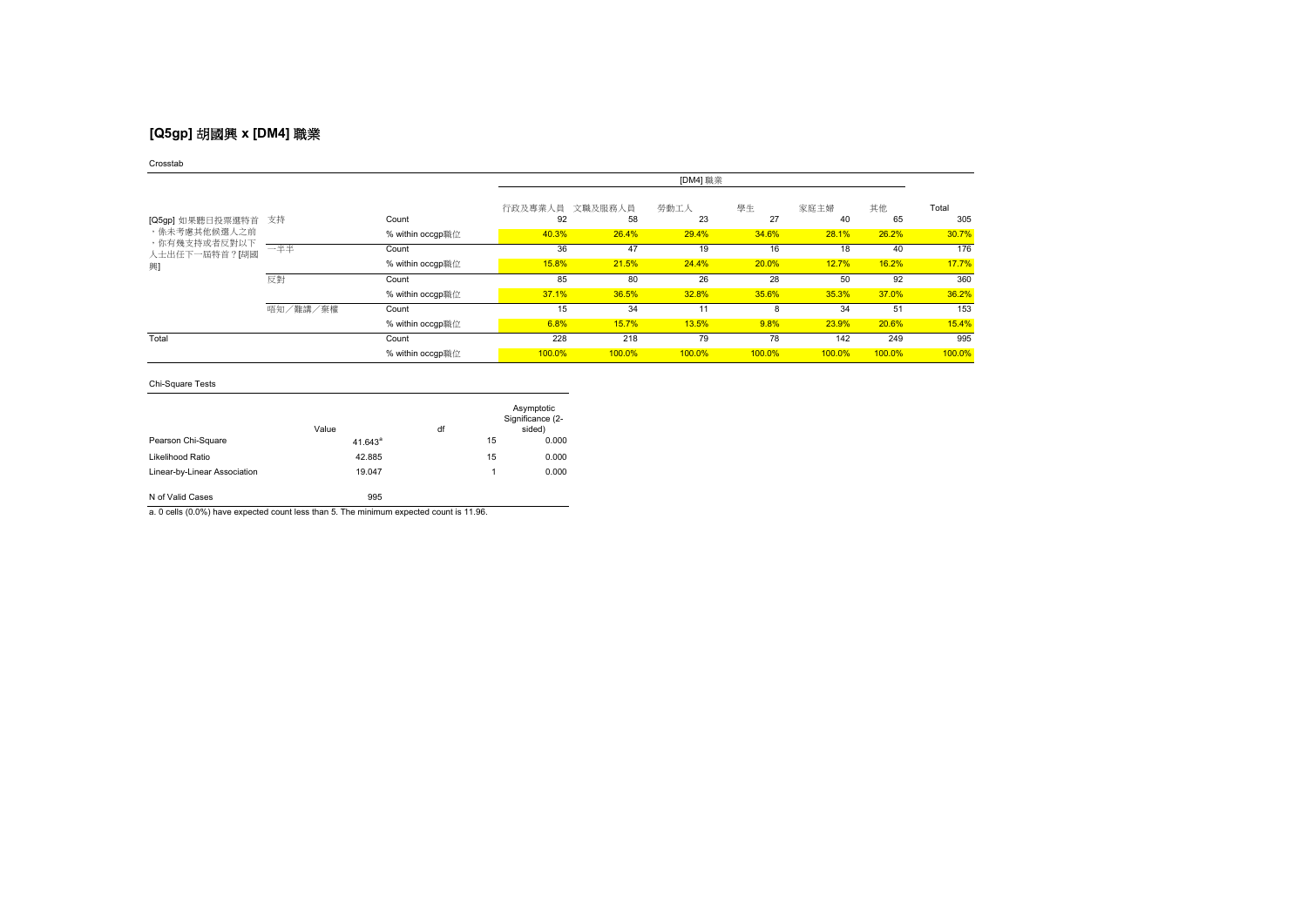# **[Q5gp]** 胡國興 **x [DM5]** 政治取向

Crosstab

|                                                                  |          |                     | [DM5] 政治取向   |             |             |                                  |           |              |
|------------------------------------------------------------------|----------|---------------------|--------------|-------------|-------------|----------------------------------|-----------|--------------|
| [Q5gp]如果聽日投票選特首<br>,係未考慮其他候選人之前<br>,你有幾支持或者反對以下<br>人士出任下一屆特首?[胡國 | 支持       | Count               | 傾向民主派<br>176 | 傾向建制派<br>13 | 傾向中間派<br>81 | 有政治傾向/政治<br>中立/唔屬於任何<br>派別<br>29 | 其他/唔知/好難講 | Total<br>307 |
|                                                                  |          | % within inclin政治取向 | 50.3%        | 9.5%        | 25.3%       | 18.1%                            | 23.5%     | 30.7%        |
|                                                                  | 一半半      | Count               | 67           | 17          | 60          | 31                               | 3         | 177          |
| 興                                                                |          | % within inclin政治取向 | 19.1%        | 12.2%       | 18.8%       | 19.0%                            | 8.4%      | 17.7%        |
|                                                                  | 反對       | Count               | 72           | 92          | 139         | 51                               | 10        | 363          |
|                                                                  |          | % within inclin政治取向 | 20.4%        | 67.2%       | 43.4%       | 31.5%                            | 32.4%     | 36.4%        |
|                                                                  | 唔知/難講/棄權 | Count               | 36           | 15          | 40          | 51                               | 11        | 152          |
|                                                                  |          | % within inclin政治取向 | 10.2%        | 11.0%       | 12.5%       | 31.3%                            | 35.7%     | 15.2%        |
| Total                                                            |          | Count               | 350          | 136         | 321         | 162                              | 31        | 999          |
|                                                                  |          | % within inclin政治取向 | 100.0%       | 100.0%      | 100.0%      | 100.0%                           | 100.0%    | 100.0%       |

## Chi-Square Tests

|                              | Value       | df |    | Asymptotic<br>Significance (2-<br>sided) |
|------------------------------|-------------|----|----|------------------------------------------|
| Pearson Chi-Square           | $190.963^a$ |    | 12 | 0.000                                    |
| Likelihood Ratio             | 182.942     |    | 12 | 0.000                                    |
| Linear-by-Linear Association | 51.975      |    |    | 0.000                                    |
| N of Valid Cases             | 999         |    |    |                                          |

a. 1 cells (5.0%) have expected count less than 5. The minimum expected count is 4.68.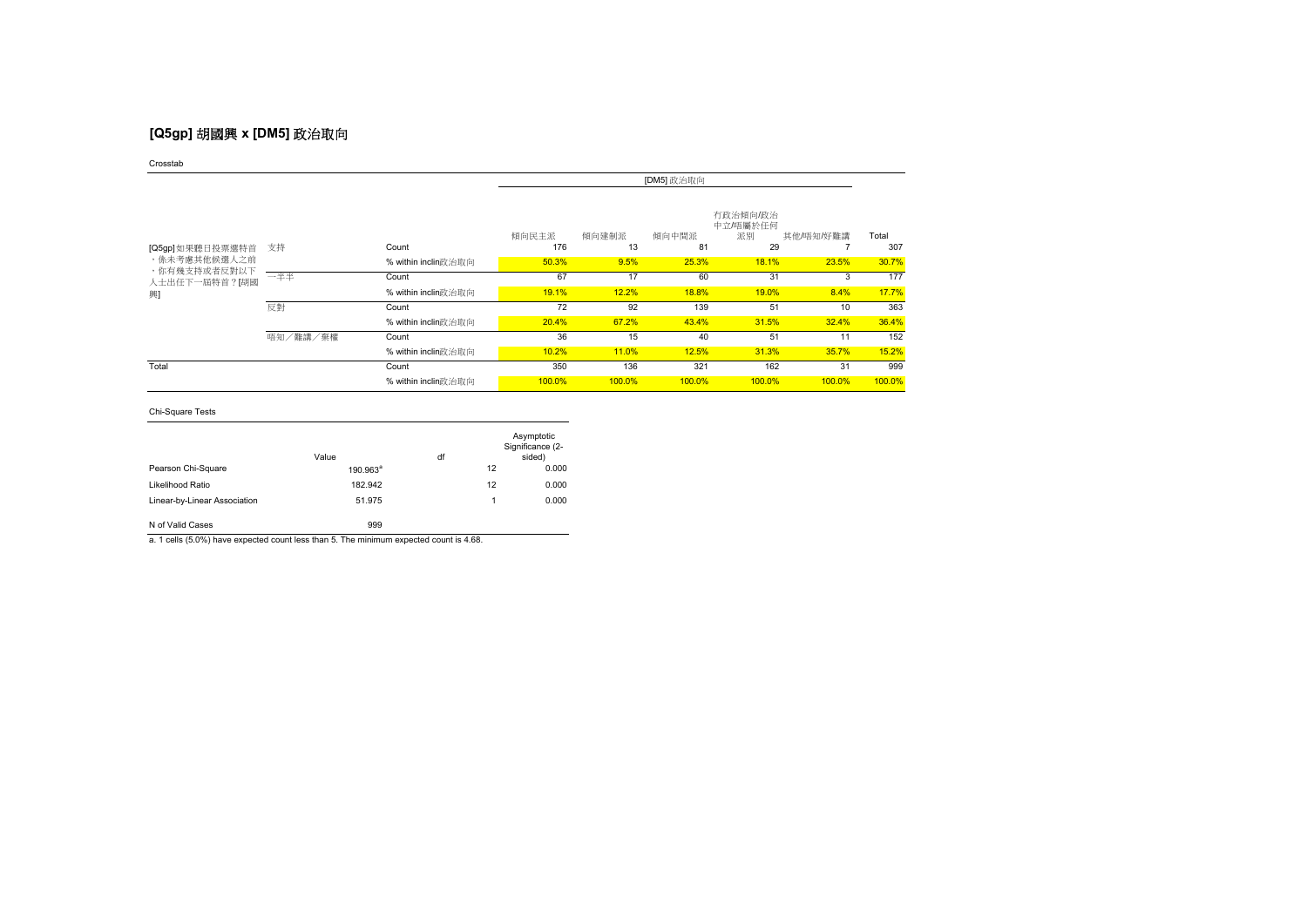# **[Q6]** 特首最重要工作 **x [DM1]** 性別

#### Crosstab

|                           |          |                      | [DM1] 性別 |                |          |  |
|---------------------------|----------|----------------------|----------|----------------|----------|--|
|                           |          |                      | 男        | 女              | Total    |  |
| [Q6] 你認為以下邊D係下任特 解決房屋土地問題 |          | Count                | 154      | 156            | 310      |  |
| 首最重要既工作? 讀出首7個            |          | % within sex [DM1]性别 | 34.1%    | 28.2%          | 30.9%    |  |
| 答案,次序由電腦隨機抽樣<br>,只選一個1    | 重啟政改     | Count                | 43       | 37             | 80       |  |
|                           |          | % within sex [DM1]性别 | 9.6%     | 6.7%           | 8.0%     |  |
|                           | 設立全民退休保障 | Count                | 33       | 82             | 115      |  |
|                           |          | % within sex [DM1]性别 | 7.3%     | 14.9%          | 11.5%    |  |
|                           | 改善營商環境   | Count                | 22       | 20             | 42       |  |
|                           |          | % within sex [DM1]性別 | 4.9%     | 3.5%           | 4.1%     |  |
|                           | 今社會更和諧   | Count                | 135      | 204            | 340      |  |
|                           |          | % within sex [DM1]性别 | 30.0%    | 36.9%          | 33.8%    |  |
|                           | 改善中港關係   | Count                | 26       | 17             | 43       |  |
|                           |          | % within sex [DM1]性别 | 5.6%     | 3.1%           | 4.3%     |  |
|                           | 處理港獨問題   | Count                | 21       | 23             | 44       |  |
|                           |          | % within sex [DM1]性别 | 4.7%     | 4.1%           | 4.4%     |  |
|                           | 其他       | Count                | 13       | 9              | 22       |  |
|                           |          | % within sex [DM1]性别 | 2.8%     | 1.6%           | 2.1%     |  |
|                           | 以上皆否     | Count                | $\Omega$ | $\Omega$       | $\Omega$ |  |
|                           |          | % within sex [DM1]性别 | 0.1%     | 0.0%           | 0.0%     |  |
|                           | 唔知 / 難講  | Count                | 4        | $\overline{5}$ | 9        |  |
|                           |          | % within sex [DM1]性别 | 0.8%     | 0.9%           | 0.9%     |  |
| Total                     |          | Count                | 452      | 554            | 1005     |  |
|                           |          | % within sex [DM1]性别 | 100.0%   | 100.0%         | 100.0%   |  |

## Chi-Square Tests

|                              | Value        | df |   | Asymptotic<br>Significance (2-<br>sided) |
|------------------------------|--------------|----|---|------------------------------------------|
| Pearson Chi-Square           | $28.310^{a}$ |    | 9 | 0.001                                    |
| Likelihood Ratio             | 28.935       |    | 9 | 0.001                                    |
| Linear-by-Linear Association | 0.005        |    |   | 0.942                                    |
| N of Valid Cases             | 1005         |    |   |                                          |

a. 4 cells (20.0%) have expected count less than 5. The minimum expected count is .15.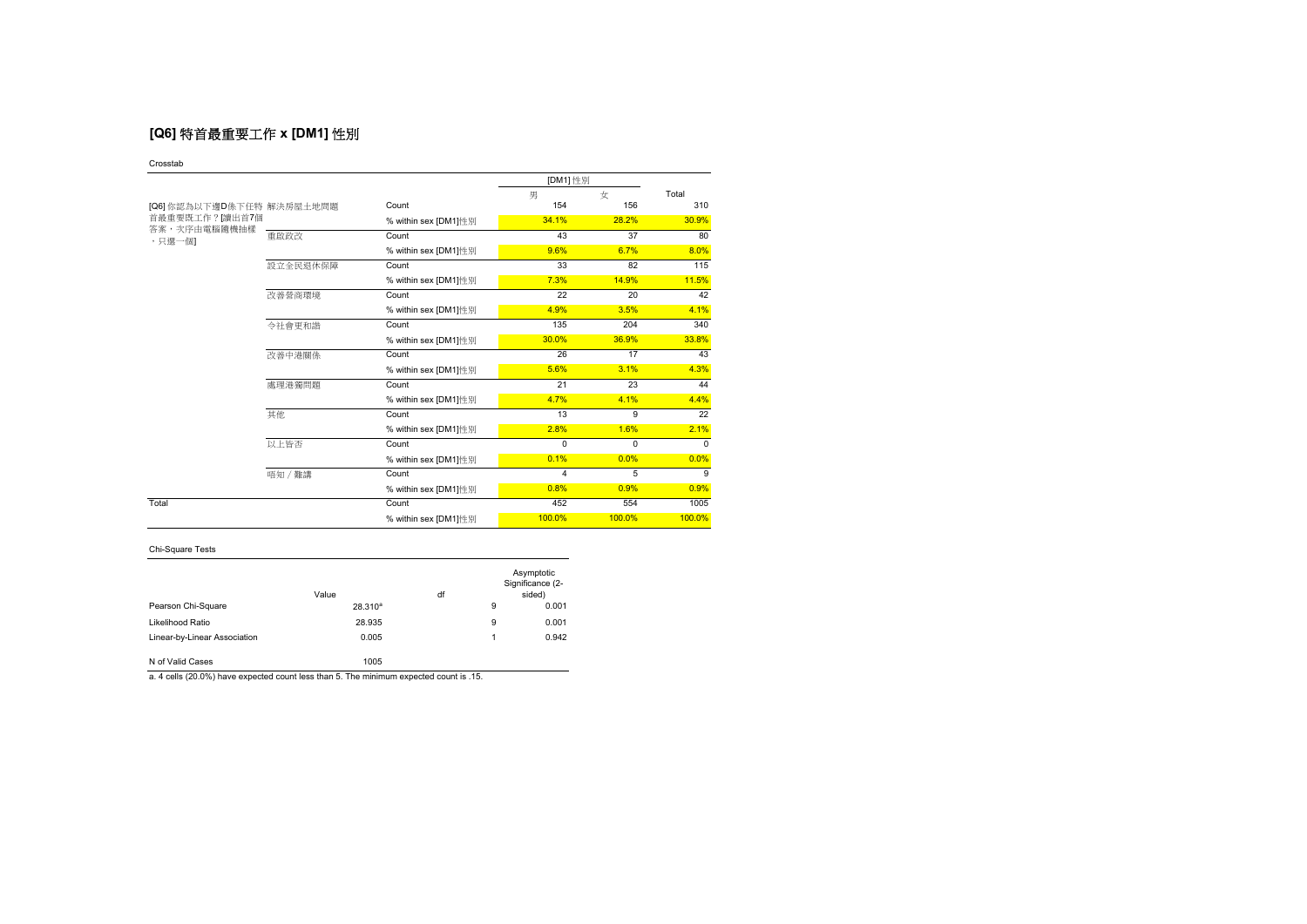# **[Q6]** 特首最重要工作 **x [DM2]** 年齡

### Crosstab

|                           |          |                  | 18-39歳         | 40 - 59歲       | 60 歲或以上  | Total           |
|---------------------------|----------|------------------|----------------|----------------|----------|-----------------|
| [Q6] 你認為以下邊D係下任特 解決房屋土地問題 |          | Count            | 148            | 100            | 62       | 310             |
| 首最重要既工作?[讀出首7個            |          | % within agegp年齡 | 41.6%          | 26.3%          | 23.3%    | 31.0%           |
| 答案,次序由電腦隨機抽樣<br>,只撰一個1    | 重啟政改     | Count            | 38             | 22             | 20       | 80              |
|                           |          | % within agegp年齡 | 10.8%          | 5.8%           | 7.5%     | 8.0%            |
|                           | 設立全民退休保障 | Count            | 34             | 52             | 29       | 115             |
|                           |          | % within agegp年齡 | 9.5%           | 13.7%          | 11.1%    | 11.5%           |
|                           | 改善營商環境   | Count            | 10             | 20             | 9        | 38              |
|                           |          | % within agegp年齡 | 2.7%           | 5.3%           | 3.2%     | 3.8%            |
|                           | 令社會更和諧   | Count            | 88             | 148            | 102      | 339             |
|                           |          | % within agegp年齡 | 24.8%          | 38.9%          | 38.7%    | 33.8%           |
|                           | 改善中港關係   | Count            | 13             | 16             | 13       | 43              |
|                           |          | % within agegp年齡 | 3.8%           | 4.3%           | 5.0%     | 4.3%            |
|                           | 處理港獨問題   | Count            | 16             | 16             | 12       | 44              |
|                           |          | % within agegp年齡 | 4.6%           | 4.1%           | 4.6%     | 4.4%            |
|                           | 其他       | Count            | 6              | $\overline{5}$ | 10       | $\overline{22}$ |
|                           |          | % within agegp年齡 | 1.7%           | 1.3%           | 3.9%     | 2.2%            |
|                           | 以上皆否     | Count            | $\Omega$       | 0              | $\Omega$ | $\Omega$        |
|                           |          | % within agegp年齡 | 0.0%           | 0.0%           | 0.1%     | 0.0%            |
|                           | 唔知 / 難講  | Count            | $\overline{1}$ | 1              | 6        | 9               |
|                           |          | % within agegp年齡 | 0.4%           | 0.2%           | 2.4%     | 0.9%            |
| Total                     |          | Count            | 356            | 381            | 264      | 1000            |
|                           |          | % within agegp年齡 | 100.0%         | 100.0%         | 100.0%   | 100.0%          |

## Chi-Square Tests

|                              | Value        | df |    | Asymptotic<br>Significance (2-<br>sided) |
|------------------------------|--------------|----|----|------------------------------------------|
| Pearson Chi-Square           | $63.318^{a}$ |    | 18 | 0.000                                    |
| Likelihood Ratio             | 61.163       |    | 18 | 0.000                                    |
| Linear-by-Linear Association | 6.786        |    | 1  | 0.009                                    |
| N of Valid Cases             | 1000         |    |    |                                          |

a. 6 cells (20.0%) have expected count less than 5. The minimum expected count is .09.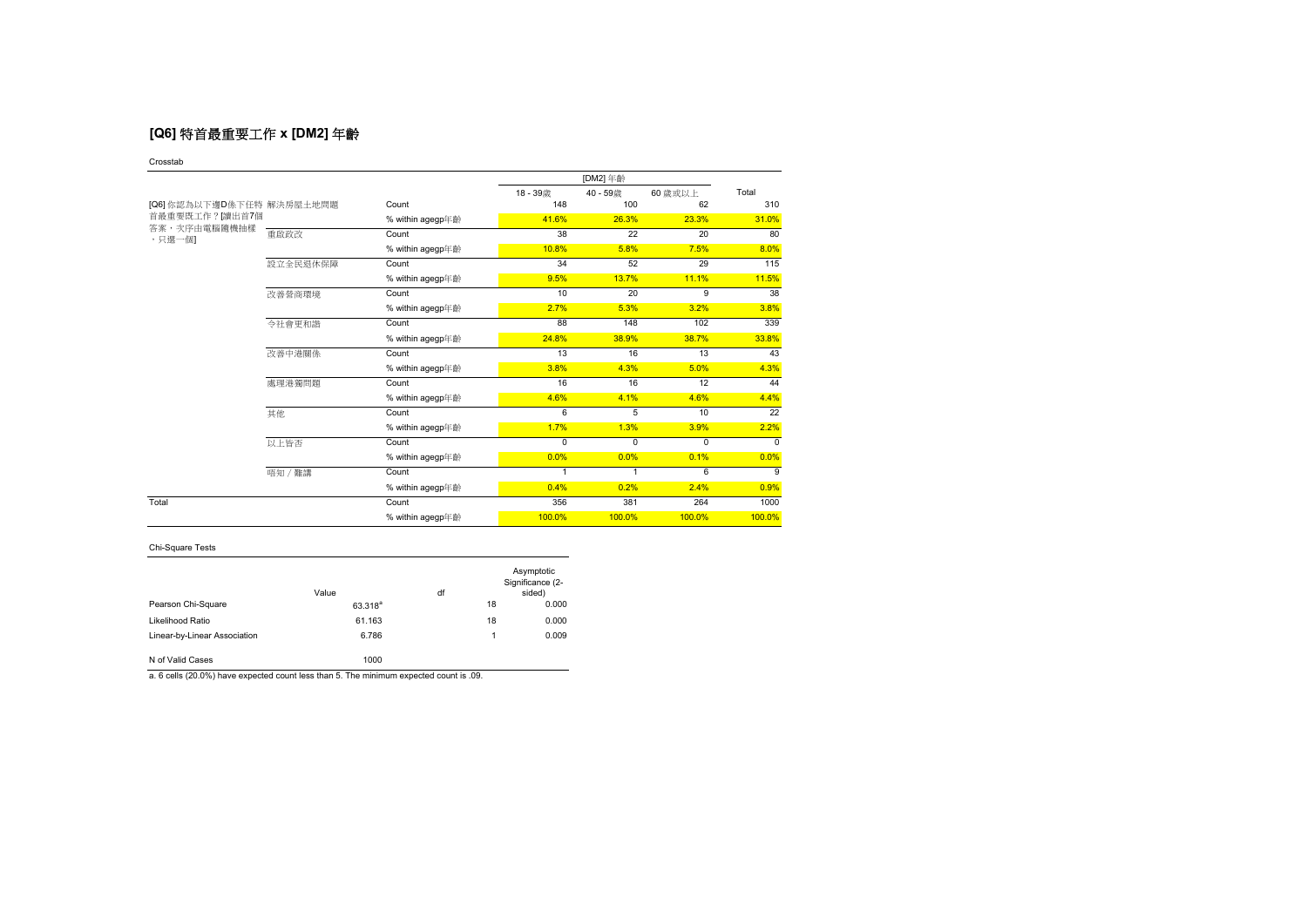# **[Q6]** 特首最重要工作 **x [DM3]** 教育程度

### Crosstab

|                                |          |                       | [DM3] 教育程度              |                |                |          |  |
|--------------------------------|----------|-----------------------|-------------------------|----------------|----------------|----------|--|
|                                |          |                       | 小學或以下                   | 中學             | 大專或以上          | Total    |  |
| [Q6] 你認為以下邊D係下任特 解決房屋土地問題      |          | Count                 | 54                      | 153            | 100            | 307      |  |
| 首最重要既工作?[讀出首7個<br>答案,次序由電腦隨機抽樣 |          | % within edugp_TP教育程度 | 22.8%                   | 31.8%          | 35.5%          | 30.7%    |  |
| ,只選一個]                         | 重啟政改     | Count                 | 13                      | 27             | 40             | 80       |  |
|                                |          | % within edugp_TP教育程度 | 5.5%                    | 5.6%           | 14.1%          | 8.0%     |  |
|                                | 設立全民退休保障 | Count                 | 32                      | 62             | 22             | 115      |  |
|                                |          | % within edugp_TP教育程度 | 13.6%                   | 12.9%          | 7.6%           | 11.5%    |  |
|                                | 改善營商環境   | Count                 | 14                      | 18             | 9              | 42       |  |
|                                |          | % within edugp_TP教育程度 | 6.1%                    | 3.8%           | 3.2%           | 4.2%     |  |
|                                | 令社會更和諧   | Count                 | 85                      | 168            | 85             | 338      |  |
|                                |          | % within edugp_TP教育程度 | 35.9%                   | 35.1%          | 29.9%          | 33.8%    |  |
|                                | 改善中港關係   | Count                 | 10                      | 19             | 14             | 43       |  |
|                                |          | % within edugp_TP教育程度 | 4.3%                    | 4.0%           | 4.8%           | 4.3%     |  |
|                                | 處理港獨問題   | Count                 | 11                      | 26             | $\overline{7}$ | 44       |  |
|                                |          | % within edugp_TP教育程度 | 4.8%                    | 5.4%           | 2.3%           | 4.4%     |  |
|                                | 其他       | Count                 | 12                      | 5              | 5              | 22       |  |
|                                |          | % within edugp_TP教育程度 | 5.1%                    | 1.0%           | 1.6%           | 2.2%     |  |
|                                | 以上皆否     | Count                 | $\Omega$                | 0              | 0              | $\Omega$ |  |
|                                |          | % within edugp_TP教育程度 | 0.0%                    | 0.0%           | 0.1%           | 0.0%     |  |
|                                | 唔知 / 難講  | Count                 | $\overline{\mathbf{A}}$ | $\overline{2}$ | $\overline{2}$ | 9        |  |
|                                |          | % within edugp_TP教育程度 | 1.9%                    | 0.4%           | 0.9%           | 0.9%     |  |
| Total                          |          | Count                 | 237                     | 480            | 283            | 1000     |  |
|                                |          | % within edugp_TP教育程度 | 100.0%                  | 100.0%         | 100.0%         | 100.0%   |  |

## Chi-Square Tests

|                              | Value      | df |    | Asymptotic<br>Significance (2-<br>sided) |
|------------------------------|------------|----|----|------------------------------------------|
| Pearson Chi-Square           | $58.145^a$ |    | 18 | 0.000                                    |
| Likelihood Ratio             | 55.162     |    | 18 | 0.000                                    |
| Linear-by-Linear Association | 0.948      |    | 1  | 0.330                                    |
| N of Valid Cases             | 1000       |    |    |                                          |

a. 6 cells (20.0%) have expected count less than 5. The minimum expected count is .08.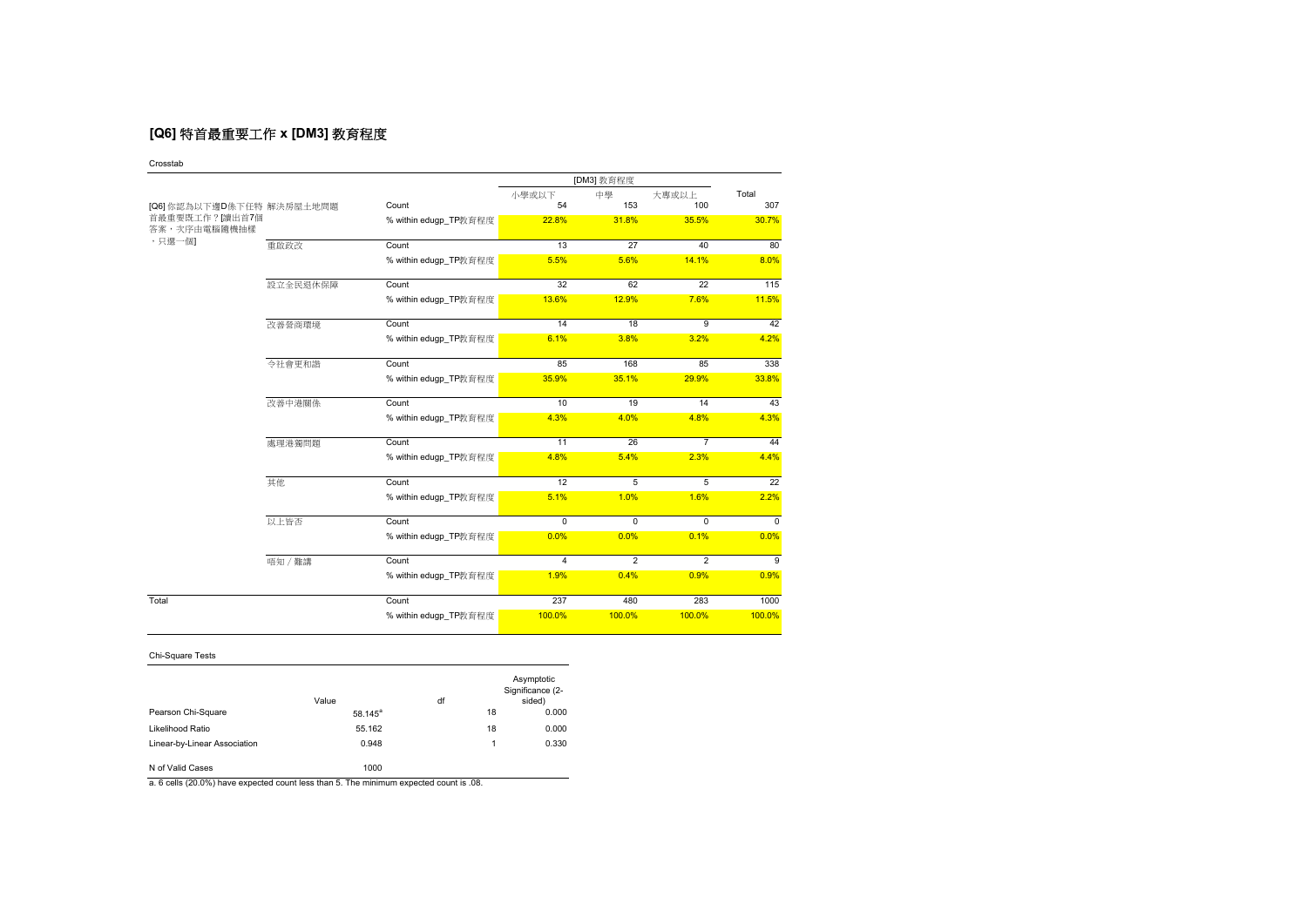# **[Q6]** 特首最重要工作 **x [DM4]** 職業

#### Crosstab

|                           |          |                  | [DM4] 職業      |                |                |                |                |          |              |
|---------------------------|----------|------------------|---------------|----------------|----------------|----------------|----------------|----------|--------------|
| [Q6] 你認為以下邊D係下任特 解決房屋土地問題 |          | Count            | 行政及專業人員<br>72 | 文職及服務人員<br>79  | 勞動工人<br>25     | 學生<br>33       | 家庭主婦<br>31     | 其他<br>67 | Total<br>307 |
| 首最重要既工作? 讀出首7個            |          | % within occgp職位 | 31.6%         | 36.2%          | 31.8%          | 42.0%          | 21.5%          | 27.0%    | 30.9%        |
| 答案,次序由電腦隨機抽樣<br>,只選一個]    | 重啟政改     | Count            | 25            | 13             | 6              | 9              | 10             | 18       | 80           |
|                           |          | % within occgp職位 | 10.8%         | 5.8%           | 7.4%           | 11.9%          | 6.8%           | 7.3%     | 8.1%         |
|                           | 設立全民退休保障 | Count            | 17            | 33             | 12             | 8              | 20             | 27       | 115          |
|                           |          | % within occgp職位 | 7.4%          | 15.0%          | 15.2%          | 9.8%           | 14.1%          | 10.6%    | 11.6%        |
|                           | 改善營商環境   | Count            | 21            |                | $\overline{2}$ | $\mathbf{1}$   | 9              | 8        | 42           |
|                           |          | % within occap職位 | 9.0%          | 0.5%           | 2.2%           | 1.7%           | 6.0%           | 3.3%     | 4.2%         |
|                           | 令社會更和諧   | Count            | 71            | 67             | 28             | 20             | 58             | 89       | 334          |
|                           |          | % within occgp職位 | 31.0%         | 30.7%          | 36.3%          | 26.3%          | 41.1%          | 35.7%    | 33.6%        |
|                           | 改善中港關係   | Count            | 5             | 14             | $\overline{2}$ | $\overline{2}$ | 6              | 14       | 42           |
|                           |          | % within occgp職位 | 2.3%          | 6.3%           | 2.4%           | 2.4%           | 3.9%           | 5.5%     | 4.2%         |
|                           | 處理港獨問題   | Count            | 11            | $\overline{7}$ | 4              | 3              | $\overline{7}$ | 12       | 44           |
|                           |          | % within occap職位 | 4.9%          | 3.0%           | 4.8%           | 3.9%           | 5.0%           | 5.0%     | 4.4%         |
|                           | 其他       | Count            | 5             | 5              | $\mathbf 0$    | $\overline{2}$ | $\Omega$       | 9        | 21           |
|                           |          | % within occgp職位 | 2.2%          | 2.5%           | 0.0%           | 2.1%           | 0.0%           | 3.5%     | 2.1%         |
|                           | 以上皆否     | Count            | $\Omega$      | $\Omega$       | $\Omega$       | $\Omega$       | $\Omega$       | $\Omega$ | $\Omega$     |
|                           |          | % within occgp職位 | 0.1%          | 0.0%           | 0.0%           | 0.0%           | 0.0%           | 0.0%     | 0.0%         |
|                           | 唔知 / 難講  | Count            | -1            | $\Omega$       | $\Omega$       | $\Omega$       | $\overline{2}$ | 5        | 9            |
|                           |          | % within occgp職位 | 0.6%          | 0.0%           | 0.0%           | 0.0%           | 1.7%           | 2.0%     | 0.9%         |
| Total                     |          | Count            | 228           | 218            | 77             | 78             | 142            | 249      | 994          |
|                           |          | % within occap職位 | 100.0%        | 100.0%         | 100.0%         | 100.0%         | 100.0%         | 100.0%   | 100.0%       |

### Chi-Square Tests

|                                                                                         | Value      | df |    | Asymptotic<br>Significance (2-<br>sided) |
|-----------------------------------------------------------------------------------------|------------|----|----|------------------------------------------|
| Pearson Chi-Square                                                                      | $75.998^a$ |    | 45 | 0.003                                    |
| Likelihood Ratio                                                                        | 84.231     |    | 45 | 0.000                                    |
| Linear-by-Linear Association                                                            | 4.074      |    | 1  | 0.044                                    |
| N of Valid Cases                                                                        | 994        |    |    |                                          |
| a. 23 cells (38.3%) have expected count less than 5. The minimum expected count is .03. |            |    |    |                                          |

**Remark: Invalid Chi-square test due to small cell counts**